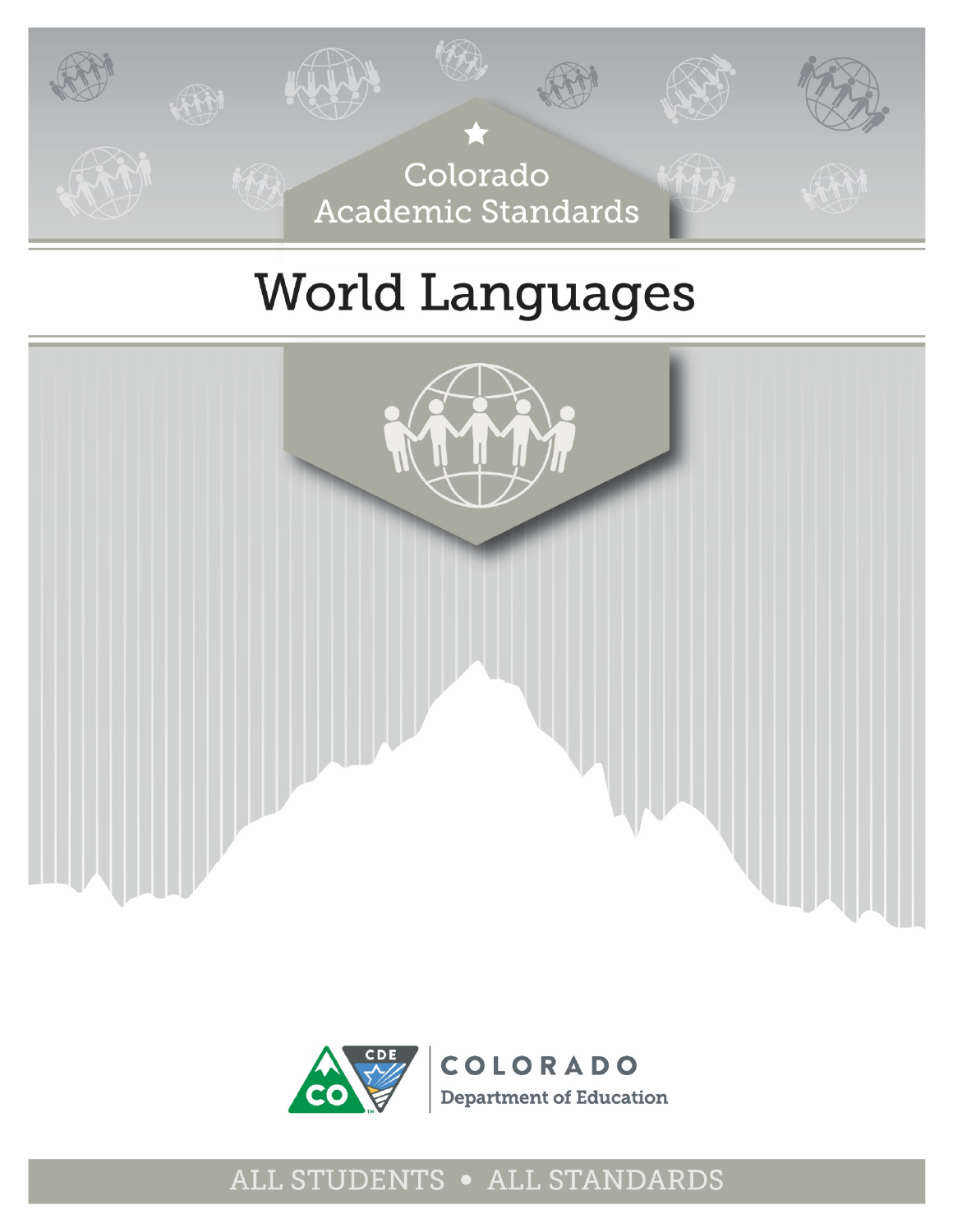#### World Languages Standards Review and Revision Committee

#### **Chairpersons**

Janine Erickson Trainer and Retired Educator Colorado Congress of Foreign Language Teachers

Kelley Parkhurst Trainer and Retired Educator Thompson School District

#### **Members**

Stefan Betley Spanish Education Distance Learning Specialist Holyoke School District

Andrea Boyd First Grade Dual Language Immersion Teacher Thompson School District

Melissa Duplechin World Language Teacher Leader and Spanish Teacher Boulder Valley School District

Amy Mark Middle School French Teacher Cherry Creek Schools

Molly Murphy Middle School Spanish Teacher Poudre School District

Connie Navarro Peer Observer for World Languages Denver Public Schools

Diana Noonan World Languages Curriculum Specialist/Coordinator Denver Public Schools

Huey-Jen Pan Chinese Language Teacher Academy District 20

Lyanne Terada High School Spanish Teacher Adams 12 Five Star Schools

Toni Theisen District K-12 World Language Coordinator and TOSA Thompson School District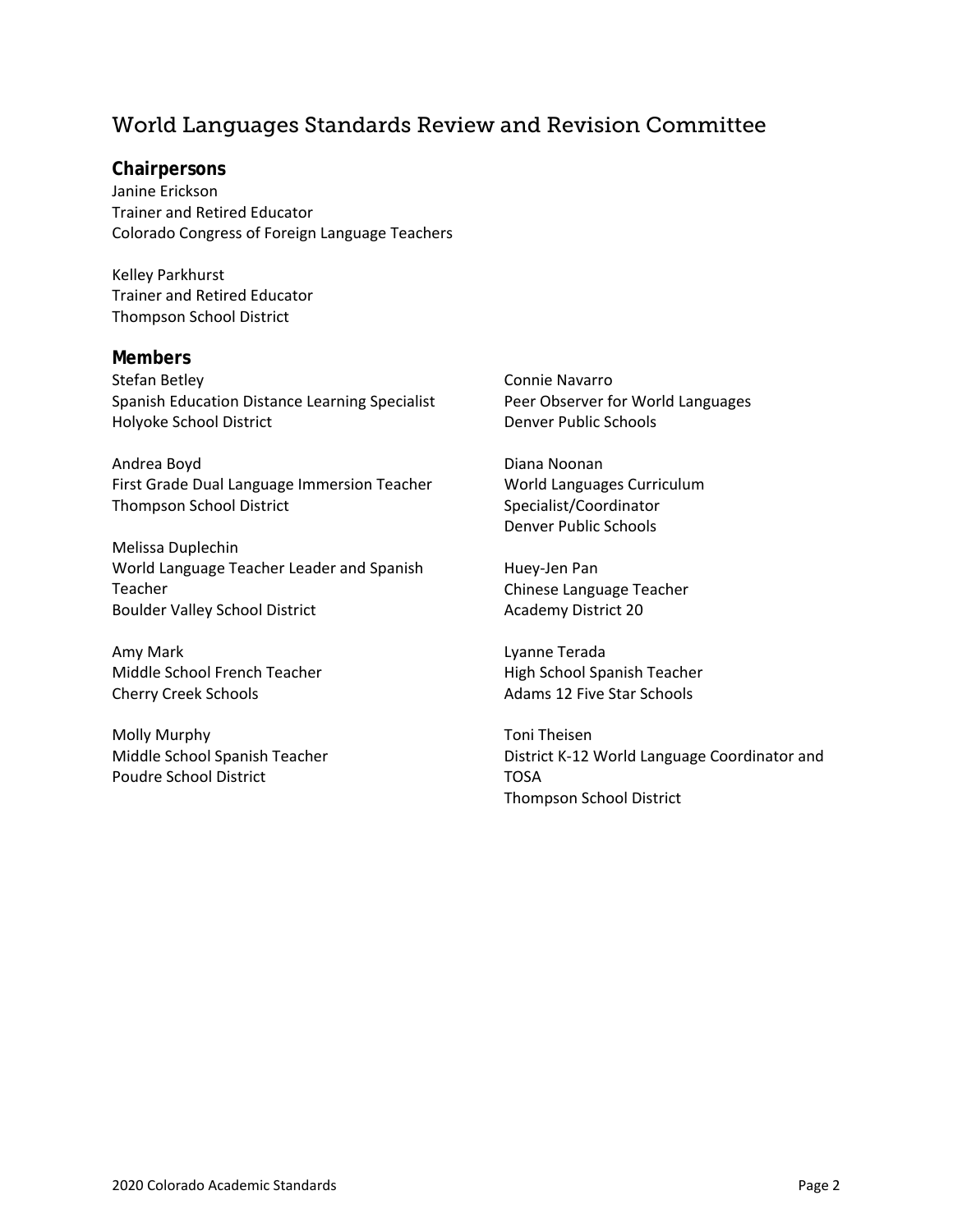#### State Board of Education and Colorado Department of Education

#### **Colorado State Board of Education**

Angelika Schroeder (D, Chair) 2<sup>nd</sup> Congressional District Boulder

Joyce Rankin (R, Vice Chair) 3<sup>rd</sup> Congressional District Carbondale

Steve Durham (R) 5<sup>th</sup> Congressional District Colorado Springs

Valentina (Val) Flores (D) 1<sup>st</sup> Congressional District Denver

Jane Goff (D) 7th Congressional District Arvada

Rebecca McClellan (D) 6th Congressional District Centennial

Debora Scheffel (R) 4th Congressional District Parker

#### **Colorado Department of Education**

Katy Anthes, Ph.D. Commissioner of Education Secretary to the Board of Education

Melissa Colsman, Ph.D. Associate Commissioner of Education Division of Student Learning

Floyd Cobb, Ph.D. Executive Director Unit of Teaching and Learning

#### **CDE Office of Standards and Instructional Support**

Karol Gates Director

Carla Aguilar, Ph.D. Music Content Specialist

Ariana Antonio Standards Project Manager

Joanna Bruno, Ph.D. Science Content Specialist

Lourdes (Lulu) Buck World Languages Content Specialist

Donna Goodwin, Ph.D. Visual Arts Content Specialist

Stephanie Hartman, Ph.D. Social Studies Content Specialist

Judi Hofmeister Dance Content Specialist Drama and Theatre Arts Content Specialist

Jamie Hurley, Ph.D. Comprehensive Health Content Specialist Physical Education Content Specialist

Raymond Johnson Mathematics Content Specialist

Christine Liebe Computer Science Content Specialist

Vince Puzick Reading, Writing, and Communicating Content Specialist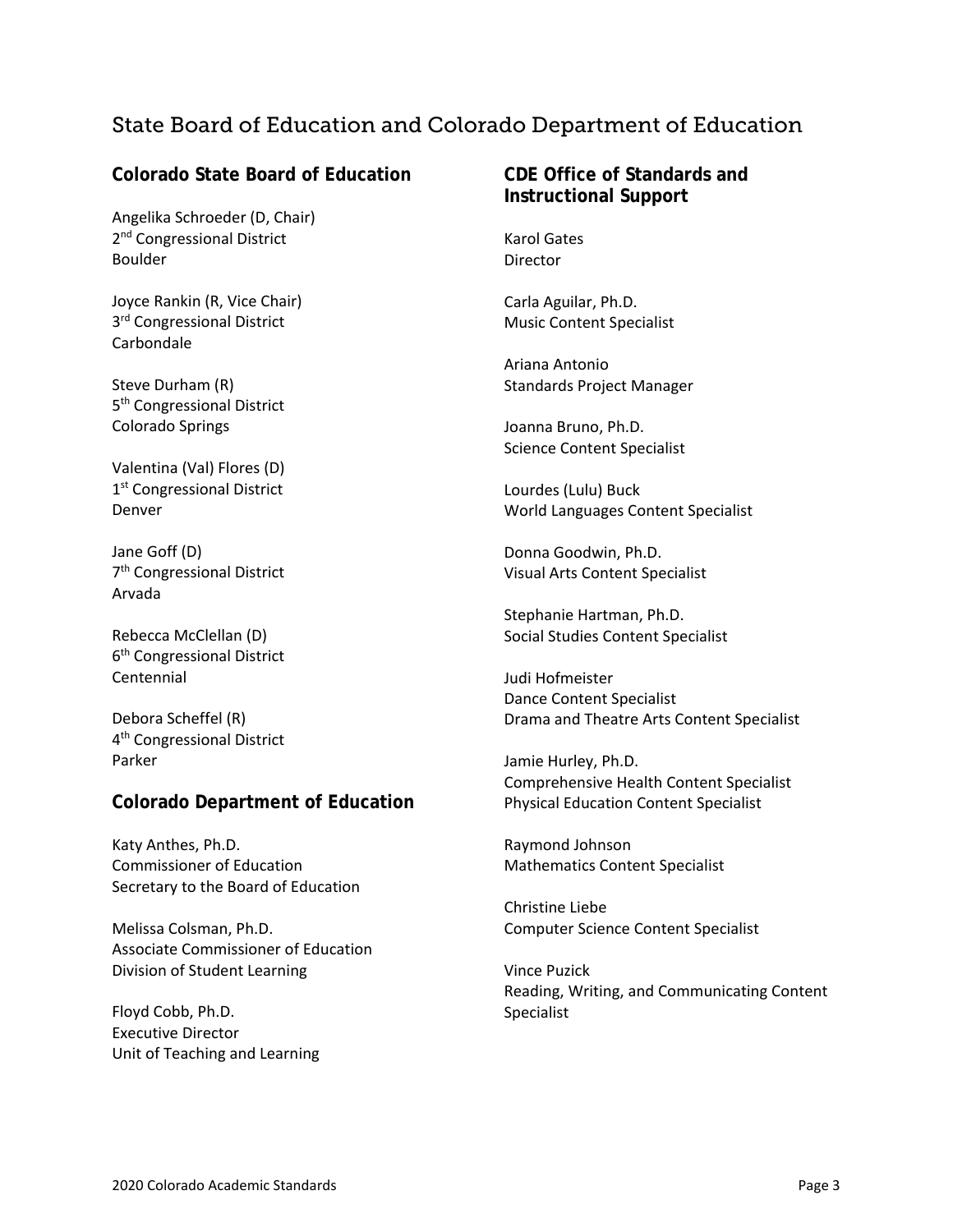### Purpose of World Languages

The Colorado Academic Standards for World Languages define the central role of languages in the learning career and personal life of every student. The four standards establish an inextricable link between communication and culture, which is applied in making connections and comparisons and in using this competence to be part of local and global communities.

The ability to communicate with respect and cultural understanding in more than one language is an essential element of global competence. This competence is developed and demonstrated by investigating the world, recognizing and weighing perspectives, acquiring and applying disciplinary and interdisciplinary knowledge, communicating ideas, and taking action. Global competence is fundamental to the experience of learning languages whether in classrooms, through virtual connections, or via everyday experiences. Language learning contributes an important means to communicate and interact in order to participate in multilingual communities at home and around the world. This interaction develops the disposition to explore the perspectives behind the products and practices of a culture and to value such intercultural experiences. (ACTFL, 2014)

The Colorado Academic Standards for World Languages create a roadmap to guide learners to develop competence to communicate effectively and interact with cultural competence to participate in multilingual communities at home and around the world.

The Colorado Academic Standards for World Languages also provide the framework for a curriculum with the richness and depth to provide a broad range of communicative experiences and content knowledge. These standards put the focus on the broader view of second language acquisition and competence: What should learners know and be able to do—and how well? The standards provide a purpose for learning another language, establishing a broader, more complete rationale for language education to guide parents, educators, administrators, and community members to develop and support language learners through the design of effective programs and options to learn, practice, and apply this competence.

The standards' approach to world language instruction is designed to facilitate genuine interaction with others, whether they are on another continent, across town, or within the neighborhood, and whether they are face-to-face, connected electronically, or availing themselves of another's written or broadcast messages. To acquire another language and to study culture enhances one's personal education in many ways. With these understandings comes a newfound respect for others' languages and cultures, as well as one's own.

Research indicates that the very process of acquiring another language may give learners a cognitive boost that enables them to perform at higher levels in some other subjects. Additional studies show that over time second language learners (1) have improved test scores; (2) are able to think divergently; and (3) achieve in their first language.

To acquire another language and to study culture provides access to a wide variety of authentic literary and informational texts, as well as film and video as they are experienced by the audience for whom they were created. When learners access and use these culturally authentic sources, they are building their literacy skills at the same time.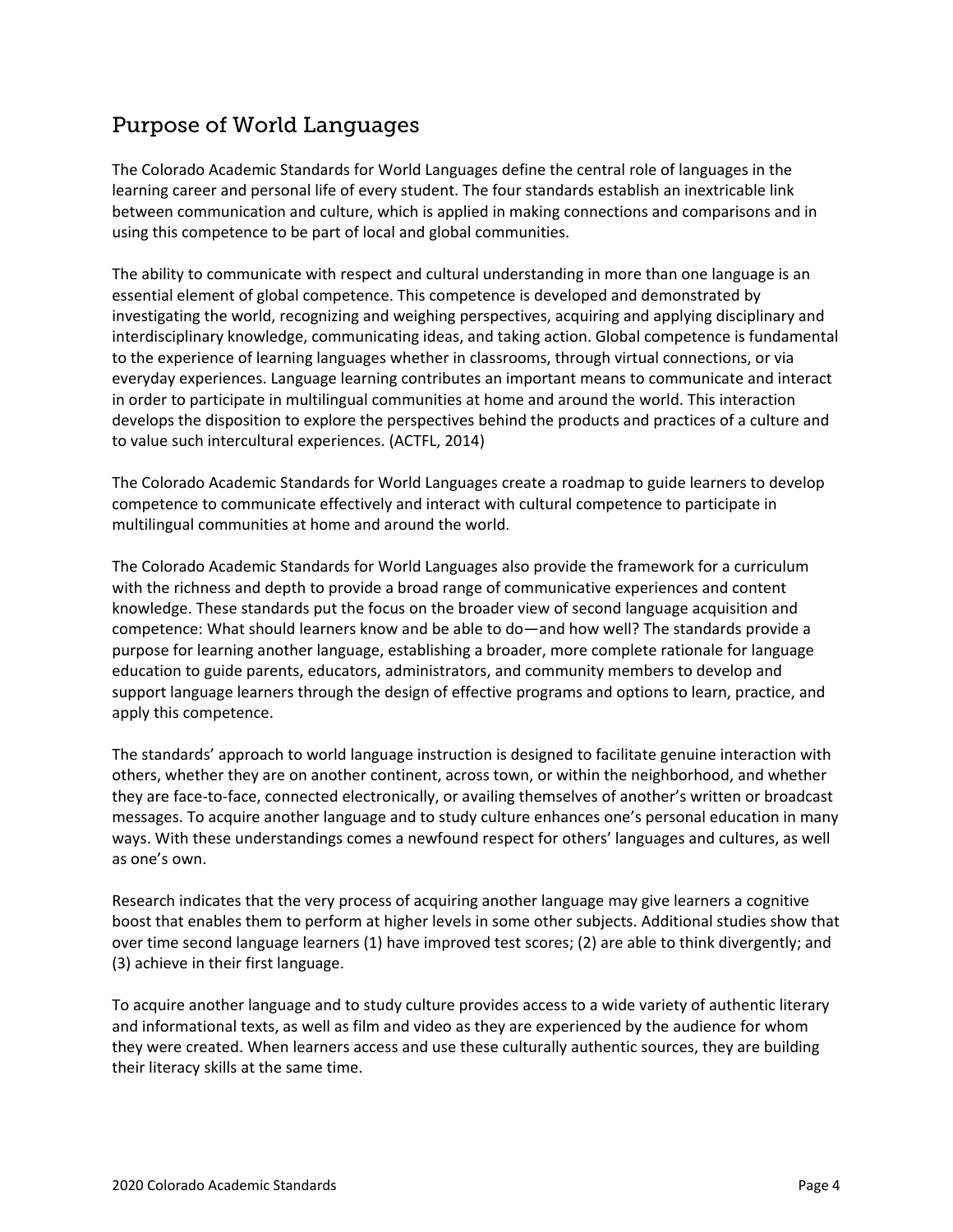Since the content of a language course often deals with history, geography, social studies, science, mathematics, literature, and the visual and performing arts, it is easy for learners to develop an interdisciplinary perspective at the same time they are gaining intercultural understandings.

To acquire another language and to study culture is to gain an especially rich preparation for the future. It is difficult to imagine a job, a profession, a career, or a leisure activity which will not be enhanced greatly by the ability to communicate efficiently and sensitively with others. Possessing the linguistic and cultural insights that come with the study of one or more world languages will be a requisite for life as an informed, productive, and globally literate citizen in the worldwide community.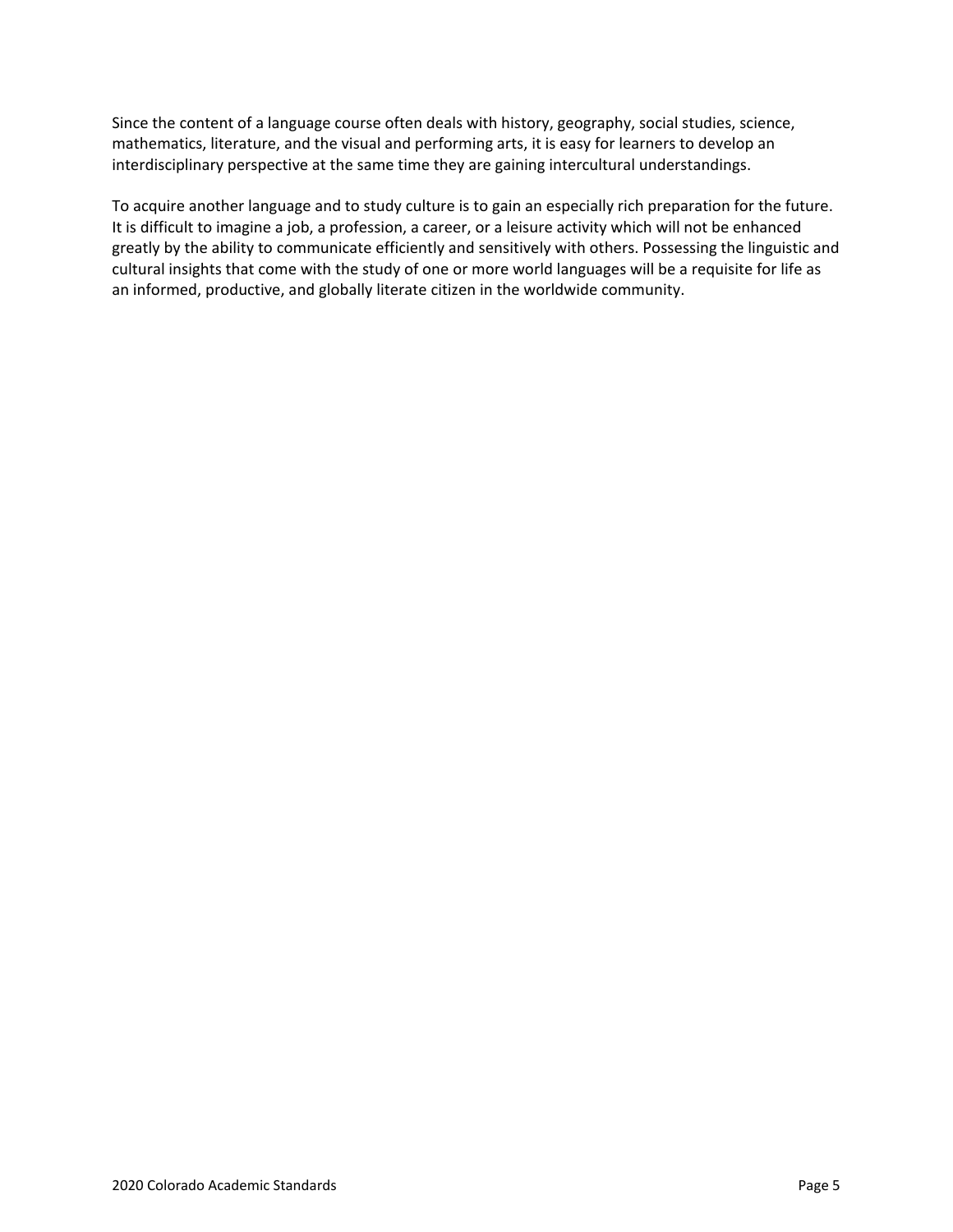#### Prepared Graduates in World Languages

- 1. Interact and negotiate meaning in spoken, signed, or written conversations to share information, reactions, feelings and opinions (interpersonal mode).
- 2. Understand, interpret and analyze what is heard, read or viewed on a variety of topics (interpretive mode).
- 3. Present information, concepts and ideas to inform, explain, persuade and narrate on a variety of topics using appropriate media and adapting to various audiences of listeners, readers, or viewers (presentational mode).
- 4. Use the language to investigate, explain and reflect on the relationship between the practices and perspectives of the cultures studied.
- 5. Use the language to investigate, explain and reflect on the relationship between the products and perspectives of the cultures studied.
- 6. Build, reinforce and expand their knowledge of other disciplines while using the language to develop critical thinking and to solve problems creatively.
- 7. Access and evaluate information and diverse perspectives that are available through the language and its culture(s).
- 8. Use the language to investigate, explain and reflect on the nature of language through comparisons of the target language and the student's own language.
- 9. Use the language to investigate, explain and reflect on the concept of culture through comparisons of the culture(s) and the student's own culture.
- Preschool 1. Interact in spoken or gesture-enhanced speech to share information, reactions, feelings and opinions.
- Preschool 2. Demonstrate an understanding of the products, practices and perspectives of the cultures studied.

Preschool 3. Build their knowledge of other content areas through experiences in the target language.

Preschool 4. Explore the nature of language through comparisons of the target language and their own.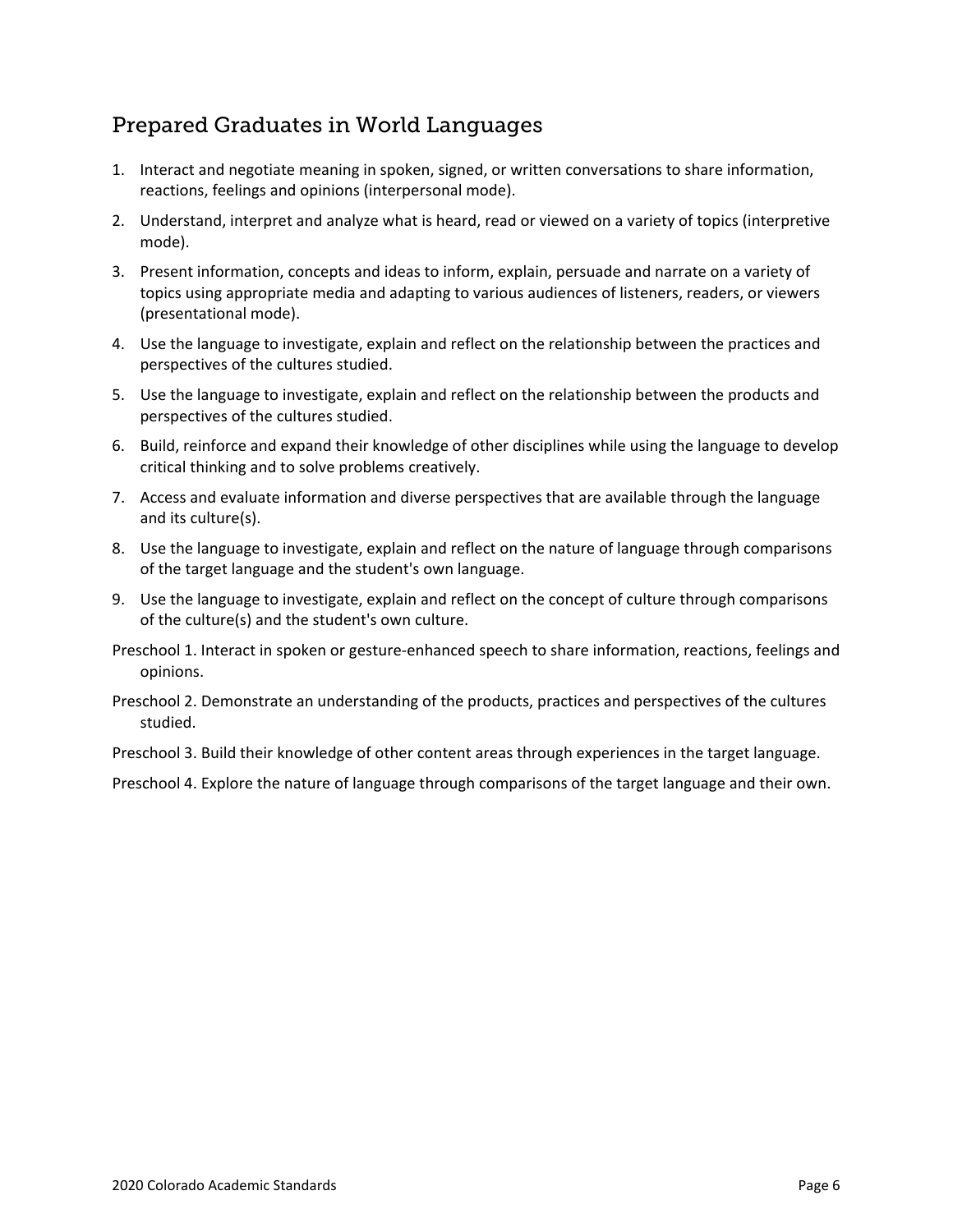#### Standards in World Languages

Standards are the topical organization of an academic content area. The four standards of World Languages are:

#### **1. Communication**

Communicate effectively in more than one language in order to function in a variety of situations and for multiple purposes.

#### **2. Cultures – Intercultural Communication**

Interact with cultural competence and understanding.

#### **3. Connections**

Connect with other disciplines and acquire information and diverse perspectives in order to use the language to function in academic and career-related situations.

#### **4. Comparisons**

Develop insight into the nature of language and culture in order to interact with cultural competence.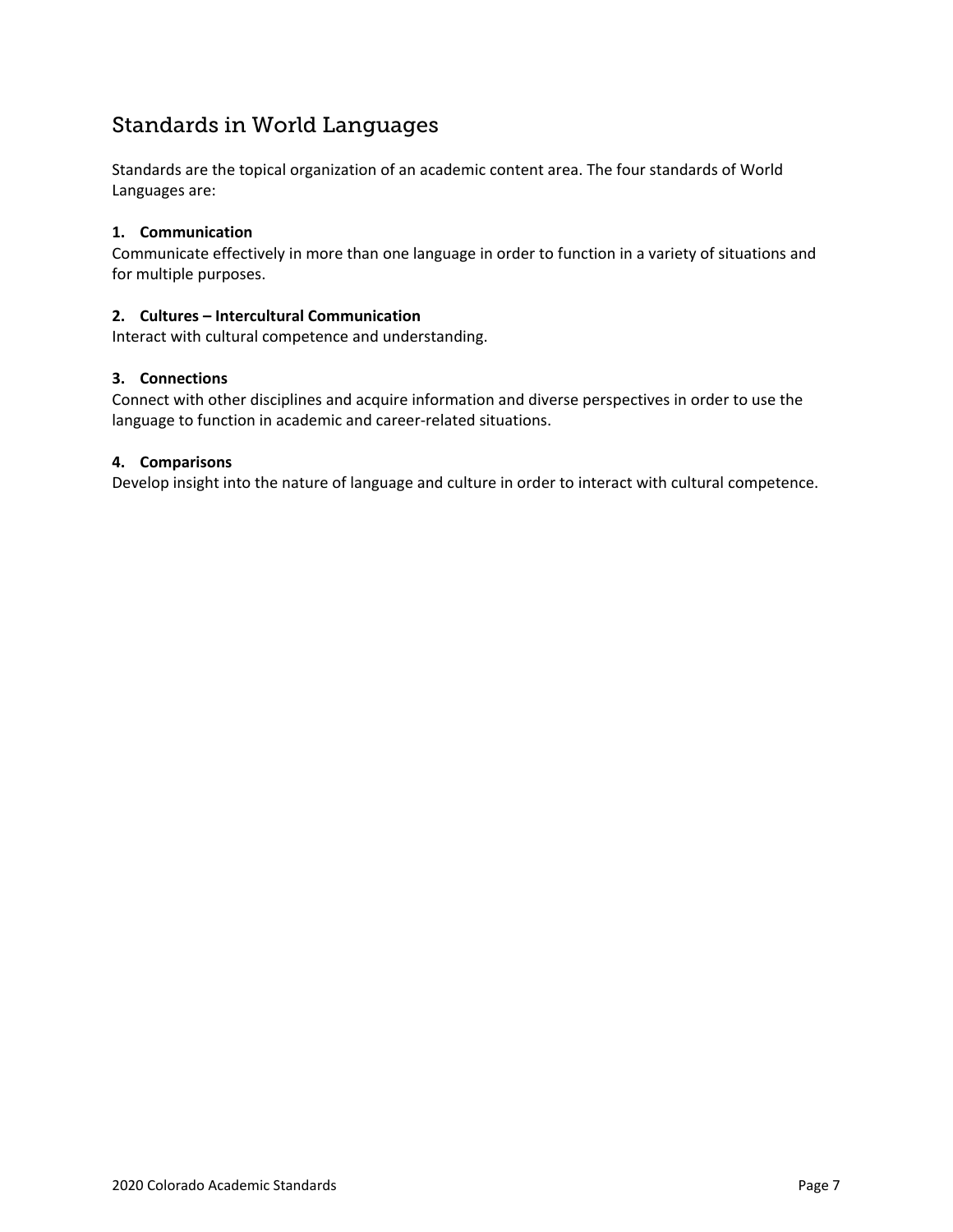Preschool, Standard 1. Communication: Communicate effectively in more than one language in order to function in a variety of situations and for multiple purposes.



### Prepared Graduates:

Preschool 1. Interact in spoken or gesture-enhanced speech to share information, reactions, feelings and opinions.

## Preschool Learning and Development Expectation:

1+ Communicate effectively in the target language using gestures, pointing or facial expressions to augment oral language.

#### Indicators of Progress

*By the end of the preschool experience (approximately 60 months/5 years old), students may:*

- a. Understand and answer a few simple questions on very familiar topics, using practiced or memorized words.
- b. Express some basic needs using practiced or memorized words.
- c. Express basic preferences or feelings using practiced or memorized words.
- d. Identify memorized or familiar words when they are supported by visuals or gestures.
- e. Understand memorized or familiar words in conversations, especially when they are supported by visuals or gestures.
- f. Introduce self, using practiced or memorized words and phrases, and with the help of visuals.
- g. Name very familiar people, places and objects, using practiced or memorized words and phrases, and with the help of visuals.

#### Examples of High-Quality Teaching and Learning Experiences

#### *Supportive Teaching Practices/Adults May:*

1. Provide opportunities for children to hear simple greetings, words or phrases in a language other than their own (including sign language) in appropriate contexts.

- 2. Expose children to words or phrases in a language other than their own, particularly language related to the following topics: family, friends, home, school, community, wellness, leisure activities, basic needs and animals.
- 3. Provide conversation, stories and songs in different languages using a variety of media (e.g., teachers, peers, visitors, videos and computers).
- 4. Provide written labels on some items in the room using various languages.
- 5. Give simple commands or instructions in a language other than English.

#### *Examples of Learning/Children May:*

- 1. Recognize greetings, farewells and other expressions of courtesy.
- 2. Name people and familiar objects in immediate environment based on visual cues, props and prompts.
- 3. Respond nonverbally and/or give one to two word answers to simple questions about self, others and immediate environment.
- 4. Respond appropriately to questions by providing personal information.
- 5. Follow simple oral routine instructions and direction by responding appropriately.
- 6. Listen attentively and respond with words or appropriate gestures to songs, poems and short stories.
- 7. Identify people and objects based on visual cues, props and prompts.
- 8. Respond nonverbally to oral directions and routine requests in the classroom and public places.
- 9. Participate in choral poems, songs and storytelling activities.
- 10. Reproduce short memorized responses for classroom activities and beyond.



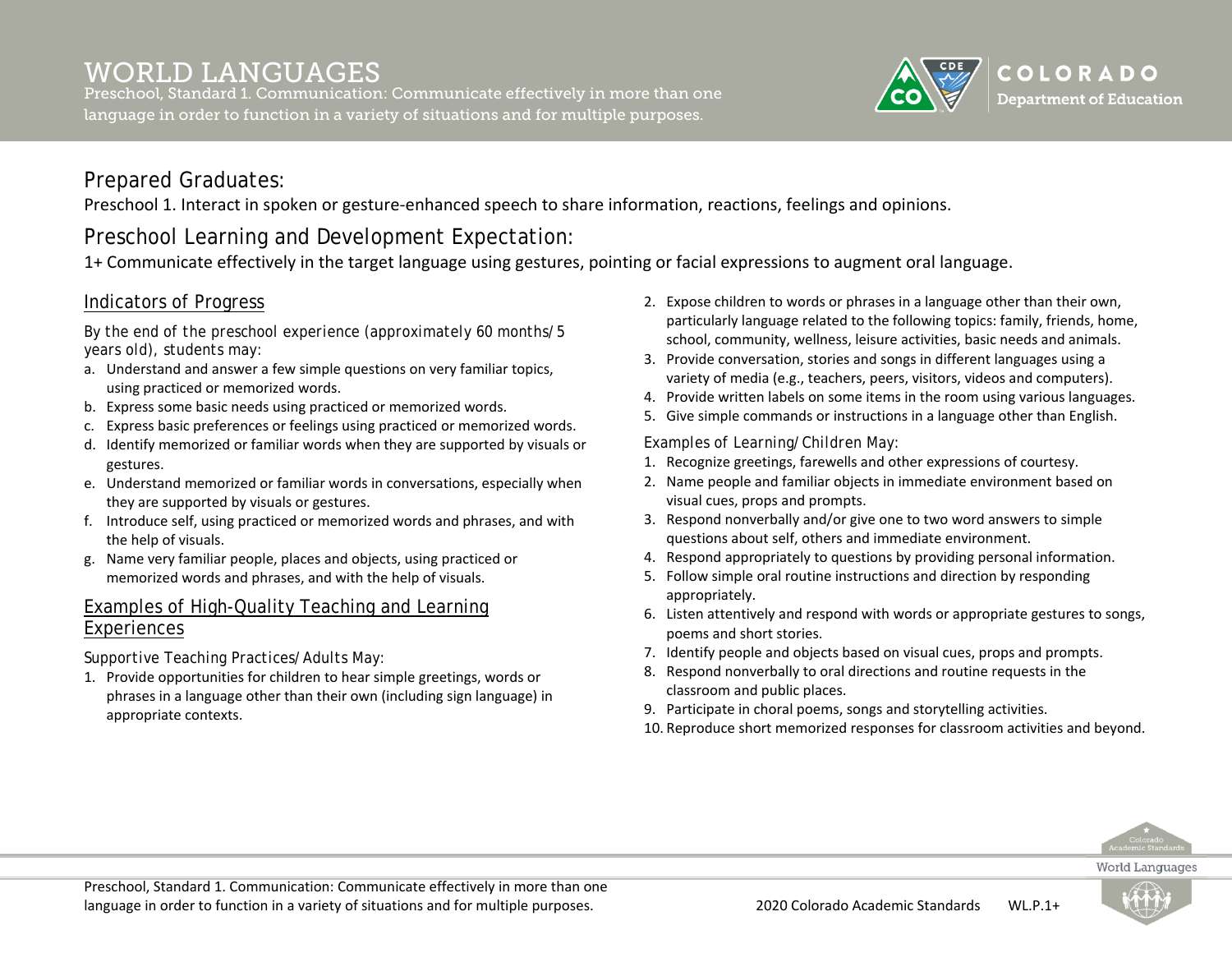

Preschool 2. Demonstrate an understanding of the products, practices and perspectives of the cultures studied.

## Preschool Learning and Development Expectation:

2+ Develop cultural competence and understanding.

#### Indicators of Progress

*By the end of the preschool experience (approximately 60 months/5 years old), students may:*

- a. Identify some practices of cultures and basic cultural beliefs especially those related to the children in the classroom and the community.
- b. Imitate some simple patterns of behavior in familiar settings across cultures.
- c. Use very basic knowledge of cultural practices to accomplish simple, routine tasks.
- d. Identify some products of cultures, especially those related to the children in the classroom and the community.
- e. Use basic cultural knowledge to interact with others when using the target language.

#### Examples of High-Quality Teaching and Learning Experiences

*Supportive Teaching Practices/Adults May:*

- 1. Use products of culture to explore perspectives of culture.
- 2. Use practices of culture to explore perspectives of culture.
- 3. Bring the languages of those represented by the families into the classroom environment (labeling materials, music, guest readers representing the languages).
- 4. Invite families and community members in to the classroom to share traditions.
- 5. Establish an environment where children explore similarities and differences.

#### *Examples of Learning/Children May:*

- 1. Observe and identify simple cultural patterns of behavior or interaction in the classroom setting.
- 2. Identify distinctive products representative of the culture(s) studied and/or classroom.
- 3. Participate in age-appropriate cultural activities such as games and songs.
- 4. Participate in community cultural events.
- 5. Identify important traditions, holidays or events.



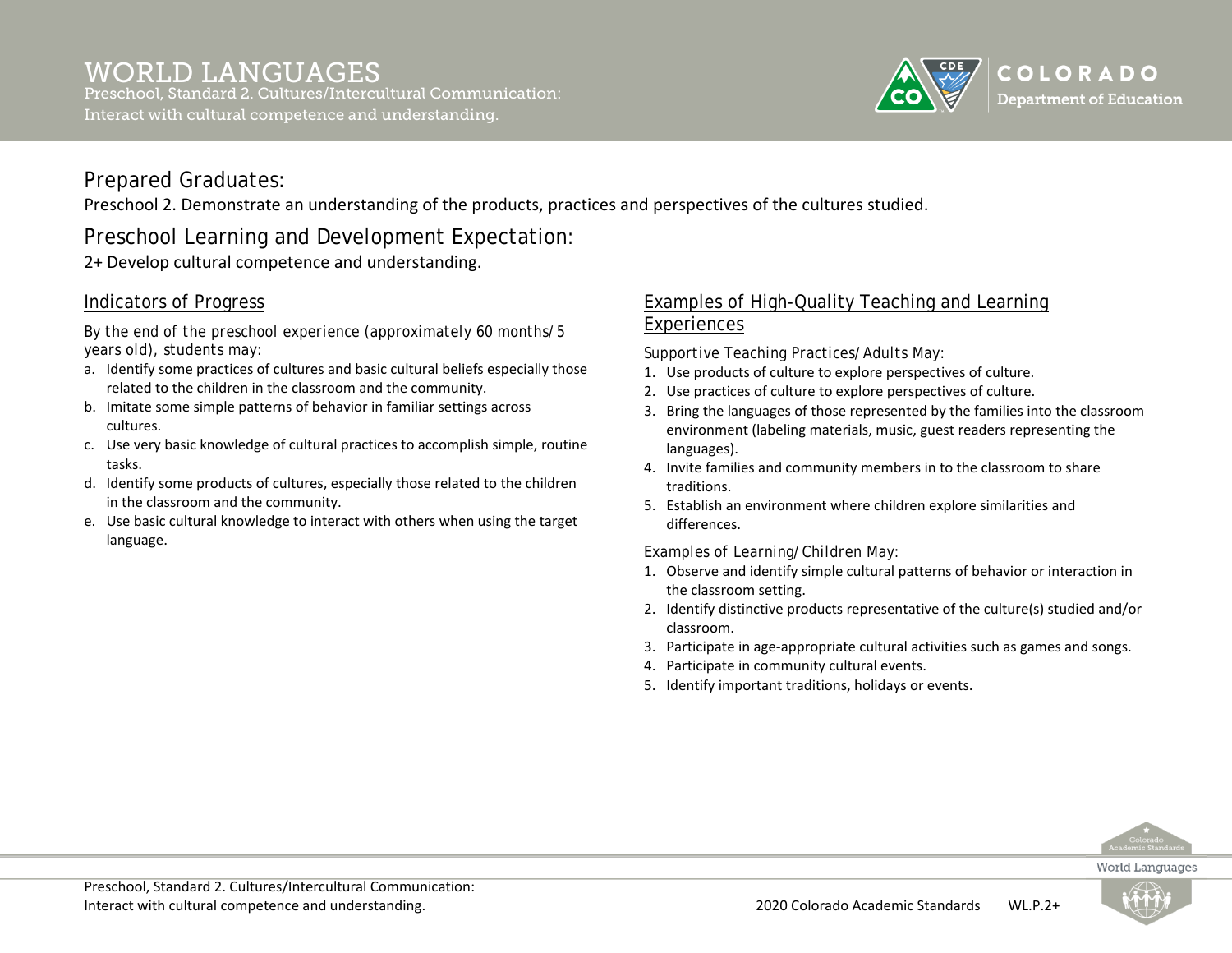Preschool, Standard 3. Connections: Connect with other disciplines and acquire information and diverse perspectives in order to use the language to function in academic and career-related situations.



#### Prepared Graduates:

Preschool 3. Build their knowledge of other content areas through experiences in the target language.

## Preschool Learning and Development Expectation:

3+ Connect with other content areas in order to build academic awareness through experiences in the target language.

#### Indicators of Progress

*By the end of the preschool experience (approximately 60 months/5 years old), students may:*

a. Identify information from other content areas related to the target language and its cultures.

#### Examples of High-Quality Teaching and Learning Experiences

*Supportive Teaching Practices/Adults May:*

- 1. Provide rhymes and songs for children's books in different languages.
- 2. Read and display children's books in different languages.

*Examples of Learning/Children May:*

1. Practice familiar concepts in the language studies, including numbers, colors, shapes, size, animals, nursery rhymes and fairy tales.



**World Languages** 

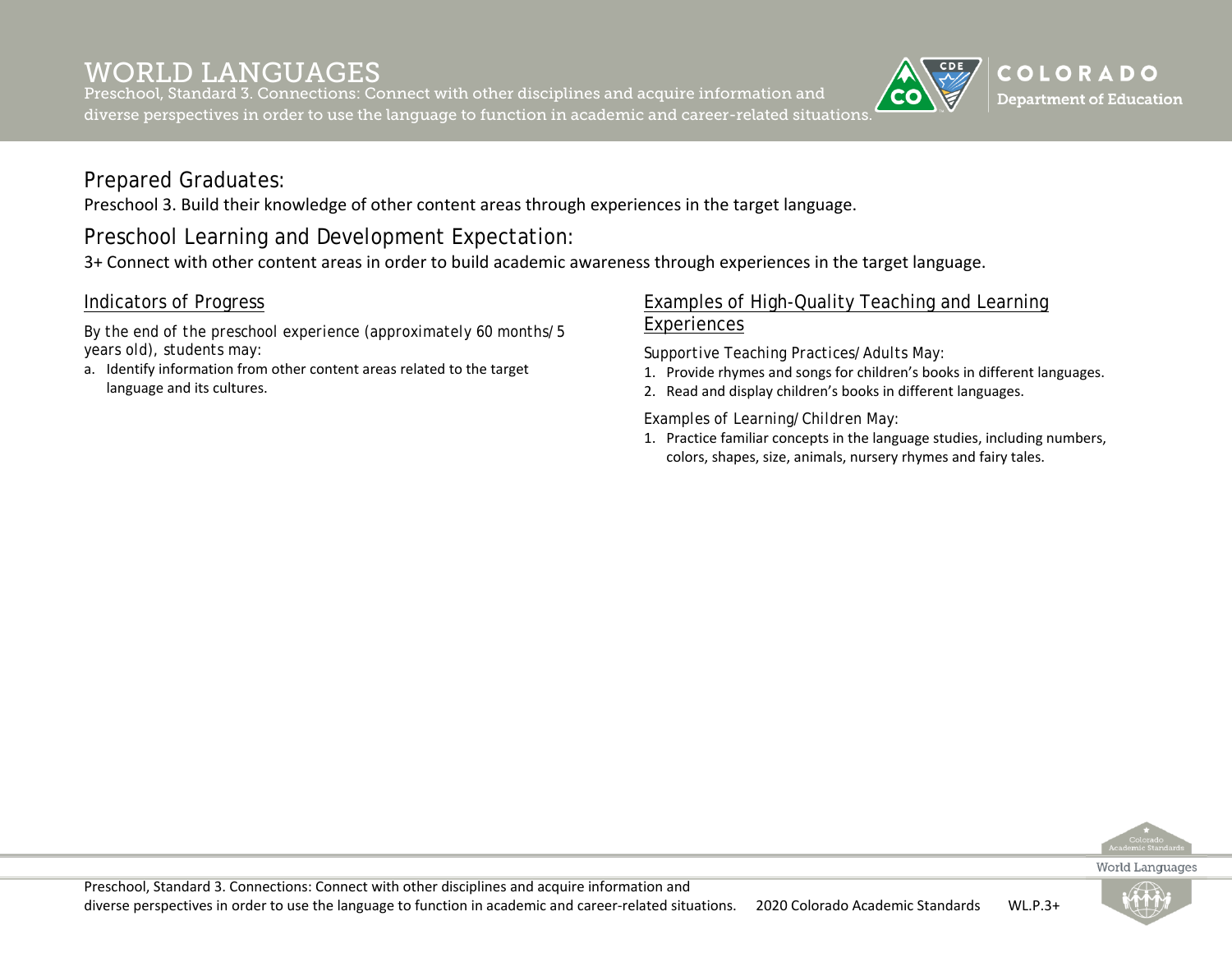Preschool, Standard 4. Comparisons: Develop insight into the nature of language and culture in order to interact with cultural competence.



#### Prepared Graduates:

Preschool 4. Explore the nature of language through comparisons of the target language and their own.

## Preschool Learning and Development Expectation:

4+ Develop insight into the nature of language and culture in order to develop cultural competence.

#### Indicators of Progress

*By the end of the preschool experience (approximately 60 months/5 years old), students may:*

- a. Recognize similarities and differences between the target language and their own language.
- b. Recognize similarities and differences between the target culture and their own culture.

#### Examples of High-Quality Teaching and Learning Experiences

*Supportive Teaching Practices/Adults May:*

- 1. Begin to expose children to language for topics that extend beyond the self, such as: peers, classroom community, school and family.
- 2. Identify languages spoken by classmates, parents or visitors and explain that people use different languages to communicate.

#### *Examples of Learning/Children May:*

- 1. Recognize similarities and differences between the sounds of the target and home language.
- 2. Demonstrate awareness that behaviors such as gestures and greetings may differ among cultures.
- 3. Recognize similarities and differences between cultural celebrations and products of the target language and their own.



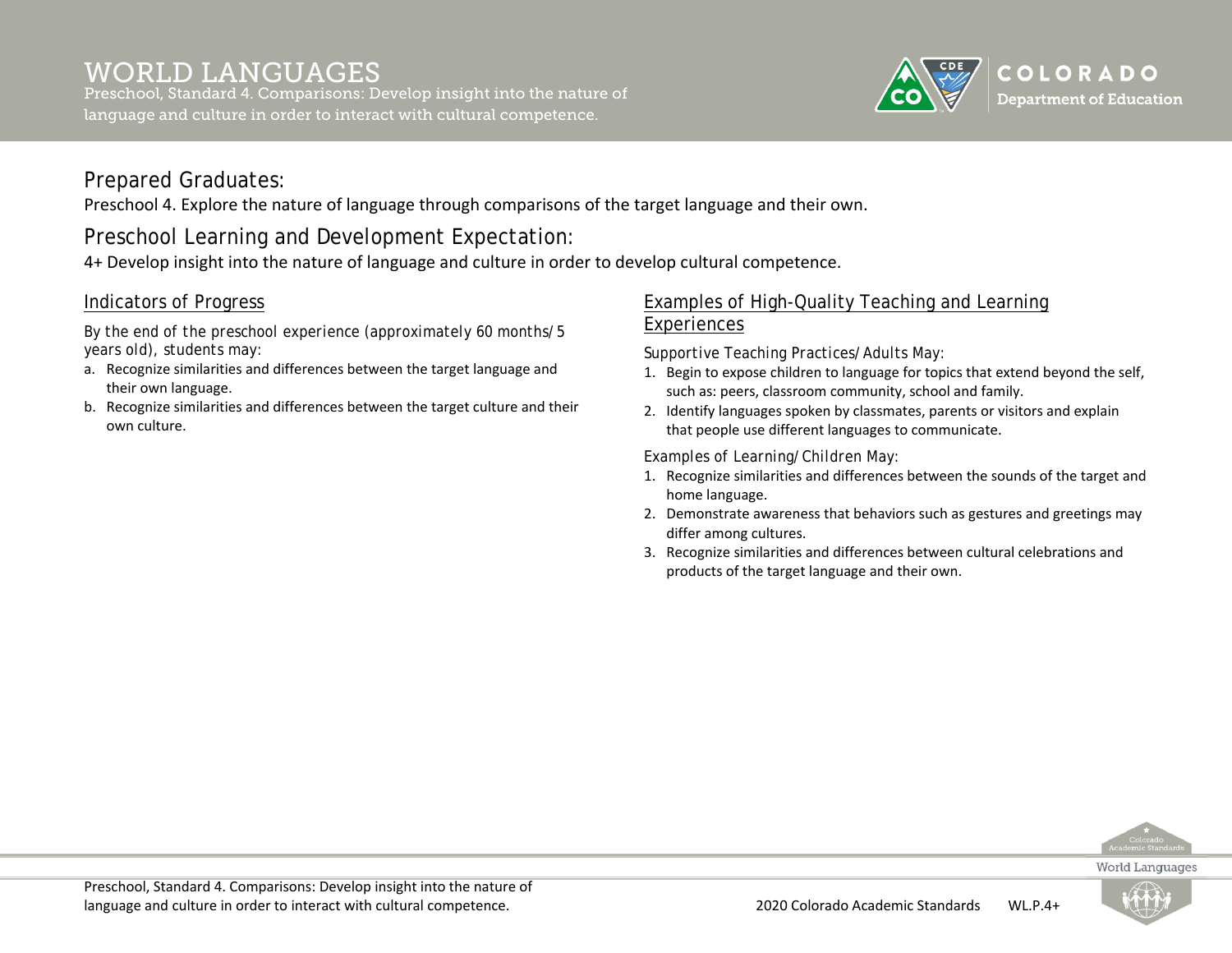Novice-Low, Standard 1. Communication: Communicate effectively in more than one language in order to function in a variety of situations and for multiple purposes.



#### Prepared Graduates:

1. Interact and negotiate meaning in spoken, signed, or written conversations to share information, reactions, feelings and opinions (interpersonal mode).

### Range Level Expectation:

1.1 Communicate in spontaneous spoken, written or signed conversations on both very familiar and everyday topics using practiced or memorized words and phrases (interpersonal mode).

#### Evidence Outcomes

*Students Can:*

- a. Provide information by answering simple questions on very familiar topics using practiced or memorized words and phrases, with the help of gestures or visuals.
- b. Express some basic needs using practiced or memorized words and phrases, with the help of gestures and visuals.
- c. Express basic preferences or feelings using practiced or memorized words and phrases, with the help of gestures and visuals.

#### Academic Context and Connections

*Colorado Essential Skills and Real-World Application:*

- 1. Greet others.
- 2. Introduce self to someone.
- 3. Answer a few simple questions.

- 1. How can I exchange information and ideas in conversations?
- 2. How can I meet my needs or address situations in conversations?
- 3. How can I express, react to and support preferences and opinions in conversations?



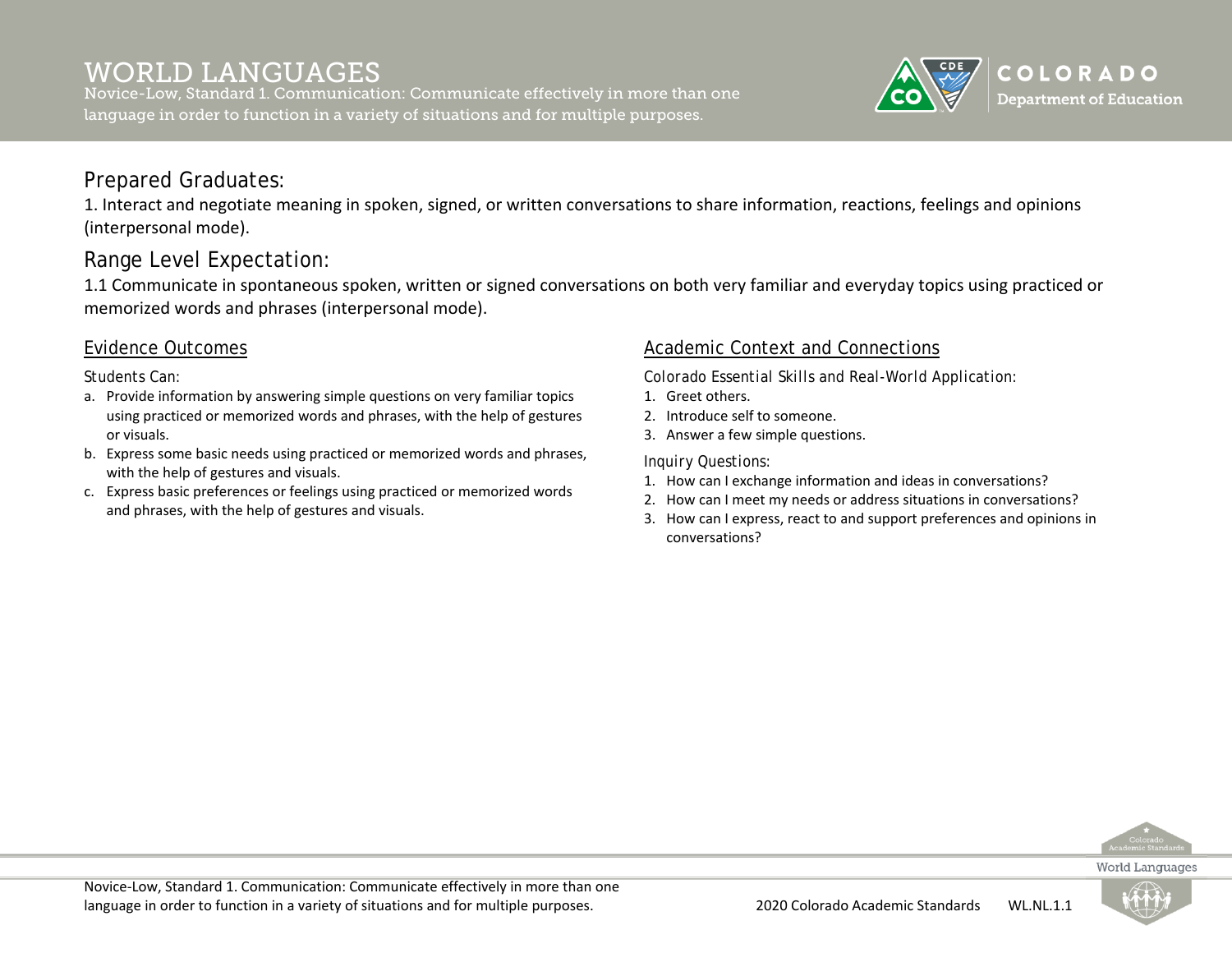Novice-Low, Standard 1. Communication: Communicate effectively in more than one language in order to function in a variety of situations and for multiple purposes.



### Prepared Graduates:

2. Understand, interpret and analyze what is heard, read or viewed on a variety of topics (interpretive mode).

## Range Level Expectation:

1.2 Identify the general topic and some basic information in texts that are spoken, written, or signed in both very familiar and everyday contexts, by recognizing memorized words or familiar words (interpretive mode).

#### Evidence Outcomes

*Students Can:*

- a. Identify memorized or familiar words when they are supported by gestures or visuals in informational texts.
- b. Identify memorized or familiar words when they are supported by gestures or visuals in fictional texts.
- c. Understand memorized or familiar words when they are supported by gestures or visuals in conversations, discussions and other sources.

#### Academic Context and Connections

*Colorado Essential Skills and Real-World Application:*

- 1. Identify the sound of a character or word.
- 2. Understand isolated words that they have memorized particularly when accompanied by pictures or gestures.
- 3. Recognize a few letters or characters.
- 4. Connect some words, phrases or characters to their meanings.

- 1. What can I understand, interpret or analyze in authentic informational texts?
- 2. What can I understand, interpret or analyze in authentic fictional texts?
- 3. What can I understand, interpret or analyze in conversations, discussions and other sources?



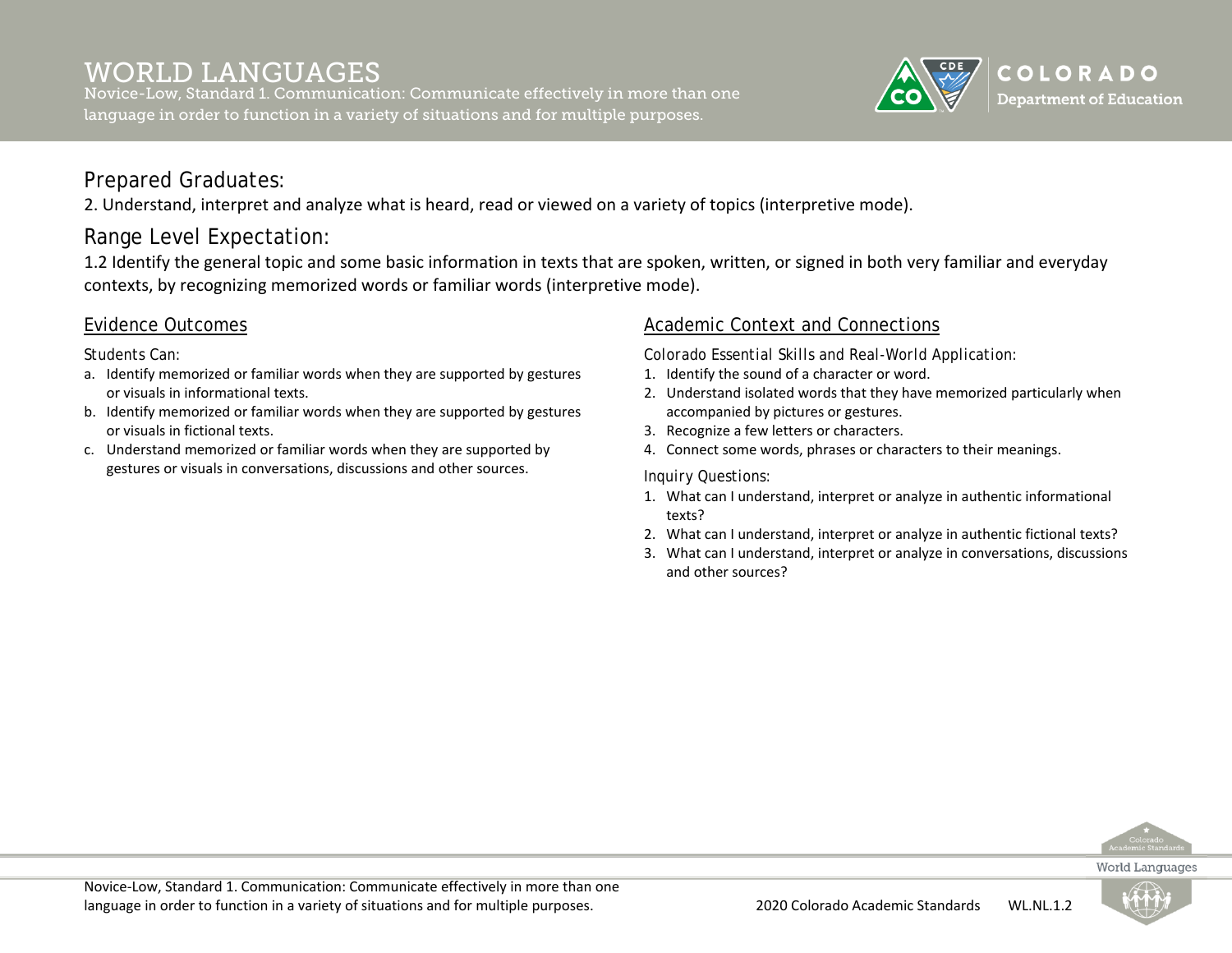Novice-Low, Standard 1. Communication: Communicate effectively in more than one language in order to function in a variety of situations and for multiple purposes.



### Prepared Graduates:

3. Present information, concepts and ideas to inform, explain, persuade and narrate on a variety of topics using appropriate media and adapting to various audiences of listeners, readers, or viewers (presentational mode).

## Range Level Expectation:

1.3 Present information on very familiar and everyday topics using a variety of practiced or memorized words through spoken, written or signed language.

#### Evidence Outcomes

*Students Can:*

- a. Introduce self, using practiced or memorized words and phrases with the help of gestures or visuals.
- b. Express likes and dislikes using practiced or memorized words and phrases with the help of gestures or visuals.
- c. Name very familiar people, places and objects using practiced or memorized words and phrases with the help of gestures or visuals.

#### Academic Context and Connections

*Colorado Essential Skills and Real-World Application:*

- 1. Recite, write or sign learned words and phrases.
- 2. State and label the names of familiar people, places and objects.
- 3. Introduce self to a group.
- 4. Recite short memorized phrases, parts of poems and rhymes.
- 5. Copy or sign some characters, letters and words.

*Inquiry Questions:*

- 1. How can I present information to narrate about my life, experiences and events?
- 2. How can I present information to give a preference, opinion or persuasive argument?
- 3. How can I present information to inform, describe or explain?



World Languages

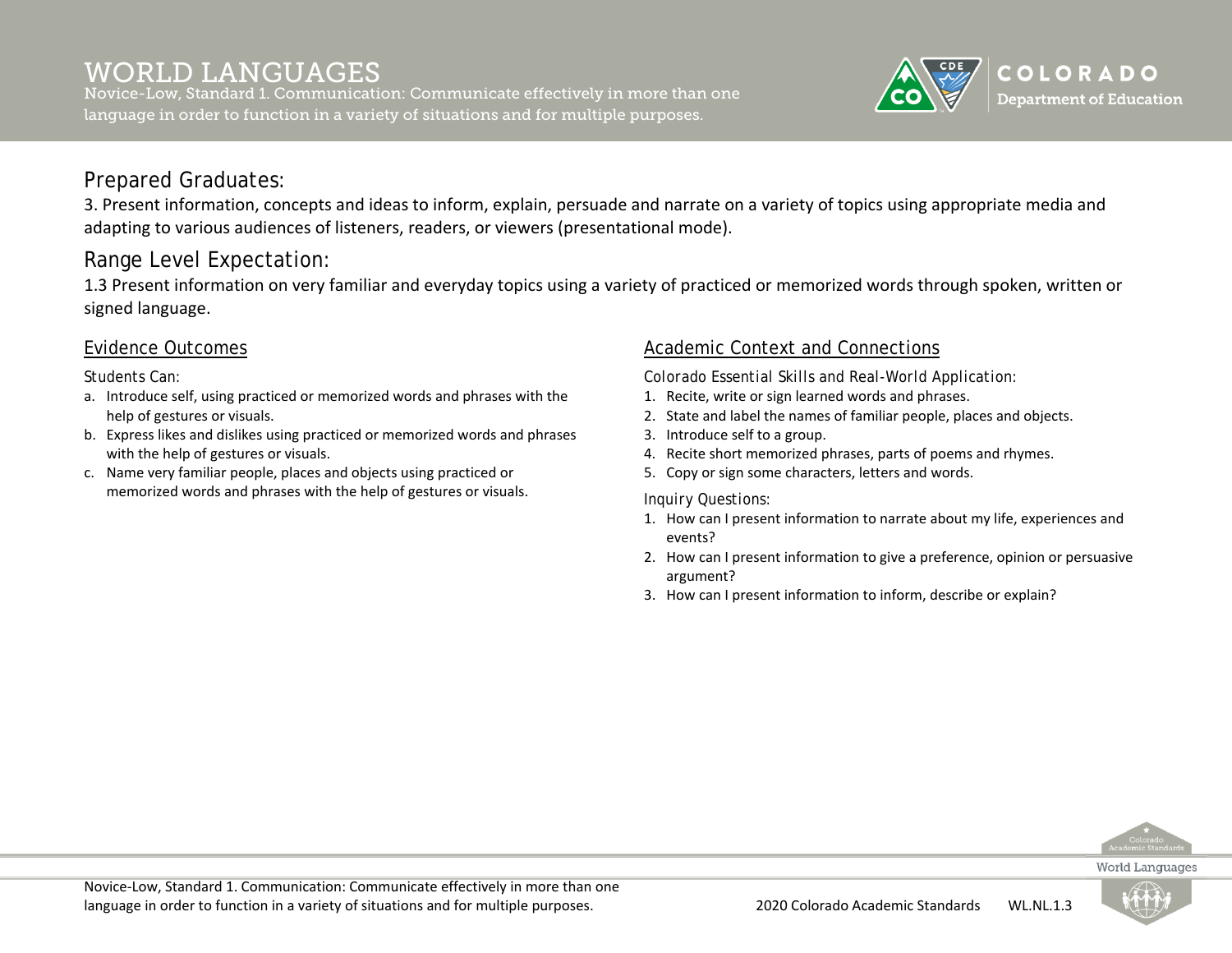

4. Use the language to investigate, explain and reflect on the relationship between the practices and perspectives of the cultures studied.

## Range Level Expectation:

2.1 Identify practices to help understand perspectives in the target cultures and the student's own.

#### Evidence Outcomes

*Students Can:*

- a. Investigate and identify some typical practices related to everyday familiar life in the target cultures and the student's own culture when using the target language in the three modes at the novice-low range.
- b. Communicate with others from the target culture in familiar everyday situations showing basic cultural awareness when using the target language in the three modes at the novice-low range.
- c. Use appropriate rehearsed behaviors and recognize some inappropriate behaviors in familiar everyday situations when using the target language in the three modes at the novice-low range.
- d. Interact with others in and from another culture at a survival level in some familiar everyday contexts when using the target language in the three modes at the novice-low range.

#### Academic Context and Connections

*Colorado Essential Skills and Real-World Application:*

- 1. Identify social practices such as greetings, introductions, leave-takings and thanking people.
- 2. Recognize that people from different cultures can interact with each other in multiple ways.

- 1. How can I use my target language skills to investigate the world beyond my immediate environment?
- 2. How can I use my target language skills to recognize and understand others' ways of thinking as well as my own?
- 3. How can I use my target language skills and cultural understandings to interact in a cultural context other than my own?



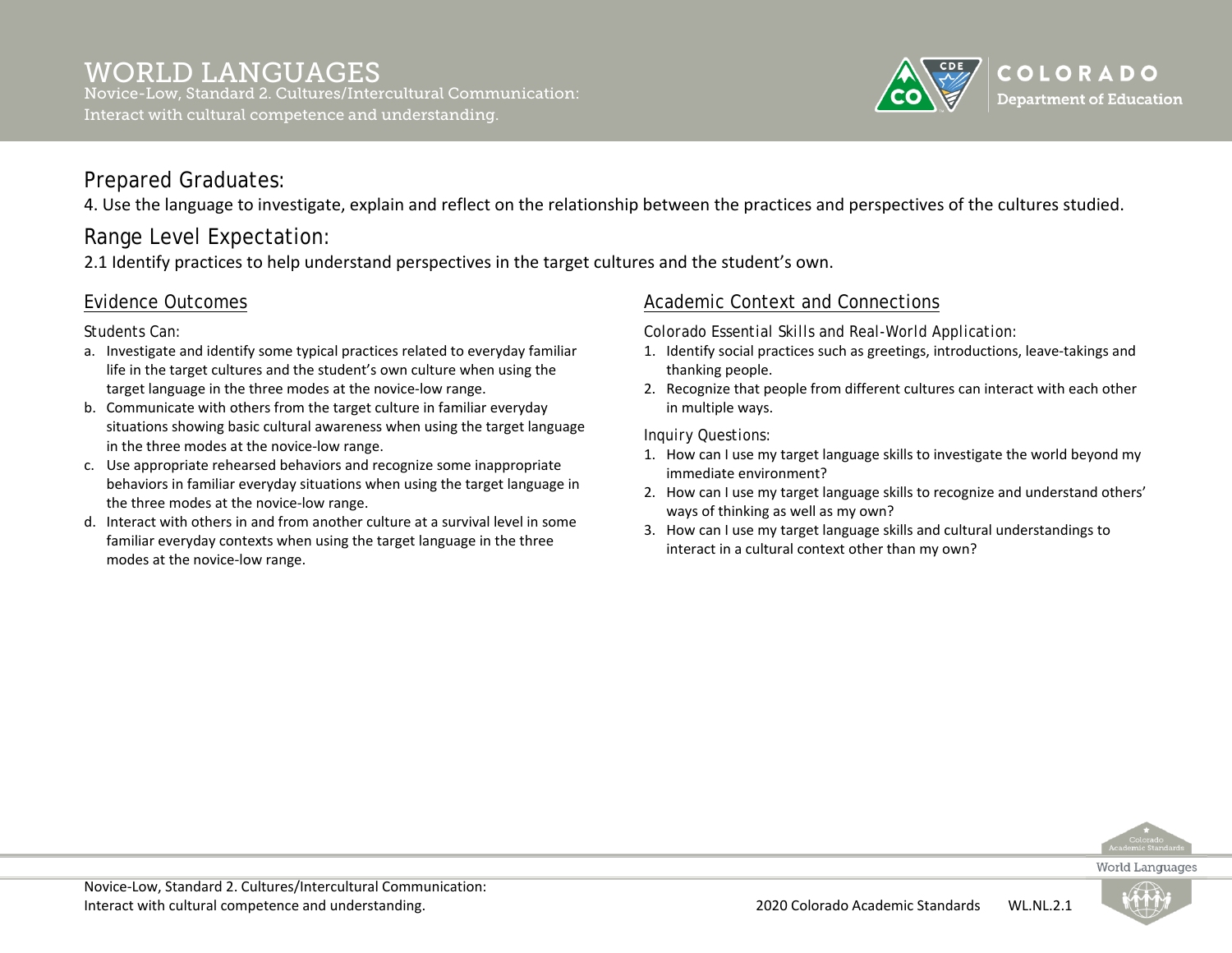

5. Use the language to investigate, explain and reflect on the relationship between the products and perspectives of the cultures studied.

## Range Level Expectation:

2.2 Identify products to help understand perspectives in the target cultures and the student's own.

#### Evidence Outcomes

*Students Can:*

- a. Investigate and identify some typical products related to everyday familiar life in the target cultures and the student's own culture when using the target language in the three modes at the novice-low range.
- b. Communicate with others from the target culture in familiar everyday situations showing basic cultural awareness when using the target language in the three modes at the novice-low range.
- c. Use appropriate rehearsed behaviors and recognize some inappropriate behaviors in familiar everyday situations when using the target language in the three modes at the novice-low range.
- d. Interact with others in and from another culture at a survival level in some familiar everyday contexts when using the target language in the three modes at the novice-low range.

#### Academic Context and Connections

*Colorado Essential Skills and Real-World Application:*

- 1. Participate in or simulate age-appropriate cultural activities such as games, birthday celebrations, storytelling and dramatizations.
- 2. Identify products that are different from the student's own culture.

- 1. How can I use my target language skills to investigate the world beyond my immediate environment?
- 2. How can I use my target language skills to recognize and understand others' ways of thinking as well as my own?
- 3. How can I use my target language skills and cultural understandings to interact in a cultural context other than my own?



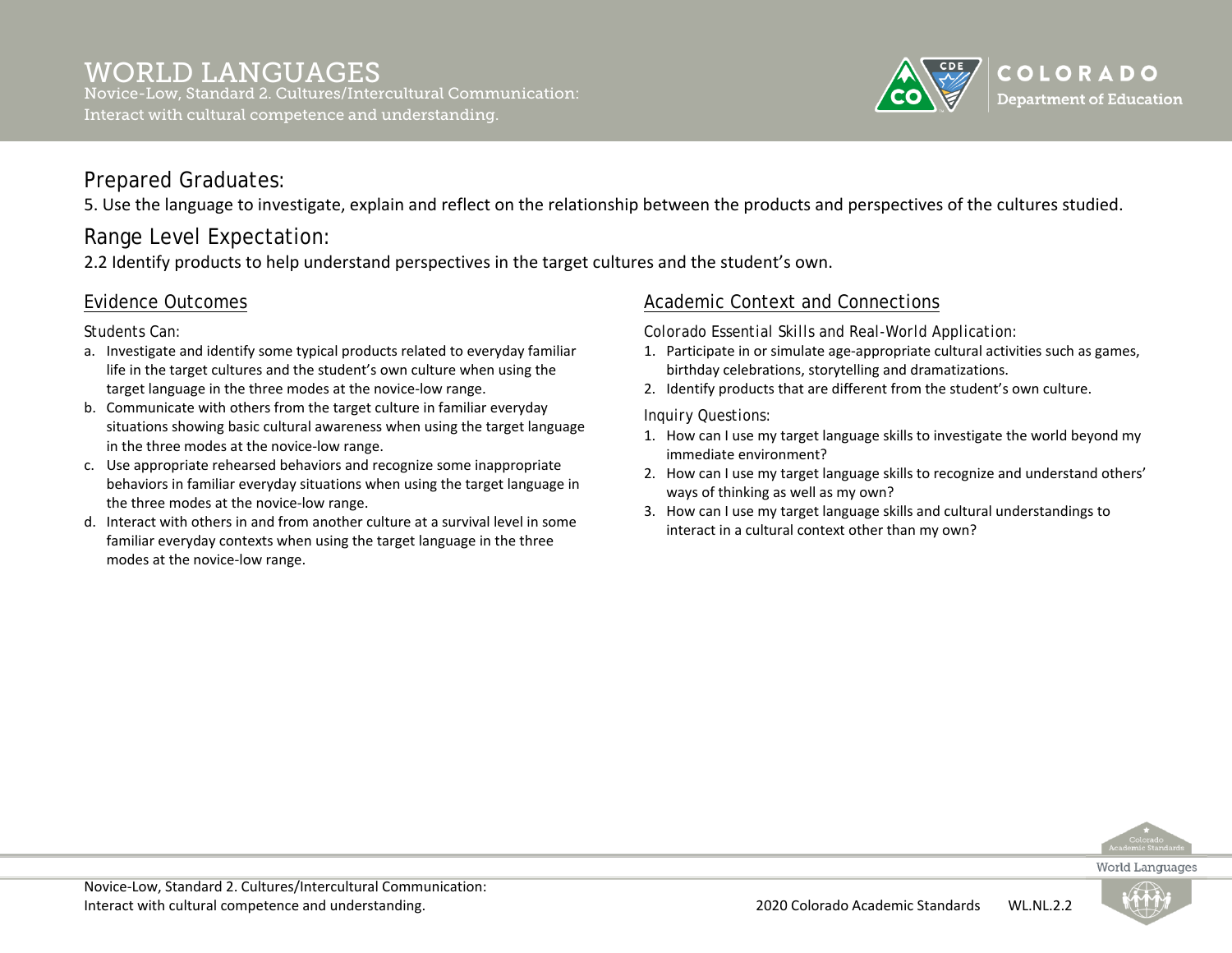Novice-Low, Standard 3. Connections: Connect with other disciplines and acquire information and diverse perspectives in order to use the language to function in academic and career-related situations.

### Prepared Graduates:

6. Build, reinforce and expand their knowledge of other disciplines while using the language to develop critical thinking and to solve problems creatively.

### Range Level Expectation:

3.1 Identify information that can be gathered from target language resources connected to other content areas.

#### Evidence Outcomes

*Students Can:*

- a. Identify selected information and skills from other content areas in experiences related to the target language and its cultures when using the target language in the three modes at the novice-low range.
- b. Reinforce learning in other content areas while using authentic resources when using the target language in the three modes at the novice-low range.

#### Academic Context and Connections

*Colorado Essential Skills and Real-World Application:*

- 1. Read or listen to illustrated stories from the target culture(s) and recognize similarities to familiar stories from the same genre (e.g., folklore, fables, myths, legends).
- 2. Use authentic resources (e.g., maps, charts, infographics, weather reports, graphs) to identify information connected to other content areas.

- 1. How can I connect with other disciplines in order to use the target language to function in academic and career-related situations?
- 2. How can I acquire information and diverse perspectives in order to use the target language to function in academic and career-related situations?





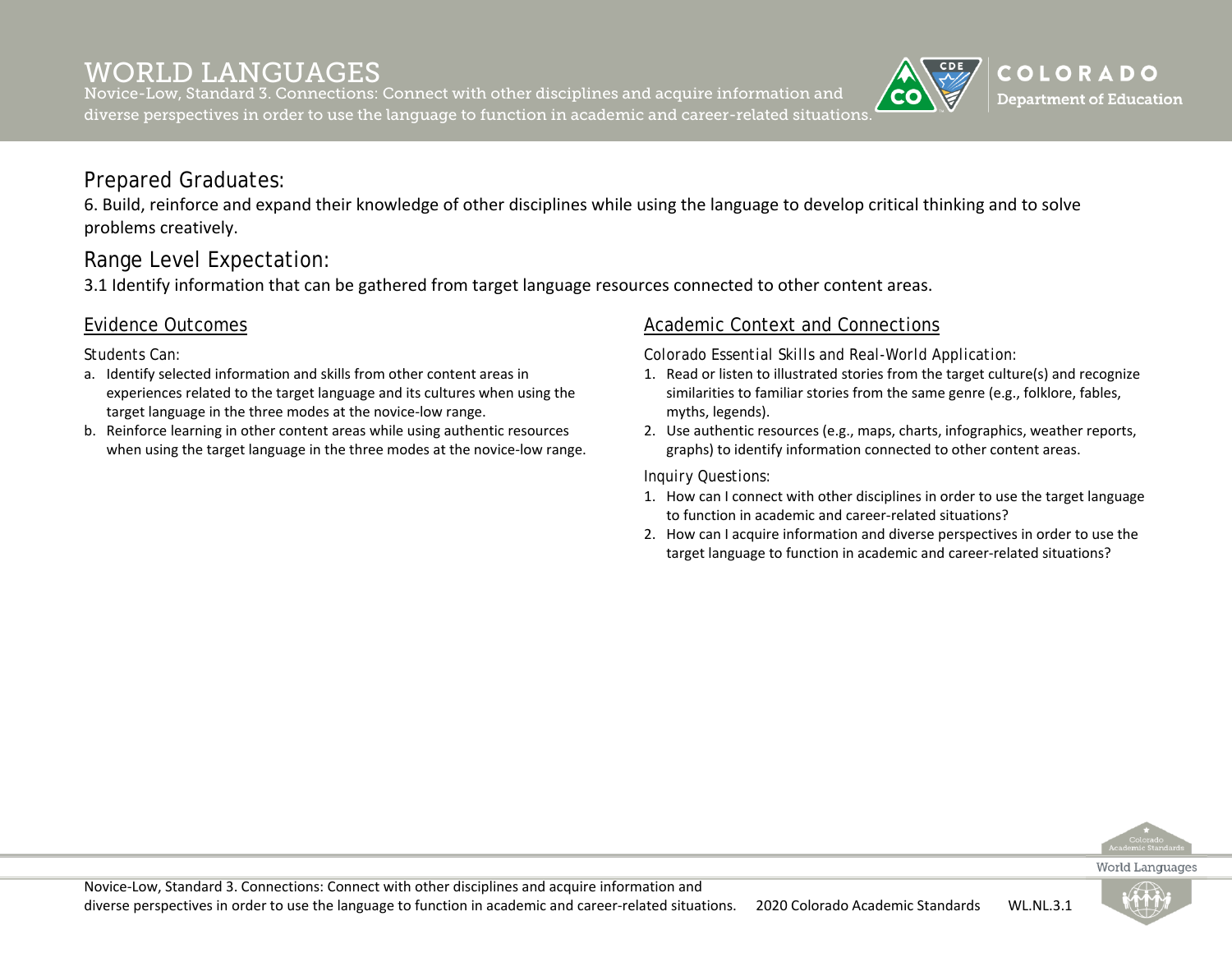Novice-Low, Standard 3. Connections: Connect with other disciplines and acquire information and diverse perspectives in order to use the language to function in academic and career-related situations.

## COLORADO **Department of Education**

### Prepared Graduates:

7. Access and evaluate information and diverse perspectives that are available through the language and its culture(s).

### Range Level Expectation:

3.2 Use authentic resources to locate basic information.

#### Evidence Outcomes

*Students Can:*

- a. Extract information about the target cultures from selected authentic sources when using the target language in the three modes at the novicelow range.
- b. Use authentic target language sources to gain insight about the distinctive perspectives of the target culture when using the target language in the three modes at the novice-low range.

#### Academic Context and Connections

*Colorado Essential Skills and Real-World Application:*

- 1. Read, listen to, or talk about age-appropriate school content such as social studies, sciences, the arts, physical education and health.
- 2. Expand vocabulary for working with school content through illustrated visuals (e.g., planets, anatomy, timelines, maps).

- 1. How can I connect with other disciplines in order to use the target language to function in academic and career-related situations?
- 2. How can I acquire information and diverse perspectives in order to use the target language to function in academic and career-related situations?



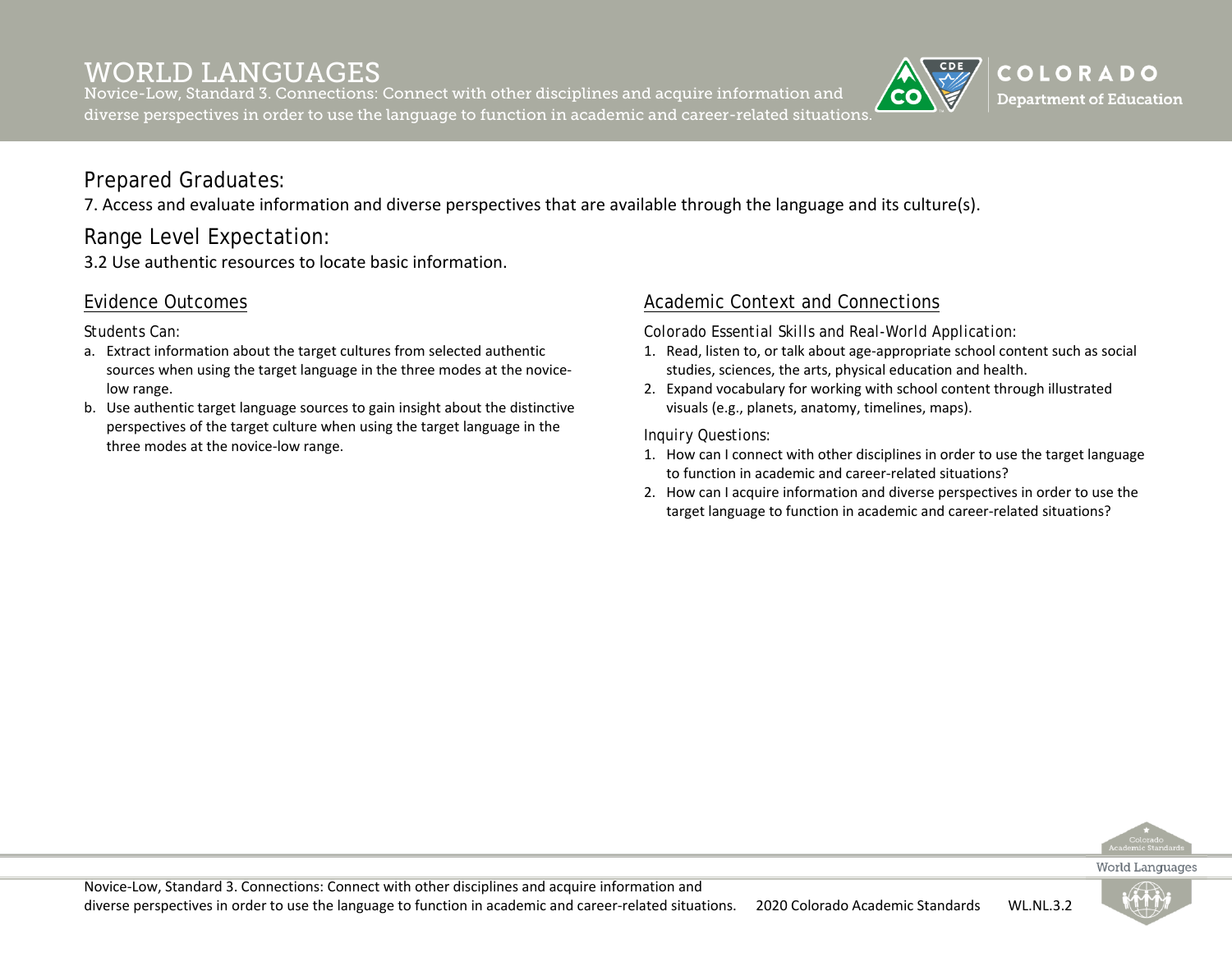Novice-Low, Standard 4. Comparisons: Develop insight into the nature of language and culture in order to interact with cultural competence.



#### Prepared Graduates:

8. Use the language to investigate, explain and reflect on the nature of language through comparisons of the target language and the student's own language.

### Range Level Expectation:

4.1 Identify similarities and differences of the target language and the student's own language.

#### Evidence Outcomes

*Students Can:*

- a. Use examples of words that are similar in the target language and the student's own language in the three modes at the novice-low range.
- b. Recognize identified idiomatic expressions that cannot be directly translated into the student's own language in the three modes at the novice-low range.
- c. Identify differences in formal and informal requirements for language between the target language and the student's own language in the three modes at the novice-low range.
- d. Use basic grammatical structures in context and recognize similarities and differences in the student's own language when using the target language in the three modes at the novice-low range.
- e. Identify and compare the sound and writing systems of the target language with the student's own language, including stress, intonation and punctuation in the three modes at the novice-low range.

#### Academic Context and Connections

*Colorado Essential Skills and Real-World Application:*

- 1. Observe and identify formal and informal forms of language in greetings and leave-takings.
- 2. Observe differences and similarities between the sound and writing systems of the target language and the student's own.

- 1. How do I develop insight into the nature of language in order to interact with cultural competence?
- 2. How do I develop insight into the nature of culture in order to interact with cultural competence?



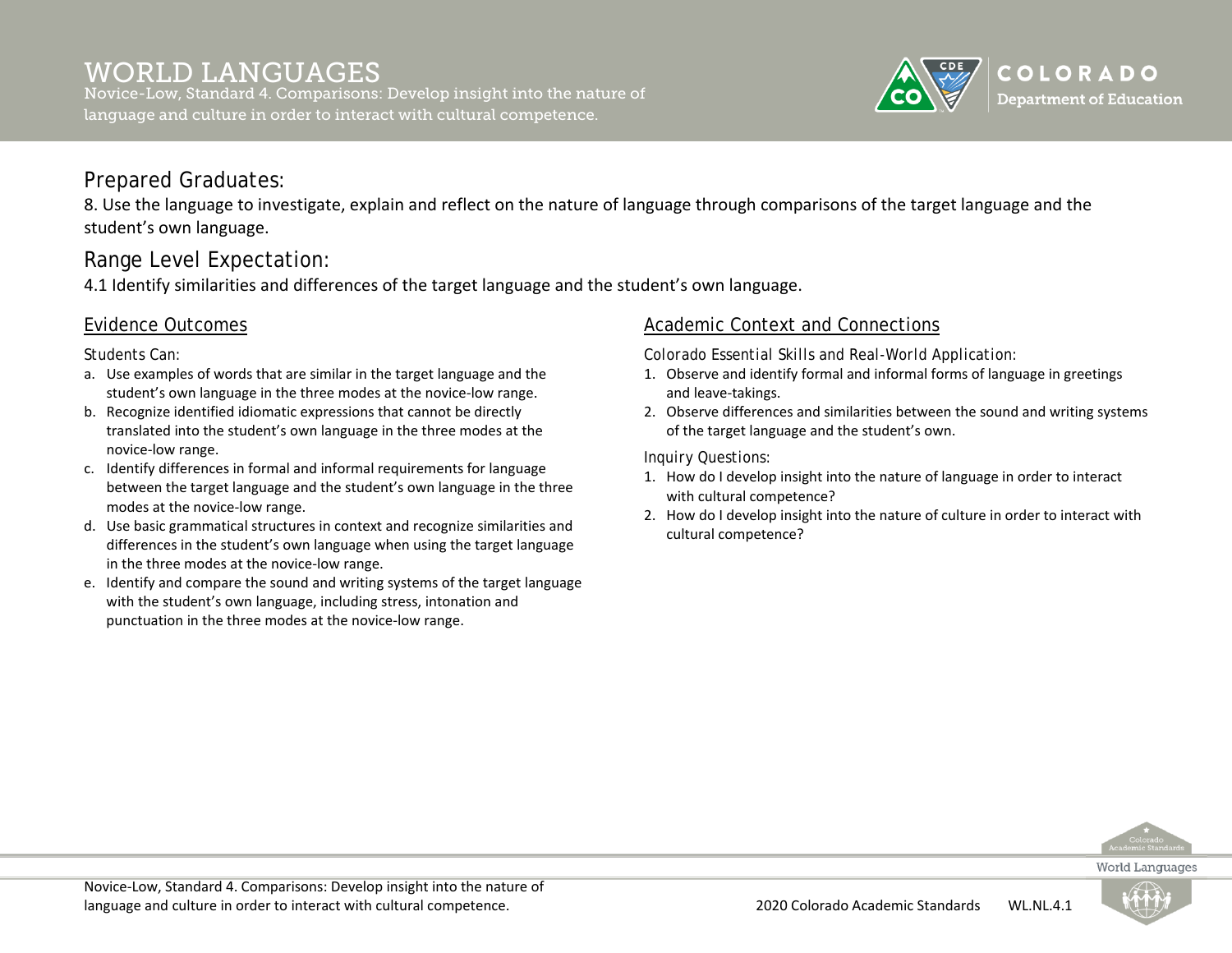

9. Use the language to investigate, explain and reflect on the concept of culture through comparisons of the culture(s) and the student's own culture.

## Range Level Expectation:

4.2 Identify and recognize the concept of culture through comparisons of the target culture(s) and the student's own culture.

#### Evidence Outcomes

*Students Can:*

- a. Recognize cross-cultural similarities and differences in the practices to understand perspectives of the target culture(s) in the three modes at the novice-low range.
- b. Recognize cross-cultural similarities and differences in the products to understand perspectives of the target culture(s) in the three modes at the novice-low range.

#### Academic Context and Connections

*Colorado Essential Skills and Real-World Application:*

- 1. Greet friends, family or acquaintances with appropriate words and gestures.
- 2. Compare simple patterns of behavior in various cultural settings (e.g., transportation to school, eating habits).
- 3. Identify differences of products of the target culture(s) and the student's own.

- 1. How do I develop insight into the nature of language in order to interact with cultural competence?
- 2. How do I develop insight into the concept of culture in order to interact with cultural competence?



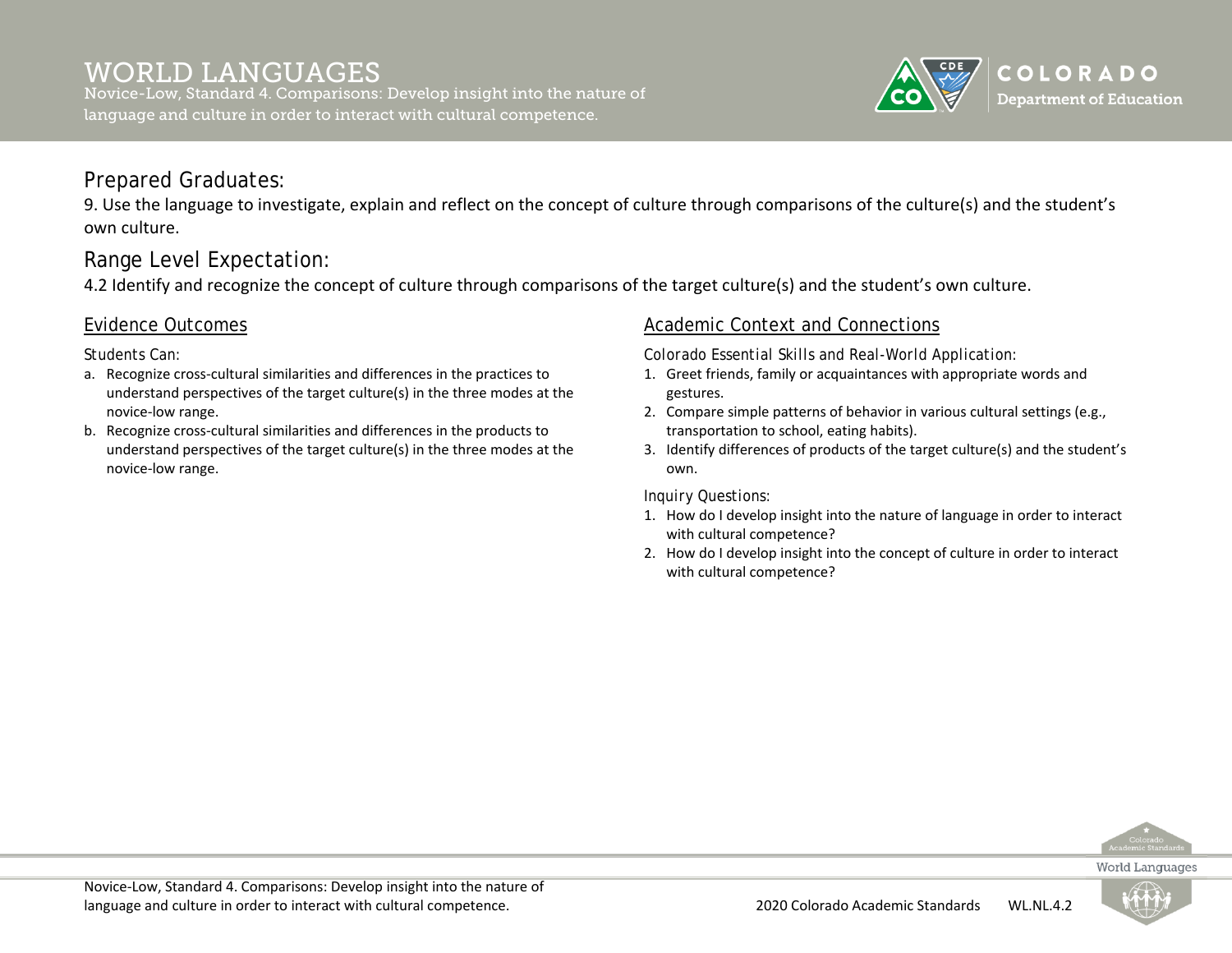Novice-Mid, Standard 1. Communication: Communicate effectively in more than one language in order to function in a variety of situations and for multiple purposes.



#### Prepared Graduates:

1. Interact and negotiate meaning in spoken, signed, or written conversations to share information, reactions, feelings and opinions (interpersonal mode).

### Range Level Expectation:

1.1 Communicate in spontaneous spoken, written, or signed conversations on both very familiar and everyday topics using a variety of practiced or memorized words, phrases and simple sentences (interpersonal mode).

#### Evidence Outcomes

#### *Students Can:*

- a. Request and provide information by asking and answering a few simple questions on very familiar and everyday topics, using a mixture of practiced or memorized words and phrases and simple sentences.
- b. Express basic needs related to familiar and everyday activities using a mixture of practiced or memorized words and phrases.
- c. Express preferences or feelings and react to those of others, using a mixture of practiced or memorized words, phrases and questions.

#### Academic Context and Connections

*Colorado Essential Skills and Real-World Application:*

- 1. Greet and leave people in a polite way.
- 2. Answer and ask a variety of simple questions.
- 3. Make some simple statements in a conversation.
- 4. Communicate basic information about self and others.
- 5. Communicate some basic information about everyday life.

- 1. How can I exchange information and ideas in conversations?
- 2. How can I meet my needs or address situations in conversations?
- 3. How can I express, react to and support preferences and opinions in conversations?



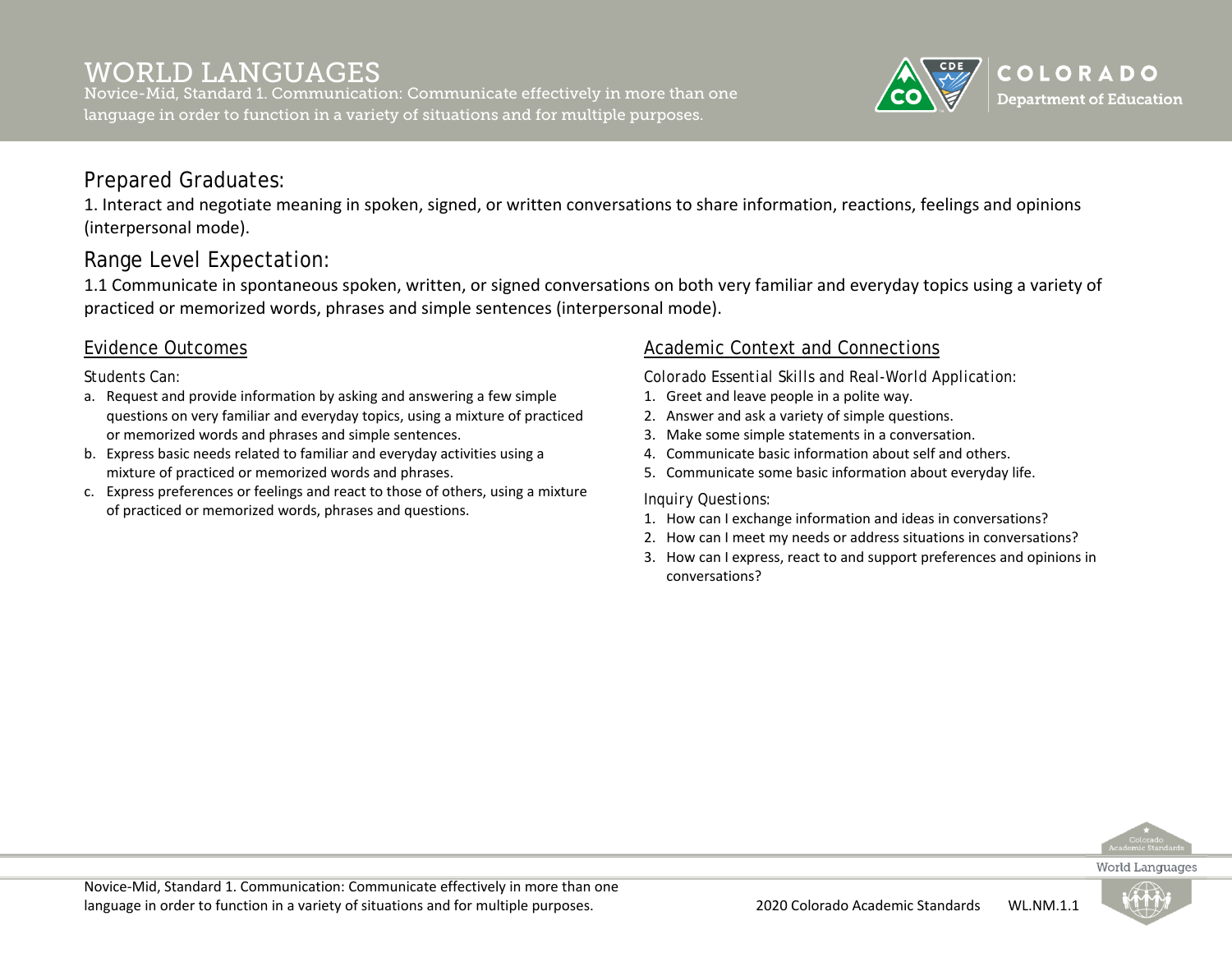Novice-Mid, Standard 1. Communication: Communicate effectively in more than one language in order to function in a variety of situations and for multiple purposes.



### Prepared Graduates:

2. Understand, interpret and analyze what is heard, read or viewed on a variety of topics (interpretive mode).

## Range Level Expectation:

1.2 Identify the general topic and some basic information in texts that are spoken, written or signed in both very familiar and everyday contexts, by recognizing memorized words and phrases (interpretive mode).

#### Evidence Outcomes

*Students Can:*

- a. Identify some basic facts from memorized words and phrases, when supported by gestures or visuals in informational texts.
- b. Identify some basic facts from memorized words and phrases, when supported by gestures or visuals in fictional texts.
- c. Identify some basic facts from memorized words and phrases, when supported by gestures or visuals in conversations, discussions and other sources.

#### Academic Context and Connections

*Colorado Essential Skills and Real-World Application:*

- 1. Recognize words, phrases and characters with the help of visuals.
- 2. Recognize words, phrases and characters when associated with familiar things.
- 3. Understand a few courtesy phrases.
- 4. Recognize and understand basic information in memorized words and phrases.
- 5. Recognize and understand words and phrases learned for specific purposes.

- 1. What can I understand, interpret or analyze in authentic informational texts?
- 2. What can I understand, interpret or analyze in authentic fictional texts?
- 3. What can I understand, interpret or analyze in conversations and discussions and other sources?



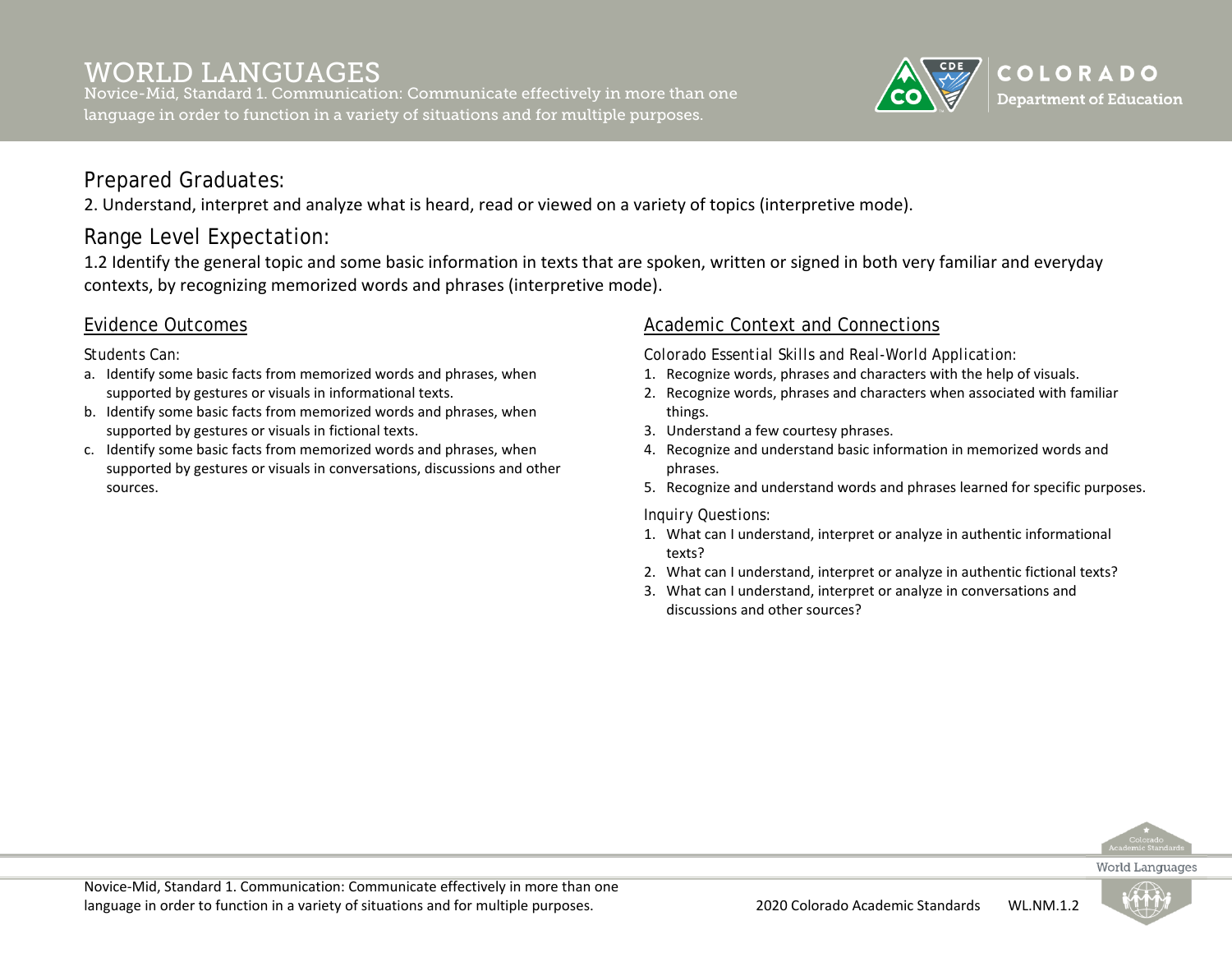Novice-Mid, Standard 1. Communication: Communicate effectively in more than one language in order to function in a variety of situations and for multiple purposes.



### Prepared Graduates:

3. Present information, concepts and ideas to inform, explain, persuade and narrate on a variety of topics using appropriate media and adapting to various audiences of listeners, readers, or viewers (presentational mode).

## Range Level Expectation:

1.3 Present information on both very familiar and everyday topics using a variety of practiced and memorized words, phrases, and simple sentences through spoken, written or signed language (presentational mode).

#### Evidence Outcomes

*Students Can:*

- a. Present information about self, interests and activities using a mixture of practiced or memorized words, phrases and simple sentences.
- b. Express likes and dislikes on very familiar and everyday topics of interest, using a mixture of practiced or memorized words, phrases and simple sentences.
- c. Present on very familiar and everyday topics using a mixture of practiced or memorized words, phrases and simple sentences.

#### Academic Context and Connections

*Colorado Essential Skills and Real-World Application:*

- 1. Present information about self and others using words and phrases.
- 2. Express likes and dislikes using words, phrases and memorized expressions.
- 3. Present information about familiar items in the immediate environment.
- 4. Present about daily activities using words, phrases and memorized expressions.
- 5. Present simple information using words, phrases and memorized expressions.
- 6. Fill out a simple form with some basic personal information.
- 7. Write notes using lists, phrases and memorized expressions.

- 1. How can I present information to narrate about my life, experiences and events?
- 2. How can I present information to give a preference, opinion or persuasive argument?
- 3. How can I present information to inform, describe or explain?



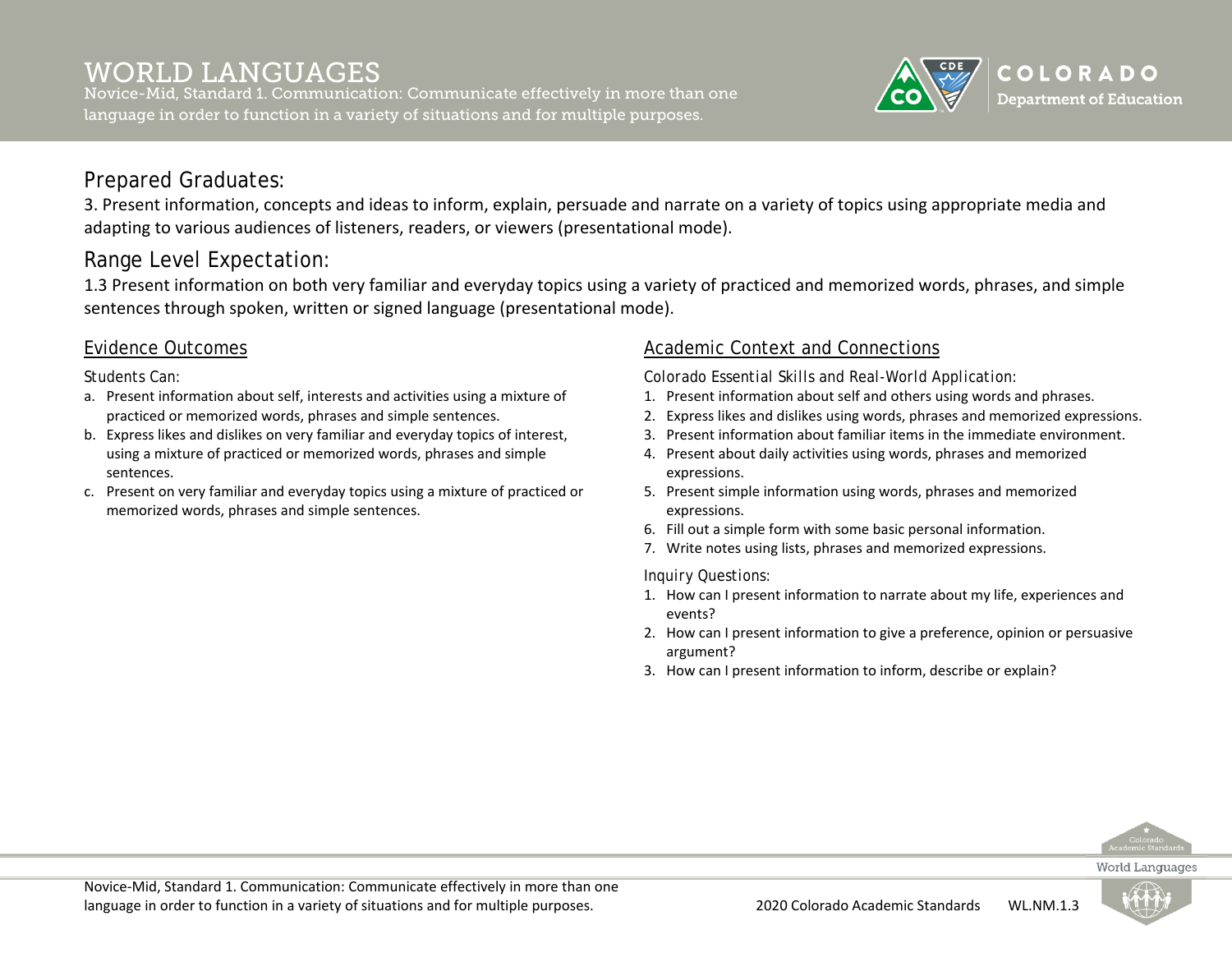

4. Use the language to investigate, explain and reflect on the relationship between the practices and perspectives of the cultures studied.

## Range Level Expectation:

2.1 Examine practices to help understand perspectives in the target cultures and the student's own.

### Evidence Outcomes

*Students Can:*

- a. Investigate and identify some typical practices related to everyday familiar life in the target cultures and the student's own culture when using the target language in the three modes at the novice-mid range.
- b. Communicate with others from the target culture in familiar everyday situations showing basic cultural awareness when using the target language in the three modes at the novice-mid range.
- c. Use appropriate rehearsed behaviors and recognize some inappropriate behaviors in familiar everyday situations when using the target language in the three modes at the novice-mid range.
- d. Interact with others in and from another culture at a survival level in some familiar everyday contexts when using the target language in the three modes at the novice-mid range.

#### Academic Context and Connections

*Colorado Essential Skills and Real-World Application:*

- 1. Recognize that cultural practices influence other cultures.
- 2. Realize that cultural practices vary among cultures.

- 1. How can I use my target language skills to investigate the world beyond my immediate environment?
- 2. How can I use my target language skills to recognize and understand others' ways of thinking as well as my own?
- 3. How can I use my target language skills and cultural understandings to interact in a cultural context other than my own?



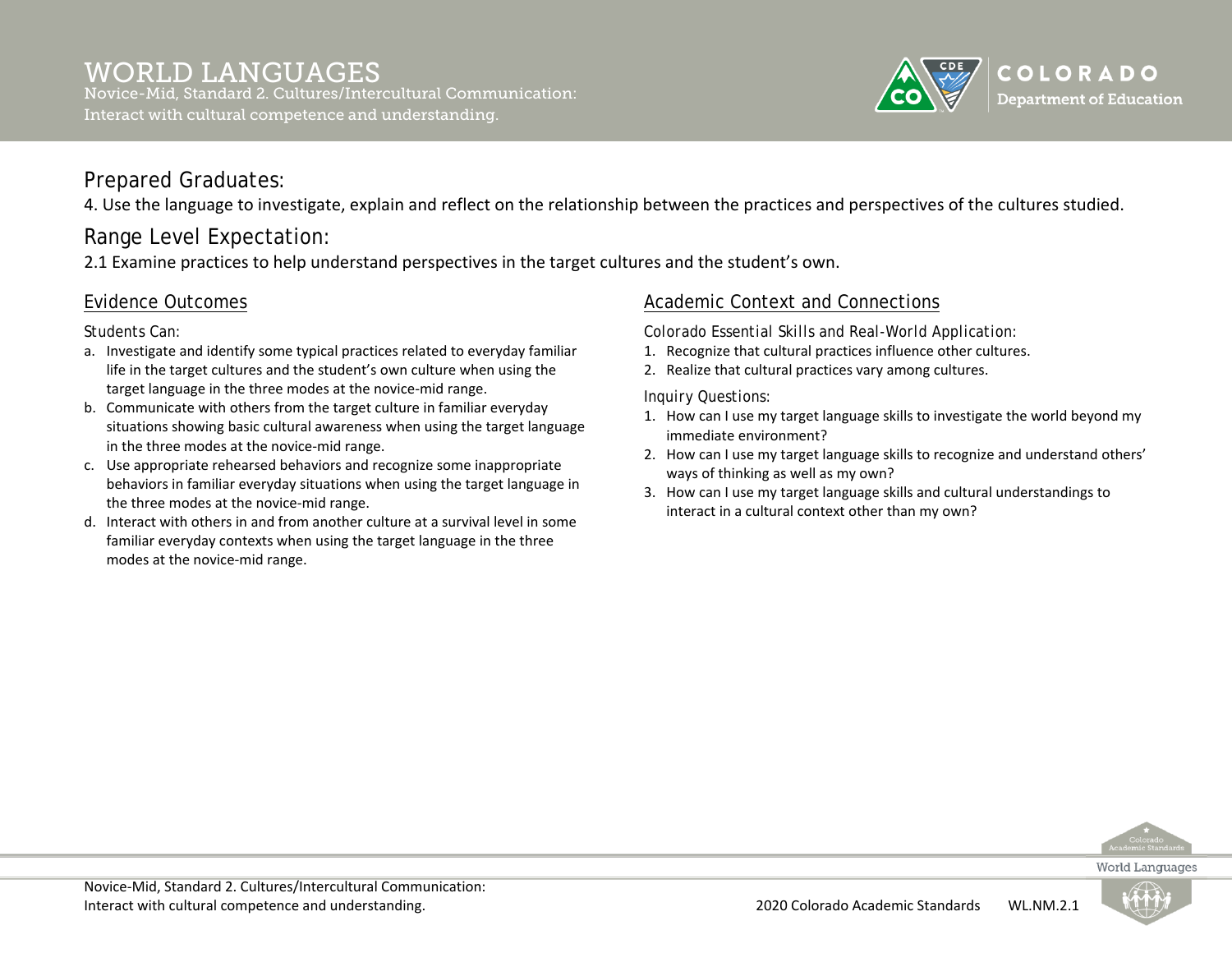

5. Use the language to investigate, explain and reflect on the relationship between the products and perspectives of the cultures studied.

## Range Level Expectation:

2.2 Examine products to help understand perspectives in the target cultures and the student's own.

### Evidence Outcomes

*Students Can:*

- a. Investigate and identify some typical products related to everyday familiar life in the target cultures and the student's own culture when using the target language in the three modes at the novice-mid range.
- b. Communicate with others from the target culture in familiar everyday situations showing basic cultural awareness when using the target language in the three modes at the novice-mid range.
- c. Use appropriate rehearsed behaviors and recognize some inappropriate behaviors in familiar everyday situations when using the target language in the three modes at the novice-mid range.
- d. Interact with others in and from another culture at a survival level in some familiar everyday contexts when using the target language in the three modes at the novice-mid range.

#### Academic Context and Connections

*Colorado Essential Skills and Real-World Application:*

- 1. Identify and describe products that are different from the student's own culture.
- 2. Identify some products that reveal a stereotype or exaggerated view of a culture.

- 1. How can I use my target language skills to investigate the world beyond my immediate environment?
- 2. How can I use my target language skills to recognize and understand others' ways of thinking as well as my own?
- 3. How can I use my target language skills and cultural understandings to interact in a cultural context other than my own?



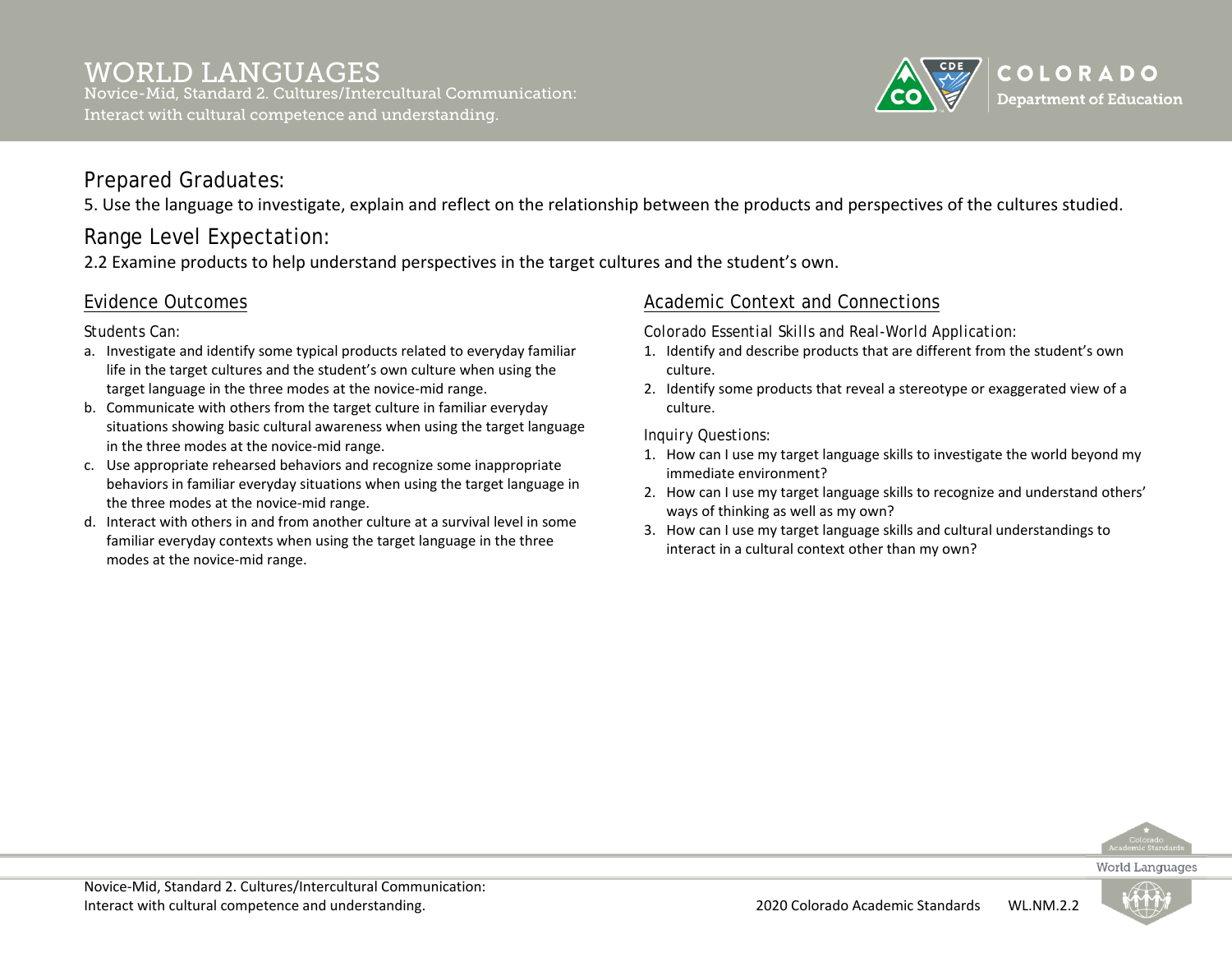Novice-Mid, Standard 3. Connections: Connect with other disciplines and acquire information and diverse perspectives in order to use the language to function in academic and career-related situations.

### Prepared Graduates:

6. Build, reinforce and expand their knowledge of other disciplines while using the language to develop critical thinking and to solve problems creatively.

### Range Level Expectation:

3.1 Summarize information gathered from target language resources connected to other content areas.

#### Evidence Outcomes

*Students Can:*

- a. Identify selected information and skills from other content areas in experiences related to the target language and its cultures when using the target language in the three modes at the novice-mid range.
- b. Reinforce learning in other content areas while using authentic target language resources and the three modes at the novice-mid range.

#### Academic Context and Connections

*Colorado Essential Skills and Real-World Application:*

- 1. Use math skills to make conversions (e.g., currency, weather, prices, weight, height).
- 2. Use knowledge from health and science classes to compare healthy eating recommendations.

*Inquiry Questions:*

- 1. How can I connect with other disciplines in order to use the target language to function in academic and career-related situations?
- 2. How can I acquire information and diverse perspectives in order to use the target language to function in academic and career-related situations?



COLORADO **Department of Education** 

World Languages



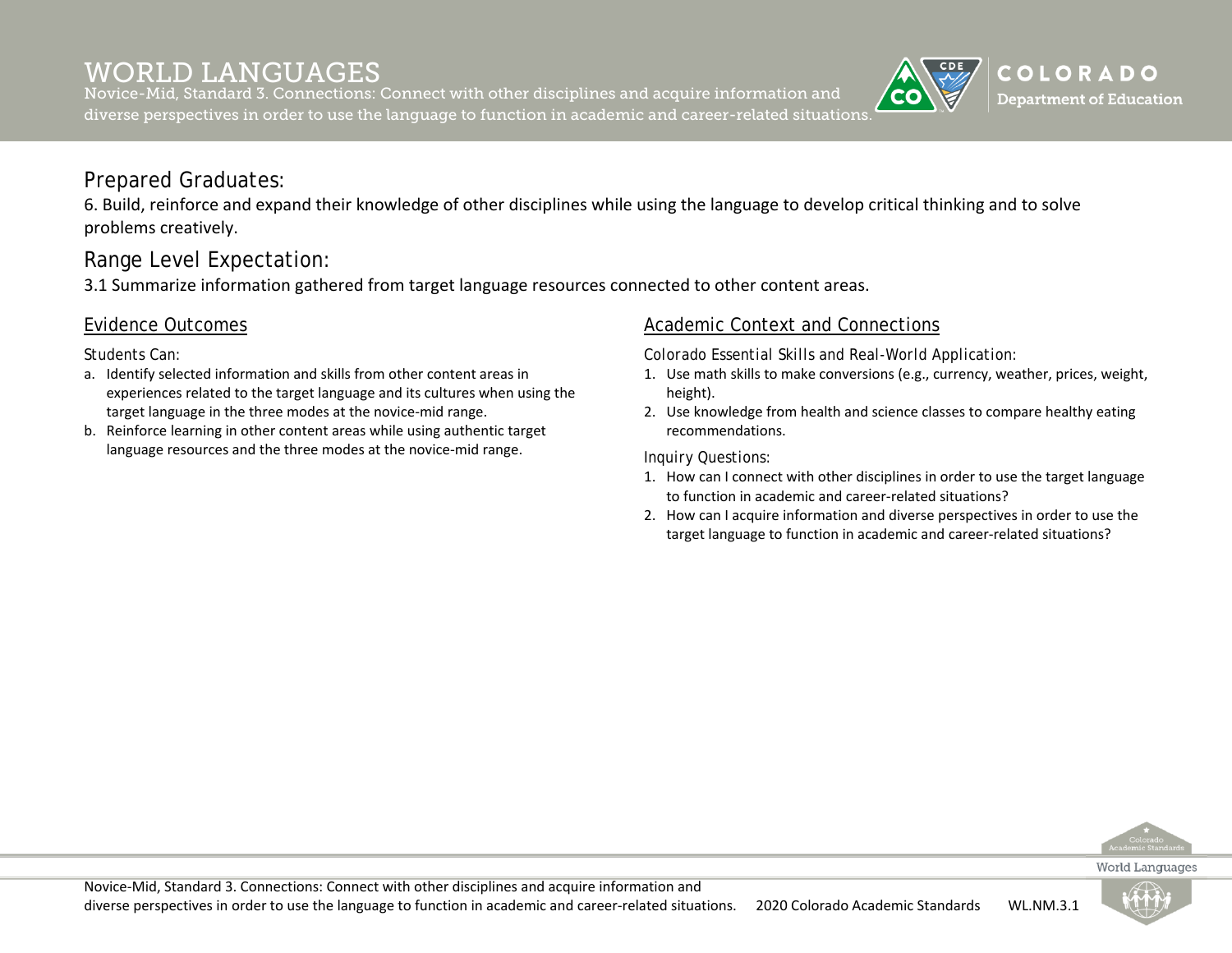Novice-Mid, Standard 3. Connections: Connect with other disciplines and acquire information and diverse perspectives in order to use the language to function in academic and career-related situations.

## COLORADO **Department of Education**

### Prepared Graduates:

7. Access and evaluate information and diverse perspectives that are available through the language and its culture(s).

### Range Level Expectation:

3.2 Organize information acquired from authentic resources.

#### Evidence Outcomes

*Students Can:*

- a. Identify and/or apply selected information and skills from other content areas in experiences related to the target language and cultures when using the target language in the three modes at the novice-mid range.
- b. Reinforce and/or expand learning in other content areas using authentic target language resources when using the target language in the three modes at the novice-mid range.

#### Academic Context and Connections

*Colorado Essential Skills and Real-World Application:*

- 1. Interpret the main idea(s) from infographics showing statistics.
- 2. Identify the main idea(s) of current events reported in the news.

- 1. How can I connect with other disciplines in order to use the target language to function in academic and career-related situations?
- 2. How can I acquire information and diverse perspectives in order to use the target language to function in academic and career-related situations?



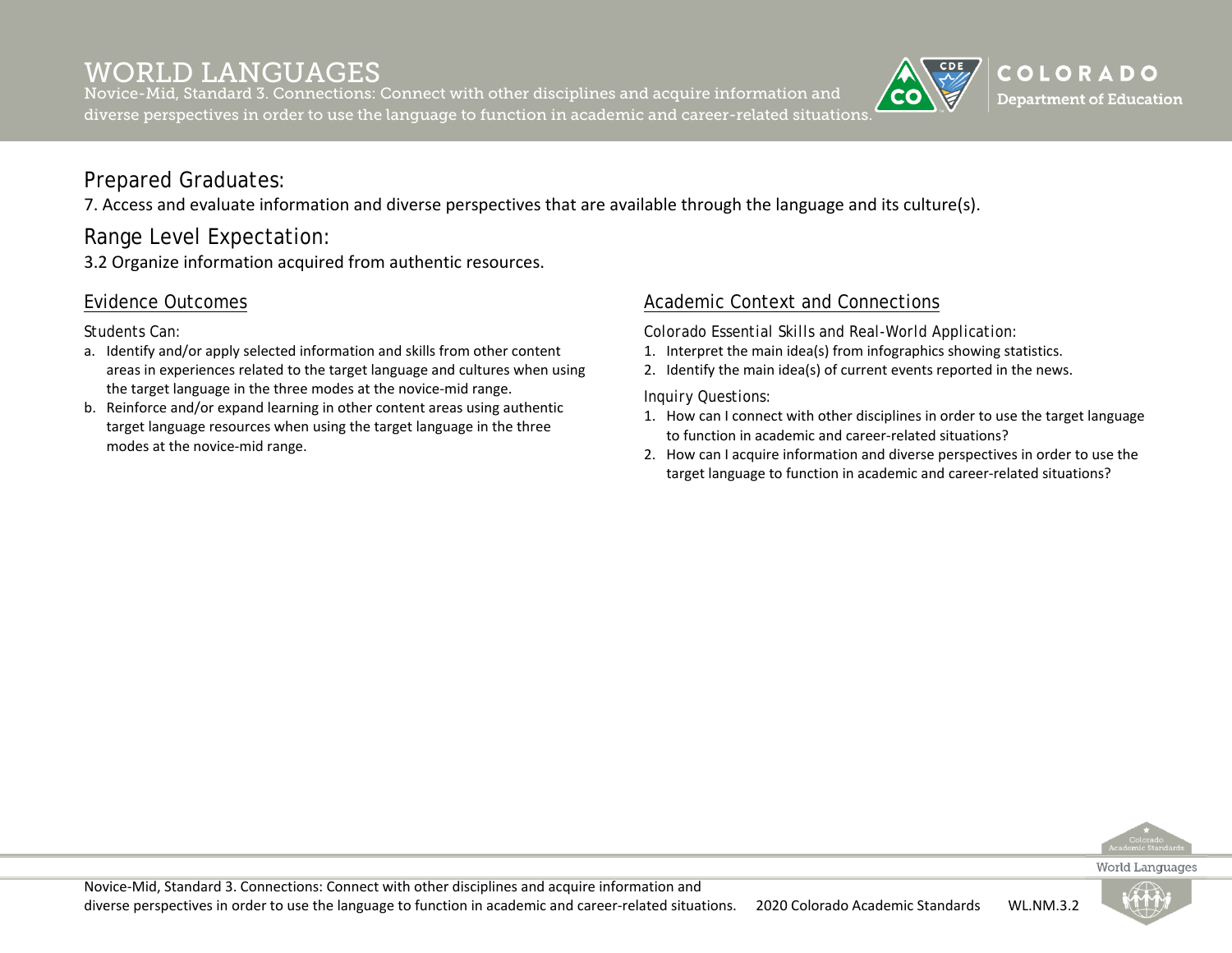Novice-Mid, Standard 4. Comparisons: Develop insight into the nature of language and culture in order to interact with cultural competence.



#### Prepared Graduates:

8. Use the language to investigate, explain and reflect on the nature of language through comparisons of the target language and the student's own language.

### Range Level Expectation:

4.1 Expand knowledge of similarities and differences of the target language and the student's own language.

#### Evidence Outcomes

*Students Can:*

- a. Use examples of words that are similar in the target language and their own language in the three modes at the novice-mid range.
- b. Recognize identified idiomatic expressions that cannot be directly translated into their own language in the three modes at the novice-mid range.
- c. Identify differences in formal and informal requirements for language between the target language and their own language in the three modes at the novice-mid range.
- d. Use basic grammatical structures in context and recognize similarities and differences in their own language when using the target language in the three modes at the novice-mid range.
- e. Identify and compare the sound and writing systems of the target language with their own language, including stress, intonation and punctuation in the three modes at the novice-mid range.

#### Academic Context and Connections

*Colorado Essential Skills and Real-World Application:*

- 1. Compare language structures (such as word order, morphology, intonation) in the target language and the student's own language.
- 2. Recognize differences and similarities between the sound and writing systems of the target language and the student's own.

- 1. How do I develop insight into the nature of language in order to interact with cultural competence?
- 2. How do I develop insight into the concept of culture in order to interact with cultural competence?



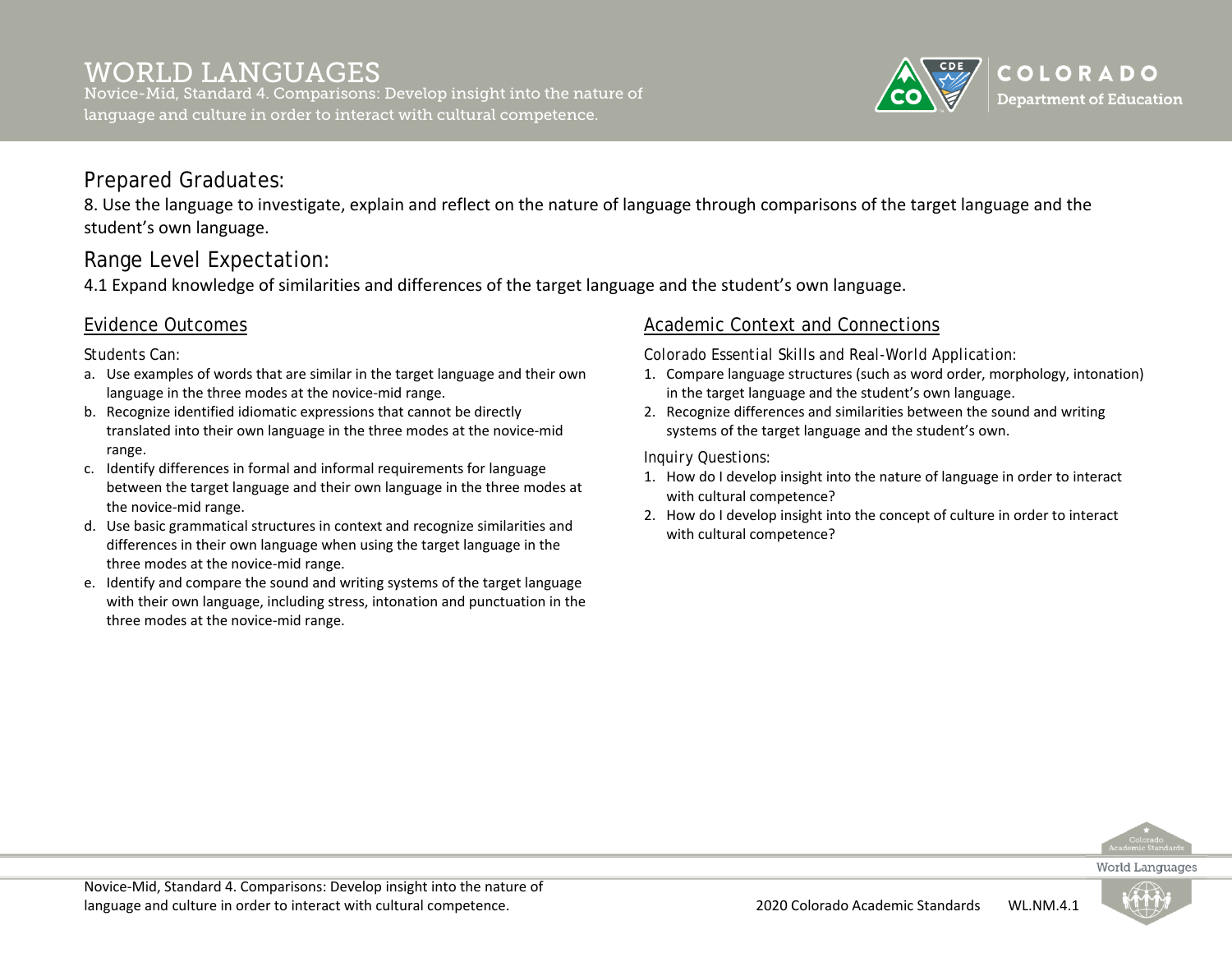

9. Use the language to investigate, explain and reflect on the concept of culture through comparisons of the culture(s) and the student's own culture.

## Range Level Expectation:

4.2 Investigate the concept of culture through comparisons of the target culture(s) and the student's own culture.

#### Evidence Outcomes

*Students Can:*

- a. Recognize cross-cultural similarities and differences in the practices to understand perspectives of the target culture(s) in the three modes at the novice-mid range.
- b. Recognize cross-cultural similarities and differences in the products to understand perspectives of the target culture(s) in the three modes at the novice-mid range.

#### Academic Context and Connections

*Colorado Essential Skills and Real-World Application:*

- 1. Compare simple patterns of behavior in various cultural settings (e.g., games, birthdays, holidays).
- 2. Recognize differences of products of the target culture(s) and the student's own.

- 1. How do I develop insight into the nature of language in order to interact with cultural competence?
- 2. How do I develop insight into the concept of culture in order to interact with cultural competence?



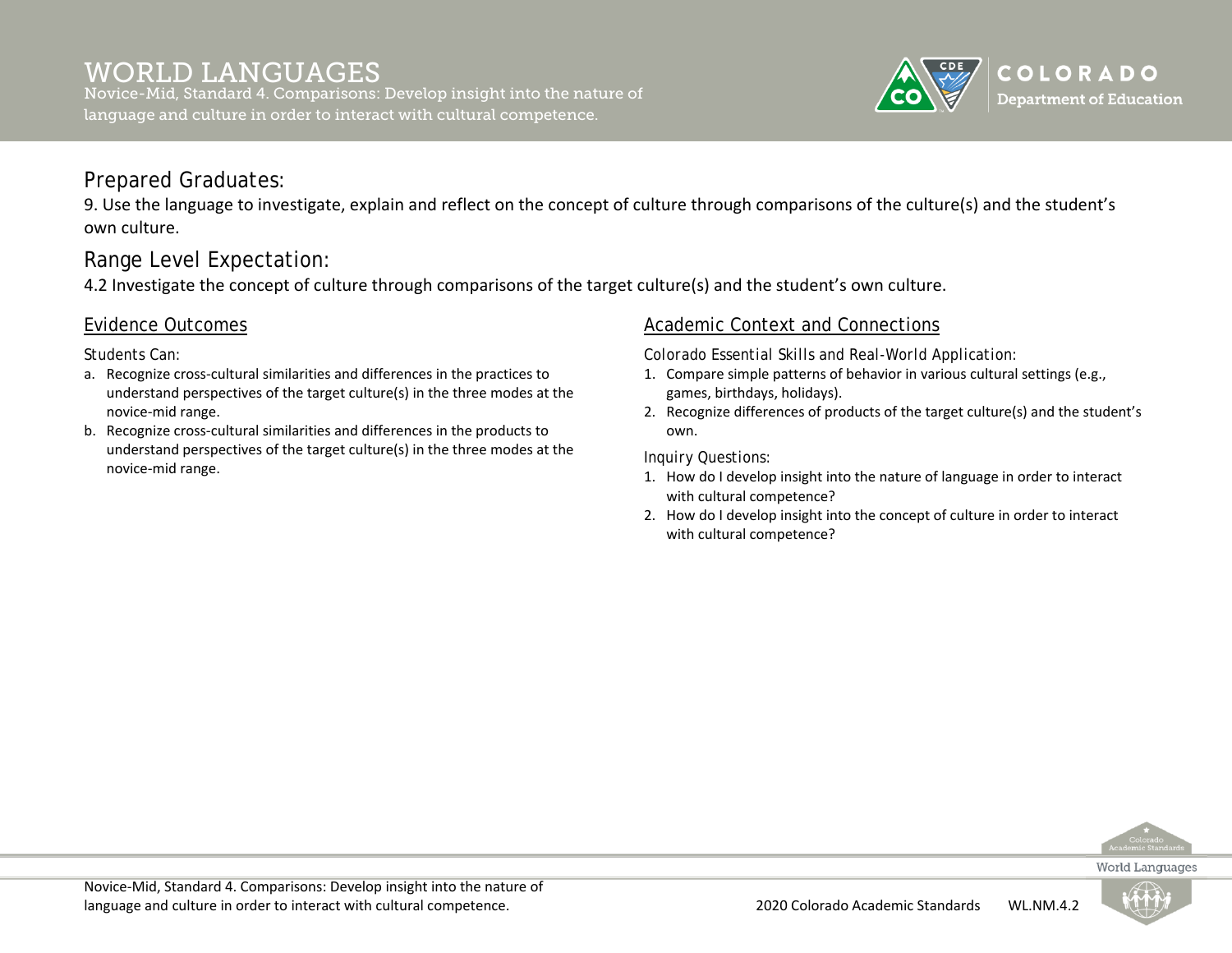Novice-High, Standard 1. Communication: Communicate effectively in more than one language in order to function in a variety of situations and for multiple purposes.



#### Prepared Graduates:

1. Interact and negotiate meaning in spoken, signed, or written conversations to share information, reactions, feelings and opinions (interpersonal mode).

### Range Level Expectation:

1.1 Communicate in spontaneous spoken, written or signed conversations on both very familiar and everyday topics using a variety of simple sentences (interpersonal mode).

#### Evidence Outcomes

*Students Can:*

- a. Request and provide information by asking and answering practiced and some original questions on familiar and everyday topics, using simple sentences most of the time.
- b. Interact with others to meet basic needs related to routine everyday activities using simple sentences most of the time.
- c. Express, ask about and react to preferences, opinions, or feelings using simple sentences most of the time and asking questions to keep the conversation on topic.

#### Academic Context and Connections

*Colorado Essential Skills and Real-World Application:*

- 1. Exchange some personal information.
- 2. Exchange information using texts, graphs or pictures.
- 3. Ask for and give simple directions.
- 4. Make plans with others.
- 5. Interact with others in everyday situations.

- 1. How can I exchange information and ideas in conversations?
- 2. How can I meet my needs or address situations in conversations?
- 3. How can I express, react to and support preferences and opinions in conversations?



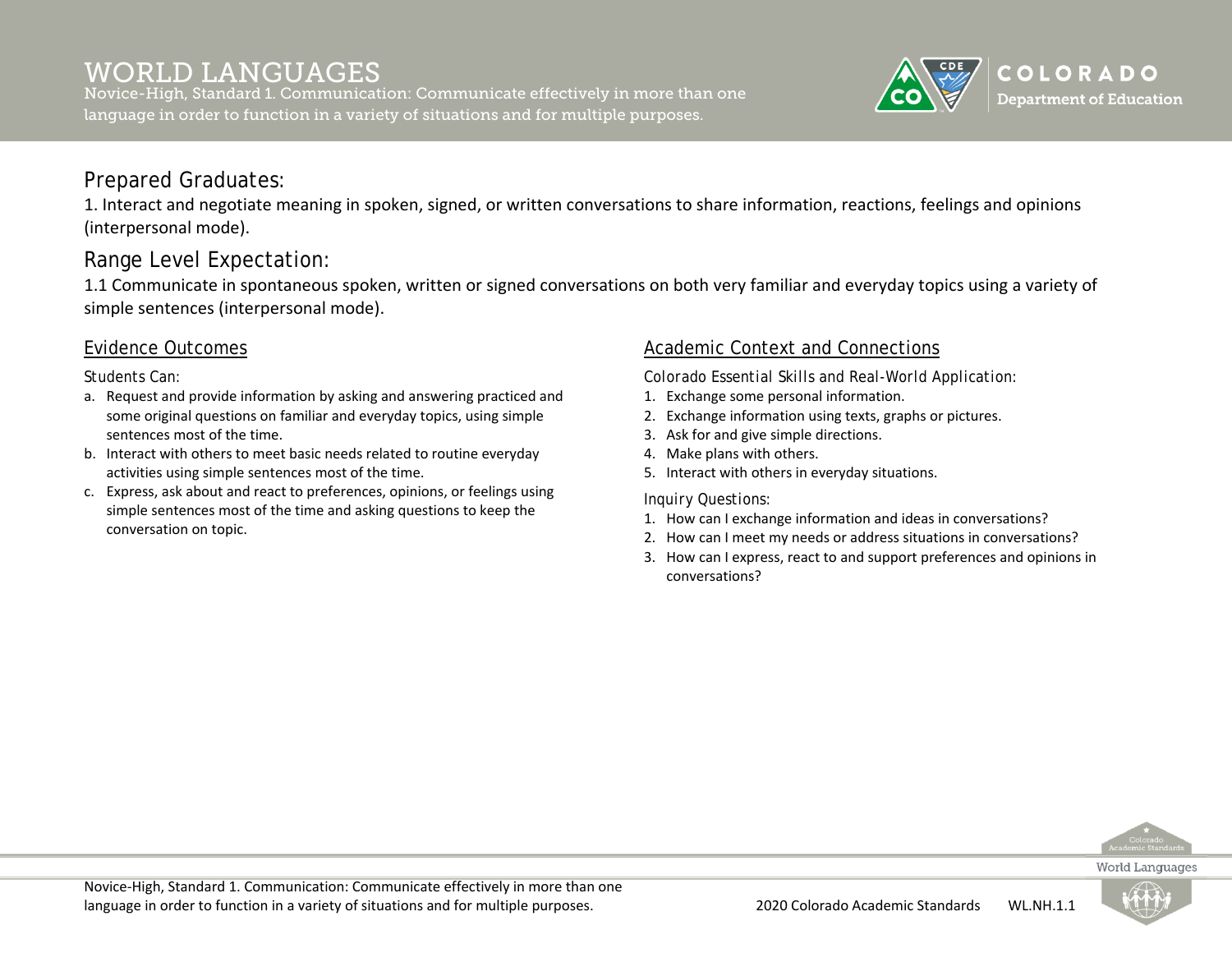Novice-High, Standard 1. Communication: Communicate effectively in more than one language in order to function in a variety of situations and for multiple purposes.



### Prepared Graduates:

2. Understand, interpret and analyze what is heard, read or viewed on a variety of topics (interpretive mode).

## Range Level Expectation:

1.2 Identify the general topic and some basic information in texts that are spoken, written or signed in both very familiar and everyday contexts, by recognizing simple sentences (interpretive mode).

#### Evidence Outcomes

*Students Can:*

- a. Identify the topic and some isolated facts from simple sentences in informational texts.
- b. Identify the topic and some isolated elements from simple sentences in short fictional texts.
- c. Understand familiar questions and statements from simple sentences in conversations, discussions and other sources.

#### Academic Context and Connections

*Colorado Essential Skills and Real-World Application:*

- 1. Understand simple questions or statements on familiar topics.
- 2. Understand simple information and/or simple descriptions when presented with pictures and graphs.
- 3. Understand the main topic of conversations that are heard and/or read in published materials.
- 4. Understand short simple messages on familiar topics.
- 5. Understand simple everyday notices in public places on familiar topics.

- 1. What can I understand, interpret or analyze in authentic informational texts?
- 2. What can I understand, interpret or analyze in authentic fictional texts?
- 3. What can I understand, interpret or analyze in conversations and discussions?



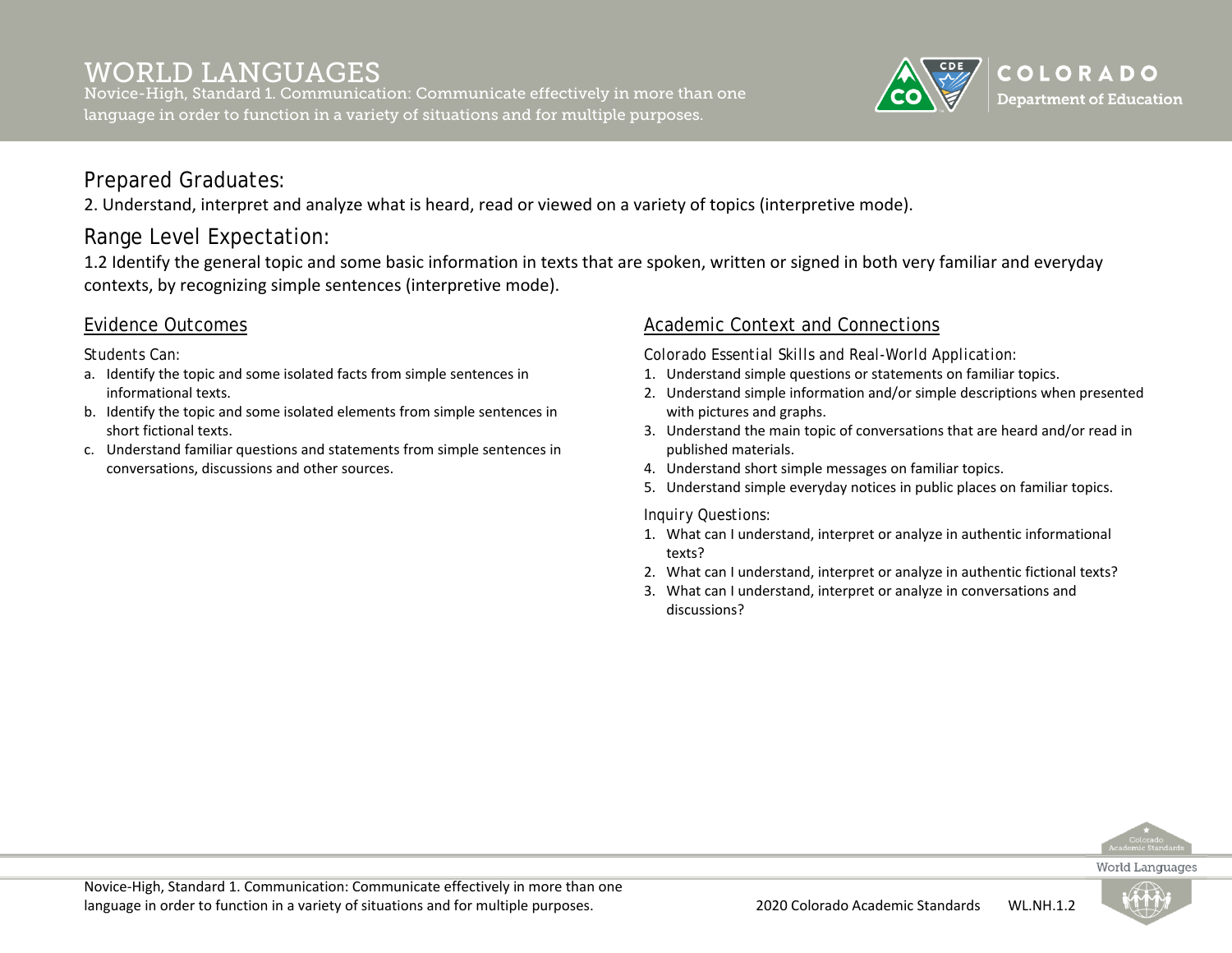Novice-High, Standard 1. Communication: Communicate effectively in more than one language in order to function in a variety of situations and for multiple purposes.



#### Prepared Graduates:

3. Present information, concepts and ideas to inform, explain, persuade and narrate on a variety of topics using appropriate media and adapting to various audiences of listeners, readers, or viewers (presentational mode).

### Range Level Expectation:

1.3 Present information on very familiar and everyday topics using a variety of simple sentences through spoken, written or signed language (presentational mode).

#### Evidence Outcomes

#### *Students Can:*

- a. Present personal information about their lives and activities using simple sentences most of the time.
- b. Express preferences on familiar and everyday topics of interest using simple sentences most of the time.
- c. Present on familiar and everyday topics using simple sentences most of the time.

#### Academic Context and Connections

*Colorado Essential Skills and Real-World Application:*

- 1. Present information about personal life using phrases and simple sentences.
- 2. Tell about a familiar experience or event using phrases, simple sentences and/or practiced material.
- 3. Present basic information about a familiar person, place or thing using phrases and simple sentences.
- 4. Give basic instructions on how to make or do something using phrases and simple sentences.
- 5. Write information about daily life in a letter, blog, discussion board or email message.

#### *Inquiry Questions:*

- 1. How can I present information to narrate about my life, experiences and events?
- 2. How can I present information to give a preference, opinion or persuasive argument?
- 3. How can I present information to inform, describe and explain?



World Languages

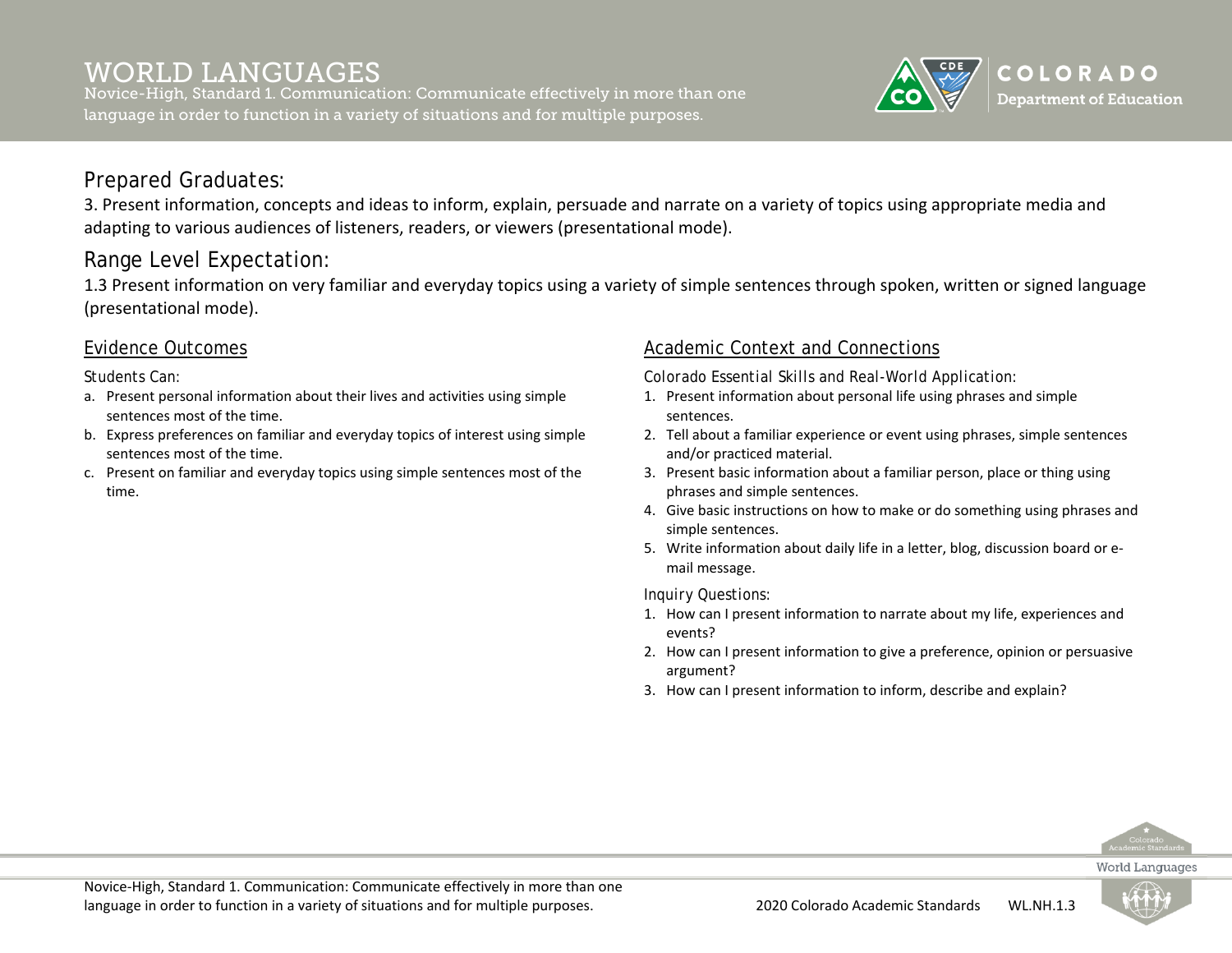

4. Use the language to investigate, explain and reflect on the relationship between the practices and perspectives of the cultures studied.

## Range Level Expectation:

2.1 Interpret practices to help understand perspectives in the target cultures and the student's own.

### Evidence Outcomes

*Students Can:*

- a. Investigate and identify some typical practices related to everyday familiar life in the target cultures and the student's own culture when using the target language in the three modes at the novice-high range.
- b. Communicate with others from the target culture in familiar everyday situations showing basic cultural awareness when using the target language in the three modes at the novice-high range.
- c. Use appropriate rehearsed behaviors and recognize some inappropriate behaviors in familiar everyday situations when using the target language in the three modes at the novice-high range.
- d. Interact with others in and from another culture at a survival level in some familiar everyday contexts when using the target language in the three modes at the novice-high range.

#### Academic Context and Connections

*Colorado Essential Skills and Real-World Application:*

- 1. Realize that studying cultural practices and perspectives enhances and facilitates knowledge of other disciplines (such as the arts, business, math and history).
- 2. Identify some traditional practices and tell how and why they are globalized, such as the way people dress, length of school/workday or meal times, in the target culture and the student's own.

- 1. How can I use my target language skills to investigate the world beyond my immediate environment?
- 2. How can I use my target language skills to recognize and understand others' ways of thinking as well as my own?
- 3. How can I use my target language skills and cultural understandings to interact in a cultural context other than my own?



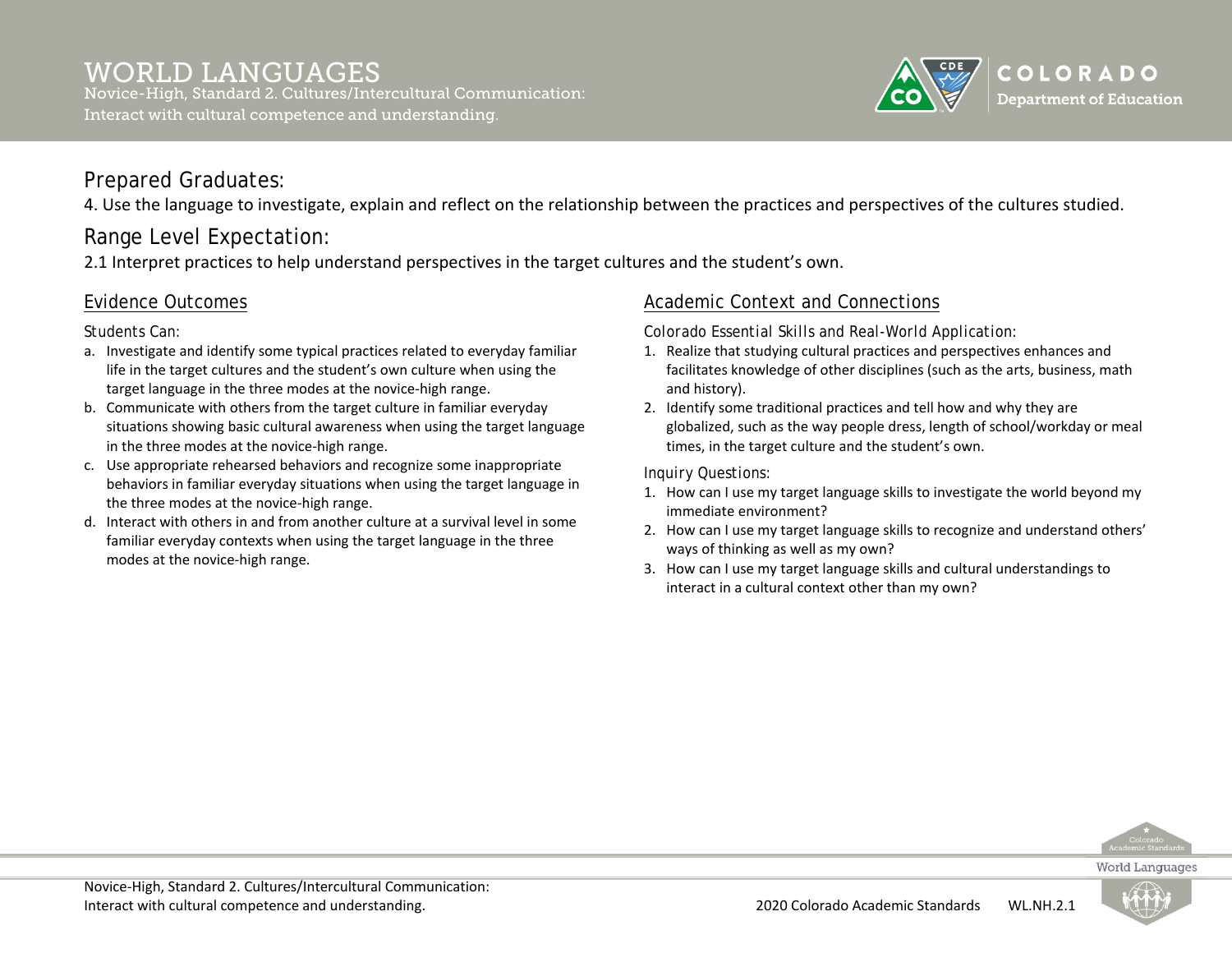

5. Use the language to investigate, explain and reflect on the relationship between the products and perspectives of the cultures studied.

## Range Level Expectation:

2.2 Interpret products to help understand perspectives in the target cultures and the student's own.

#### Evidence Outcomes

*Students Can:*

- a. Investigate and identify some typical products related to everyday familiar life in the target cultures and the student's own culture when using the target language in the three modes at the novice-high range.
- b. Communicate with others from the target culture in familiar everyday situations showing basic cultural awareness when using the target language in the three modes at the novice-high range.
- c. Use appropriate rehearsed behaviors and recognize some inappropriate behaviors in familiar everyday situations when using the target language in the three modes at the novice-high range.
- d. Interact with others in and from another culture at a survival level in some familiar everyday contexts when using the target language in the three modes at the novice-high range.

#### Academic Context and Connections

*Colorado Essential Skills and Real-World Application:*

- 1. Observe and demonstrate how products are used in the culture.
- 2. Realize that studying cultural products and perspectives enhances and facilitates knowledge of other disciplines (such as business, health, the arts, math and history).

- 1. How can I use my target language skills to investigate the world beyond my immediate environment?
- 2. How can I use my target language skills to recognize and understand others' ways of thinking as well as my own?
- 3. How can I use my target language skills and cultural understandings to interact in a cultural context other than my own?



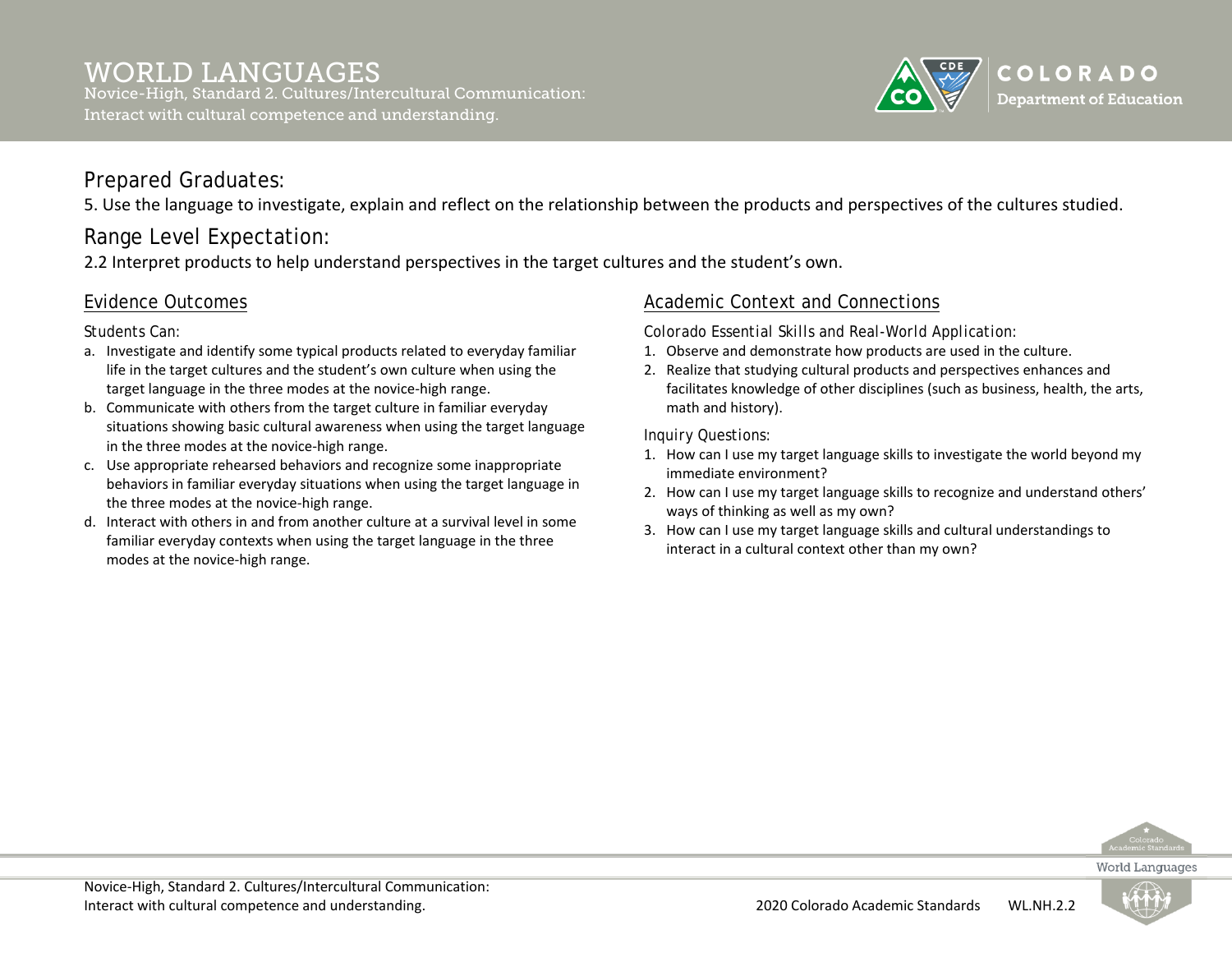Novice-High, Standard 3. Connections: Connect with other disciplines and acquire information and diverse perspectives in order to use the language to function in academic and career-related situations.

### Prepared Graduates:

6. Build, reinforce and expand their knowledge of other disciplines while using the language to develop critical thinking and to solve problems creatively.

### Range Level Expectation:

3.1 Examine information gathered from target language resources connected to other content areas.

#### Evidence Outcomes

*Students Can:*

- a. Identify selected information and skills from other content areas in experiences related to the target language and cultures when using the target language in the three modes at the novice-high range.
- b. Reinforce learning in other content areas while using authentic target language resources and the three modes at the novice-high range.

#### Academic Context and Connections

*Colorado Essential Skills and Real-World Application:*

- 1. Draw and mark maps of places students live and places where the target language is spoken to interact with geography.
- 2. Compare items in the target language on charts and visuals from other content areas.

*Inquiry Questions:*

- 1. How can I connect with other disciplines in order to use the target language to function in academic and career-related situations?
- 2. How can I acquire information and diverse perspectives in order to use the target language to function in academic and career-related situations?



COLORADO **Department of Education** 

World Languages

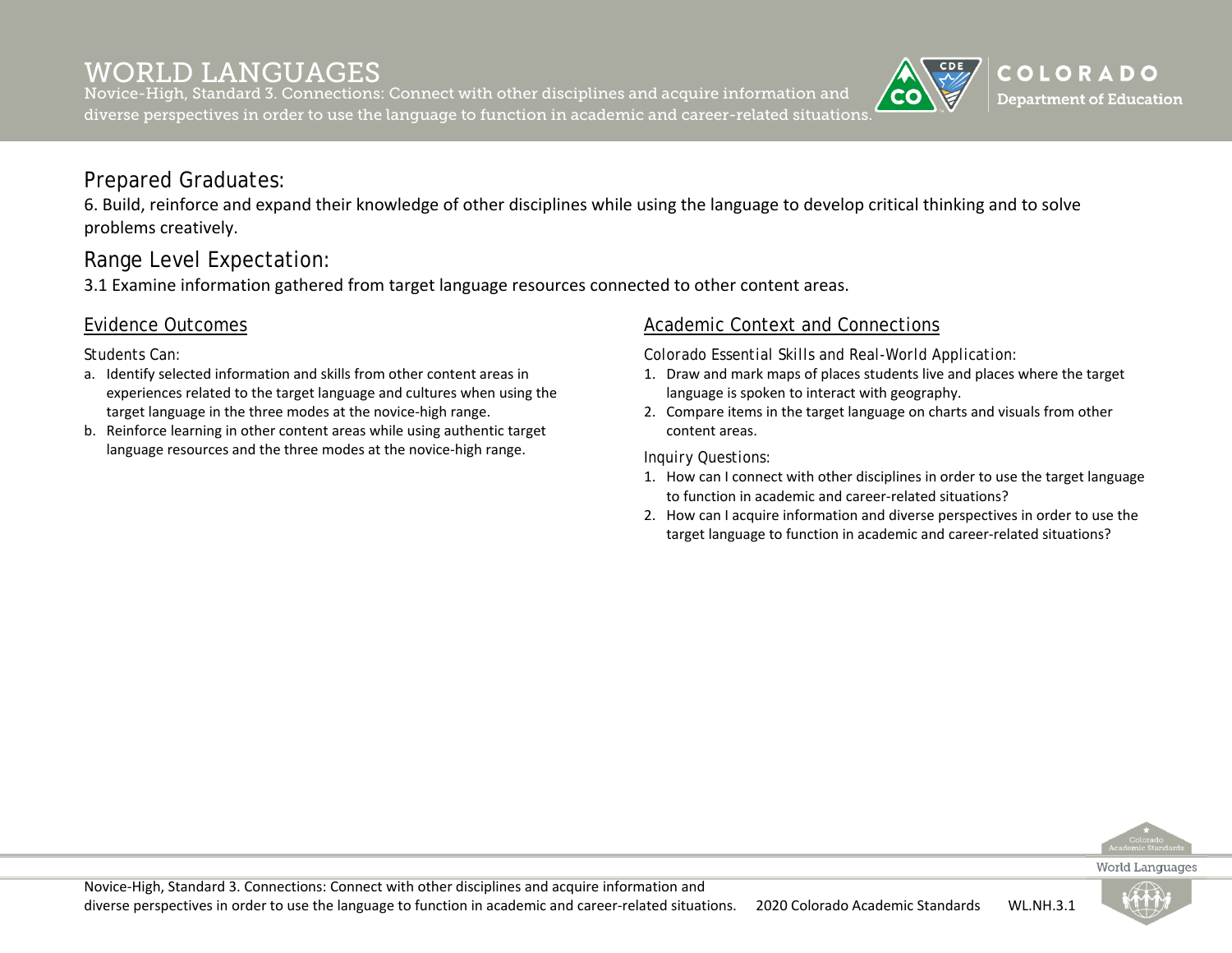Novice-High, Standard 3. Connections: Connect with other disciplines and acquire information and diverse perspectives in order to use the language to function in academic and career-related situations.

## COLORADO **Department of Education**

### Prepared Graduates:

7. Access and evaluate information and diverse perspectives that are available through the language and its culture(s).

## Range Level Expectation:

3.2 Relate information acquired from authentic resources to individual perspectives and experiences.

#### Evidence Outcomes

*Students Can:*

- a. Identify and/or apply selected information and skills from other content areas in experiences related to the target language and its culture(s) when using the target language in the three modes at the novice-high range.
- b. Reinforce and/or expand learning in other content areas while using authentic target language resources and the three modes at the novice-high range.

#### Academic Context and Connections

*Colorado Essential Skills and Real-World Application:*

- 1. Explore news and media and identify the subject areas and topics.
- 2. Discuss short texts and videos from the target culture.

- 1. How can I connect with other disciplines in order to use the target language to function in academic and career-related situations?
- 2. How can I acquire information and diverse perspectives in order to use the target language to function in academic and career-related situations?



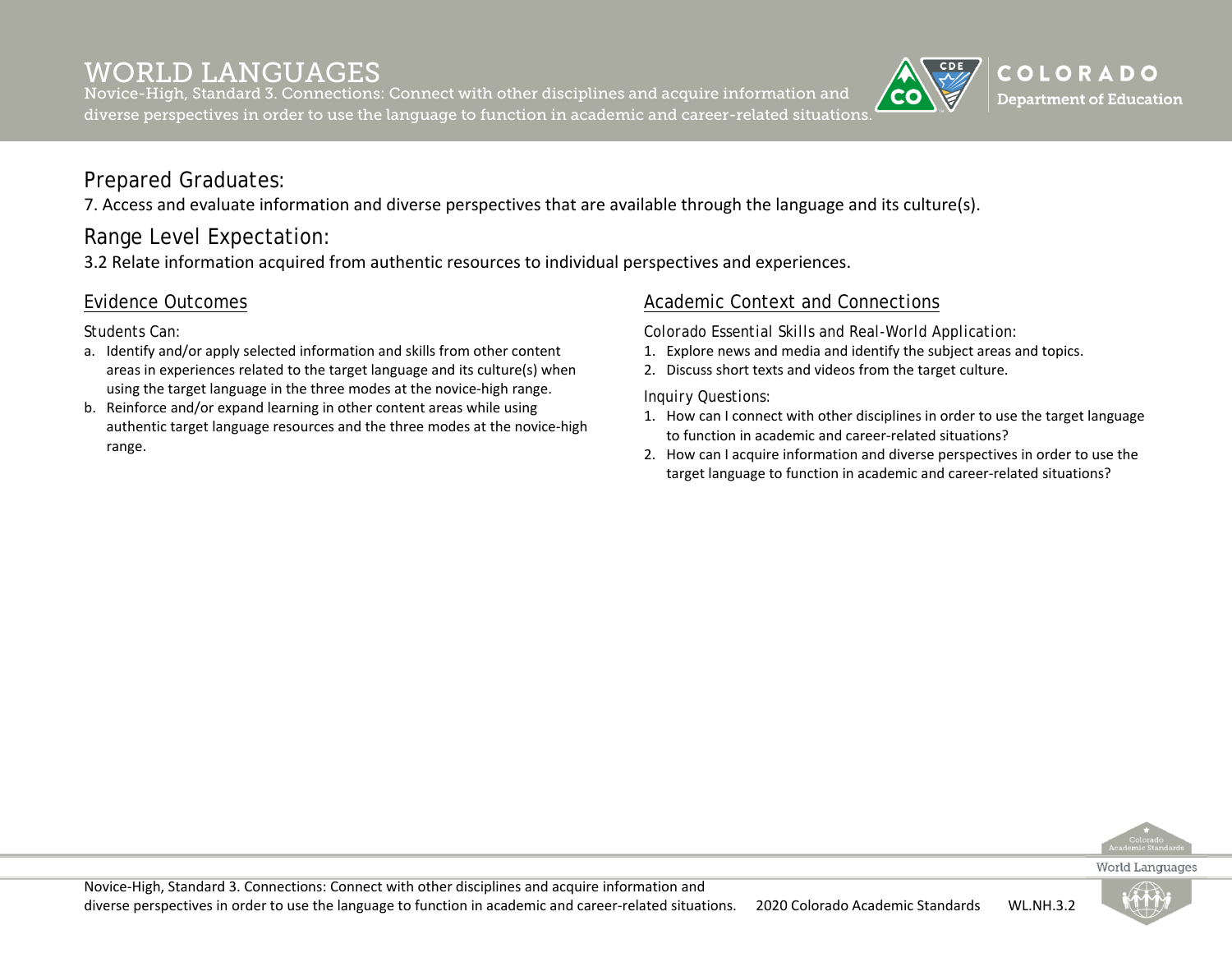Novice-High, Standard 4. Comparisons: Develop insight into the nature of language and culture in order to interact with cultural competence.



### Prepared Graduates:

8. Use the language to investigate, explain and reflect on the nature of language through comparisons of the target language and the student's own language.

# Range Level Expectation:

4.1 Describe similarities and differences of the target language and the student's own language.

### Evidence Outcomes

*Students Can:*

- a. Use examples of words that are similar in the target language and the student's own language in the three modes at the novice-high range.
- b. Recognize identified idiomatic expressions that cannot be directly translated into the student's own language in the three modes at the novice-high range.
- c. Identify differences in formal and informal requirements for language between the target language and the student's language in the three modes at the novice-high range.
- d. Use basic grammatical structures in context and recognize similarities and differences in the student's language when using the target language in the three modes at the novice-high range.
- e. Identify and compare the sound and writing systems of the target language with the student's language, including stress, intonation and punctuation in the three modes at the novice-high range.

### Academic Context and Connections

*Colorado Essential Skills and Real-World Application:*

- 1. Inventory and compare idiomatic expressions in the target language and the student's own.
- 2. Identify similarities and differences between the sound and writing systems in the target language and the student's own.
- 3. Observe and compare registers of language (e.g., formal and informal) in greetings and leave-takings and other common social interactions (e.g., greetings and leave-takings) in the target language and the student's own.

- 1. How do I develop insight into the nature of language in order to interact with cultural competence?
- 2. How do I develop insight into the concept of culture in order to interact with cultural competence?



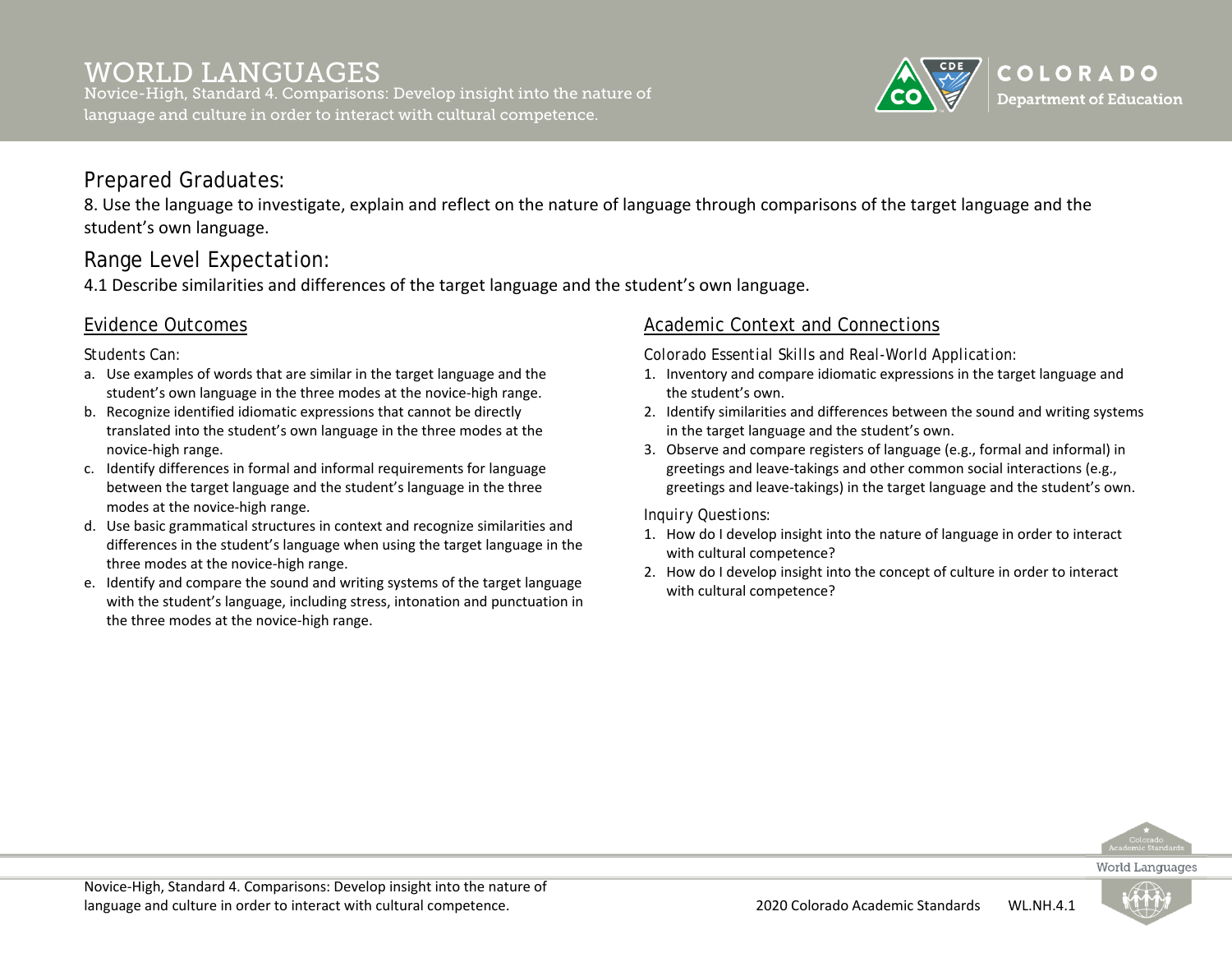

# Prepared Graduates:

9. Use the language to investigate, explain and reflect on the concept of culture through comparisons of the culture(s) and the student's own culture.

# Range Level Expectation:

4.2 Describe the concept of culture through comparisons of the target culture(s) and the student's own culture.

### Evidence Outcomes

*Students Can:*

- a. Recognize cross-cultural similarities and differences in the practices to understand perspectives of the target culture(s) in the three modes at the novice-high range.
- b. Recognize cross-cultural similarities and differences in the products to understand perspectives of the target culture(s) in the three modes at the novice-high range.

### Academic Context and Connections

*Colorado Essential Skills and Real-World Application:*

- 1. Compare simple patterns of behavior in various cultural settings (e.g., transportation to school, eating habits).
- 2. Compare differences of products (e.g., toys, sports, equipment, food, rhymes, songs, holidays) of the target culture(s) and the student's own.
- 3. Identify, describe and compare/contrast products (e.g., tools, toys, clothing, homes, foods) and their use in the target culture(s) and the student's own.

- 1. How do I develop insight into the nature of language in order to interact with cultural competence?
- 2. How do I develop insight into the concept of culture in order to interact with cultural competence?



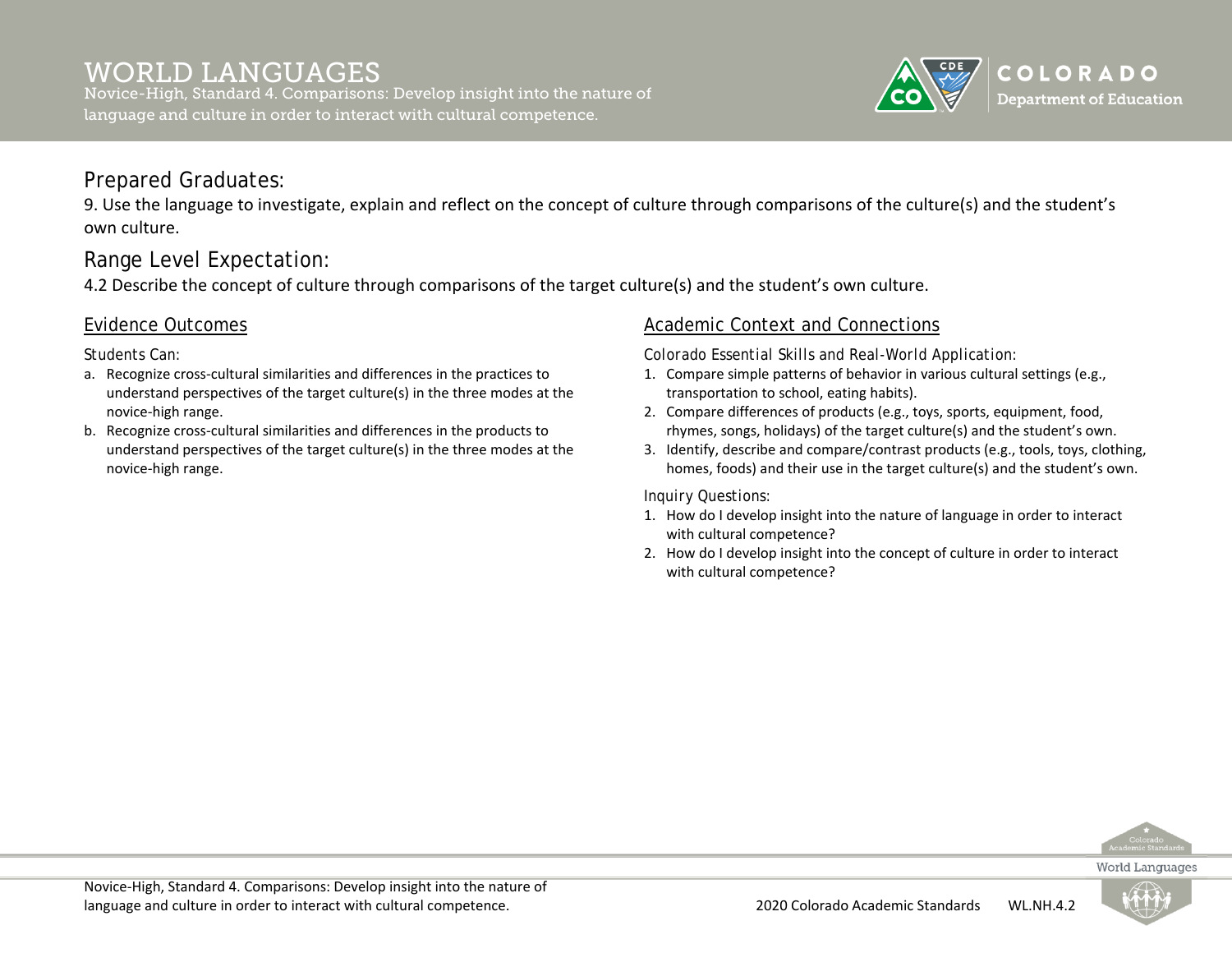Intermediate-Low, Standard 1. Communication: Communicate effectively in more than one language in order to function in a variety of situations and for multiple purposes.



# Prepared Graduates:

1. Interact and negotiate meaning in spoken, signed, or written conversations to share information, reactions, feelings and opinions (interpersonal mode).

# Range Level Expectation:

1.1 Participate in spontaneous spoken, written or signed conversations on very familiar topics creating simple sentences to ask and answer a variety of questions (interpersonal mode).

### Evidence Outcomes

*Students Can:*

- a. Request and provide information in conversations on familiar topics by creating questions and simple sentences and asking appropriate follow-up questions.
- b. Interact with others to meet basic needs in familiar situations by creating simple sentences and asking appropriate follow-up questions.
- c. Express, ask about and react with some details to preferences, feelings or opinions on familiar topics by creating simple sentences and asking appropriate follow-up questions.

### Academic Context and Connections

*Colorado Essential Skills and Real-World Application:*

- 1. Have a simple conversation on a variety of everyday topics.
- 2. Ask and answer questions about familiar topics.
- 3. Use the language to meet basic needs in familiar situations.

- 1. How can I exchange information and ideas in conversations?
- 2. How can I meet my needs or address situations in conversations?
- 3. How can I express, react to and support preferences and opinions in conversations?



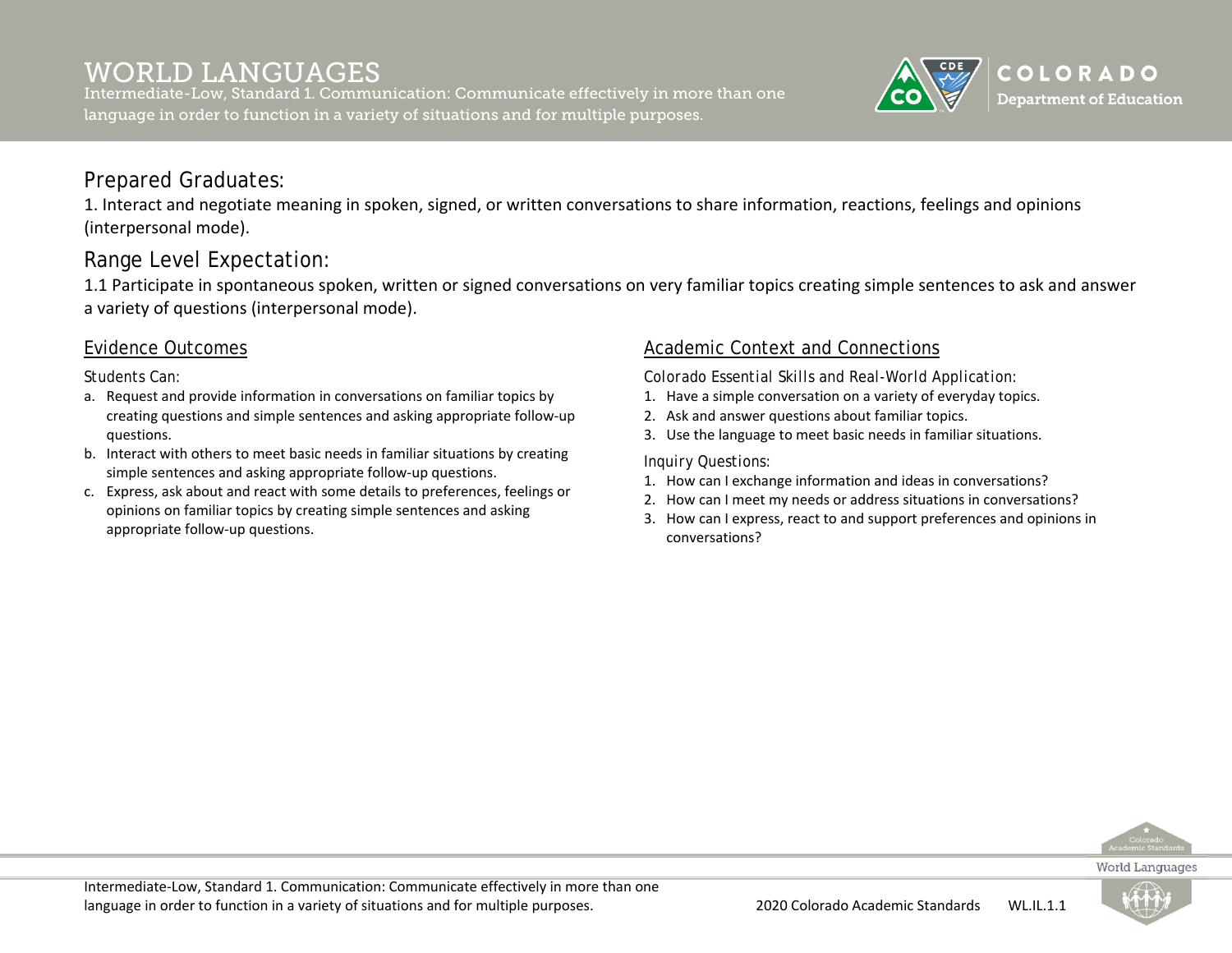Intermediate-Low, Standard 1. Communication: Communicate effectively in more than one language in order to function in a variety of situations and for multiple purposes.



# Prepared Graduates:

2. Understand, interpret and analyze what is heard, read or viewed on a variety of topics (interpretive mode).

# Range Level Expectation:

1.2 Understand the main idea and some pieces of information from simple sentences within texts that are spoken, written or signed on familiar topics (interpretive mode).

### Evidence Outcomes

*Students Can:*

- a. Identify the topic and related information from simple sentences in short informational texts.
- b. Identify the topic and related information from simple sentences in short fictional texts.
- c. Identify the main idea and related information in short conversations, discussions and other sources.

### Academic Context and Connections

*Colorado Essential Skills and Real-World Application:*

- 1. Understand the basic purpose of a message.
- 2. Understand messages related to their basic needs.
- 3. Understand questions and simple statements on everyday topics when they are part of the conversation.
- 4. Understand messages in which the writer tells or asks them about topics of personal interest.
- 5. Identify some simple information needed on forms.
- 6. Identify some information from news media.

#### *Inquiry Questions:*

- 1. What can I understand, interpret or analyze in authentic informational texts?
- 2. What can I understand, interpret or analyze in authentic fictional texts?
- 3. What can I understand, interpret or analyze in conversations, discussions and other sources?



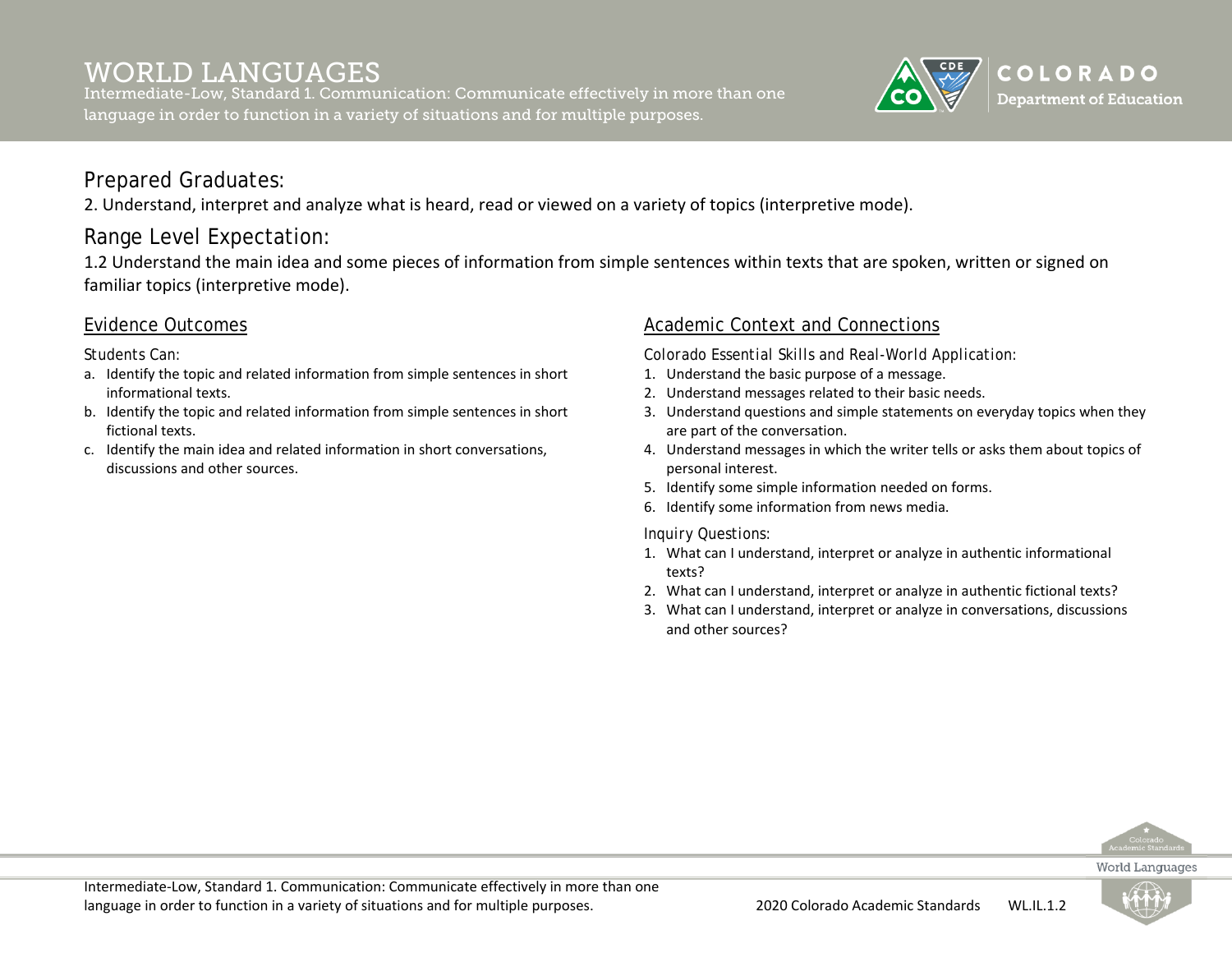Intermediate-Low, Standard 1. Communication: Communicate effectively in more than one language in order to function in a variety of situations and for multiple purposes.



## Prepared Graduates:

3. Present information, concepts and ideas to inform, explain, persuade and narrate on a variety of topics using appropriate media and adapting to various audiences of listeners, readers, or viewers (presentational mode).

# Range Level Expectation:

1.3 Communicate information, make presentations and express thoughts about familiar topics, using simple sentences through spoken, written, or signed language (presentational mode).

### Evidence Outcomes

*Students Can:*

- a. Present personal information about life, activities and events, using simple sentences.
- b. Express preferences on familiar and everyday topics of interest and explain why one feels that way, using simple sentences.
- c. Present on familiar and everyday topics, using simple sentences.

### Academic Context and Connections

*Colorado Essential Skills and Real-World Application:*

- 1. Present about people, activities, events and experiences.
- 2. Express needs and wants.
- 3. Present and write information about plans, instructions and directions.
- 4. Present songs, short skits or dramatic readings.
- 5. Prepare materials for a presentation.
- 6. Present about topics of interest.

- 1. How can I present information to narrate about my life, experiences and events?
- 2. How can I present information to give a preference, opinion or persuasive argument?
- 3. How can I present information to inform, describe or explain?



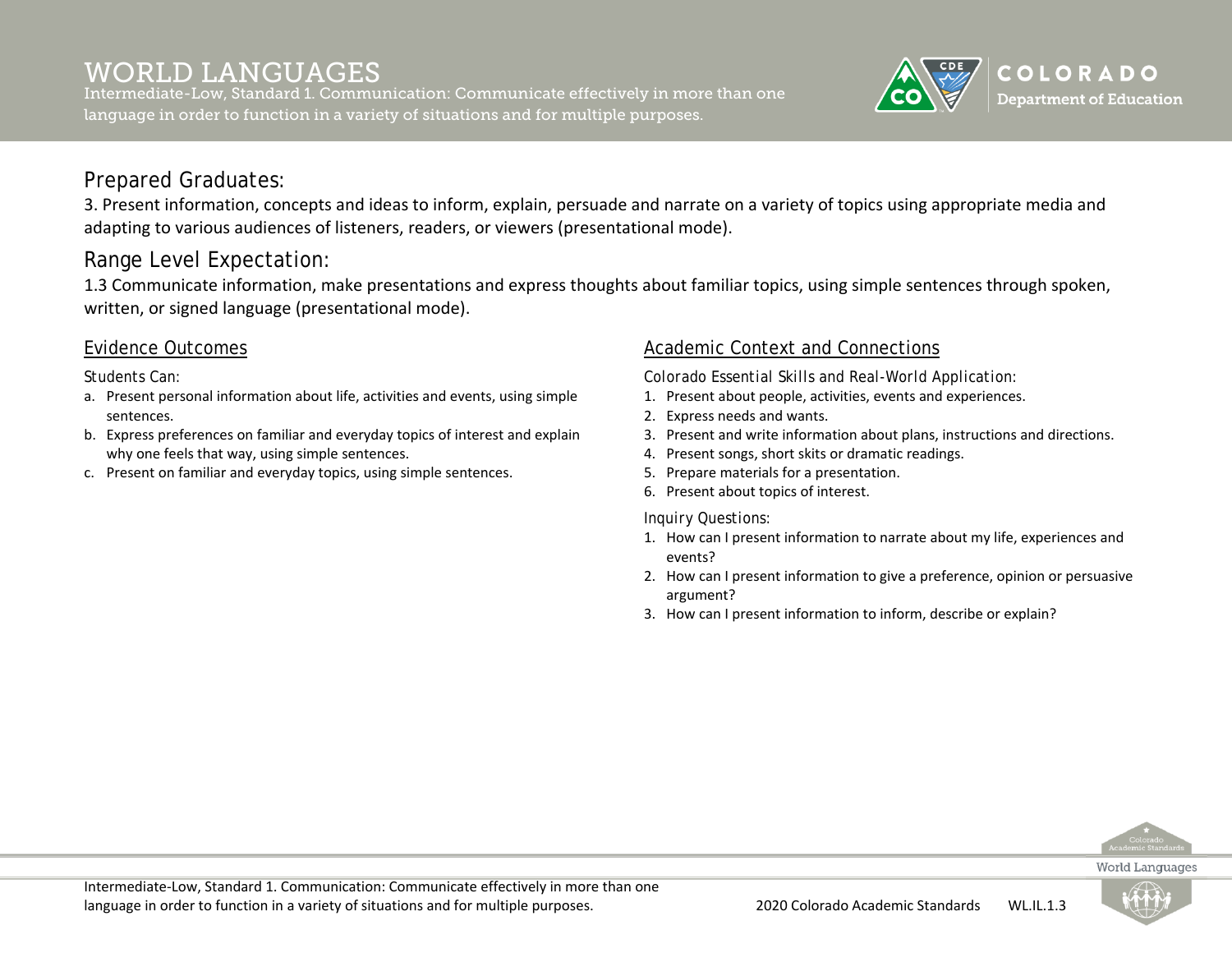#### WORLD LANGUAGES Intermediate-Low, Standard 2. Cultures/Intercultural Communication: Interact with cultural competence and understanding.



## Prepared Graduates:

4. Use the language to investigate, explain and reflect on the relationship between the practices and perspectives of the cultures studied.

# Range Level Expectation:

2.1 Investigate and compare practices to help understand perspectives in the target cultures and the student's own.

### Evidence Outcomes

*Students Can:*

- a. Compare practices related to everyday life and personal interests or studies when using the target language in the three modes at the intermediate-low range.
- b. Converse with peers from the target cultures in familiar situations at school, work, or play, and show interest in basic cultural similarities and differences when using the target language in the three modes at the intermediate-low range.
- c. Recognize that significant differences in behaviors exist among cultures, use appropriate learned behaviors, and avoid major social blunders when using the target language in the three modes at the intermediate-low range.
- d. Interact with others in and from another culture at a functional level in some familiar contexts when using the target language in the three modes at the intermediate-low range.

### Academic Context and Connections

*Colorado Essential Skills and Real-World Application:*

- 1. Seek opportunities and interact with people who speak other languages and who have different cultural practices and perspectives.
- 2. Observe patterns of behavior typical of one's peer group in the culture such as observing how different ways of greeting and leave-taking reflect on the relationships between people in the target culture.

- 1. How can I use my target language skills to investigate the world beyond my immediate environment?
- 2. How can I use my target language skills to recognize and understand others' ways of thinking as well as my own?
- 3. How can I use my target language skills and cultural understandings to interact in a cultural context other than my own?



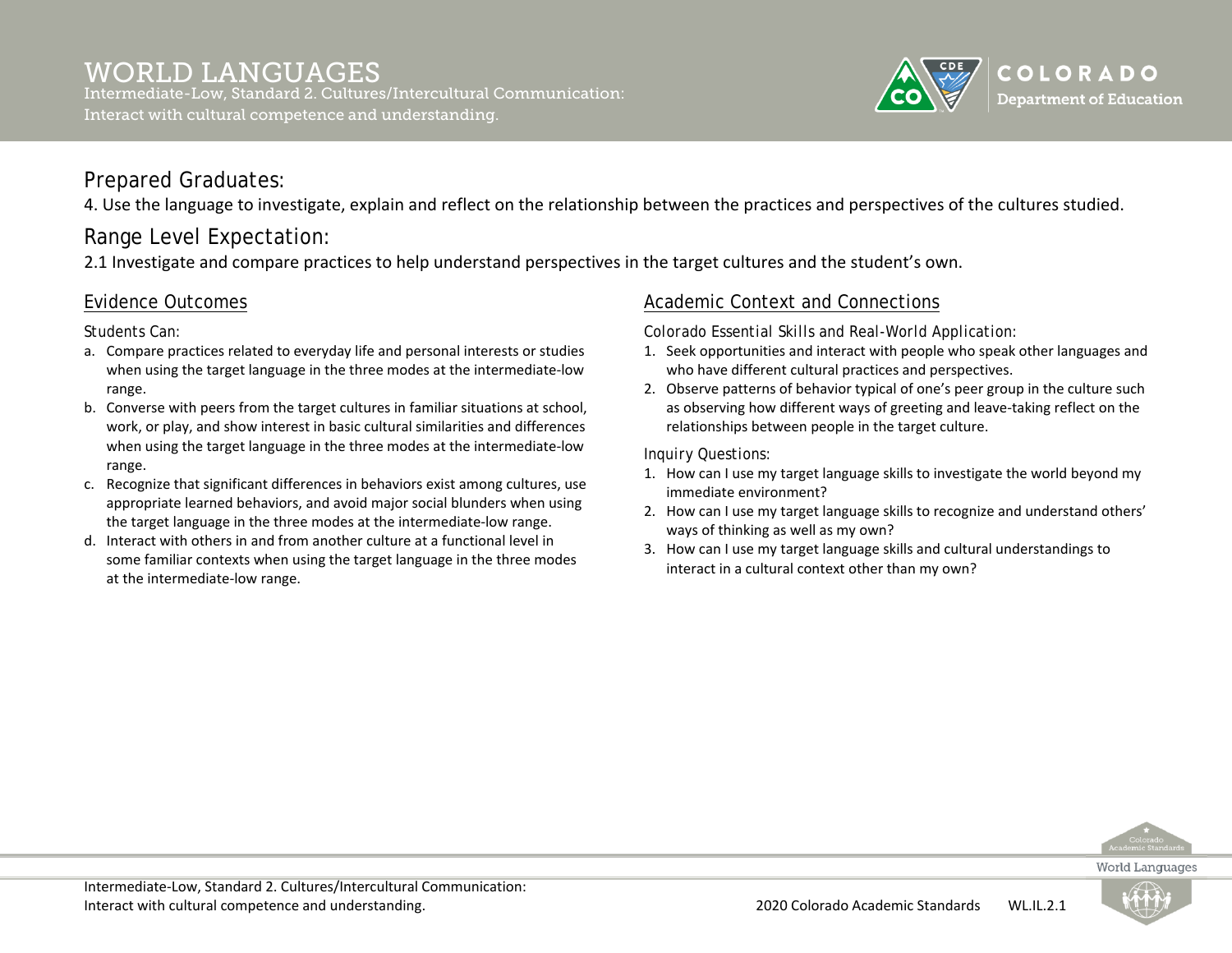#### WORLD LANGUAGES Intermediate-Low, Standard 2. Cultures/Intercultural Communication: Interact with cultural competence and understanding.

### Prepared Graduates:

5. Use the language to investigate, explain and reflect on the relationship between the products and perspectives of the cultures studied.

# Range Level Expectation:

2.2 Investigate and compare products to help understand perspectives in the target cultures and the student's own.

### Evidence Outcomes

*Students Can:*

- a. Compare products related to everyday life and personal interests or studies when using the target language in the three modes at the intermediate-low range.
- b. Converse with peers from the target cultures in familiar situations at school, work or play, and show interest in basic cultural similarities and differences when using the target language in the three modes at the intermediate-low range.
- c. Recognize that significant differences in behaviors exist among cultures, use appropriate learned behaviors and avoid major social blunders when using the target language in the three modes at the intermediate-low range.
- d. Interact with others in and from another culture at a functional level in some familiar contexts when using the target language in the three modes at the intermediate-low range.

### Academic Context and Connections

*Colorado Essential Skills and Real-World Application:*

- 1. Experience products of the target cultures such as stories, poetry, music, paintings, dance, drama, etc., and explain the origin and importance of these products in today's culture.
- 2. Compare how buying and selling products and services reflects local and community customs.

*Inquiry Questions:*

- 1. How can I use my target language skills to investigate the world beyond my immediate environment?
- 2. How can I use my target language skills to recognize and understand others' ways of thinking as well as my own?
- 3. How can I use my target language skills and cultural understandings to interact in a cultural context other than my own?



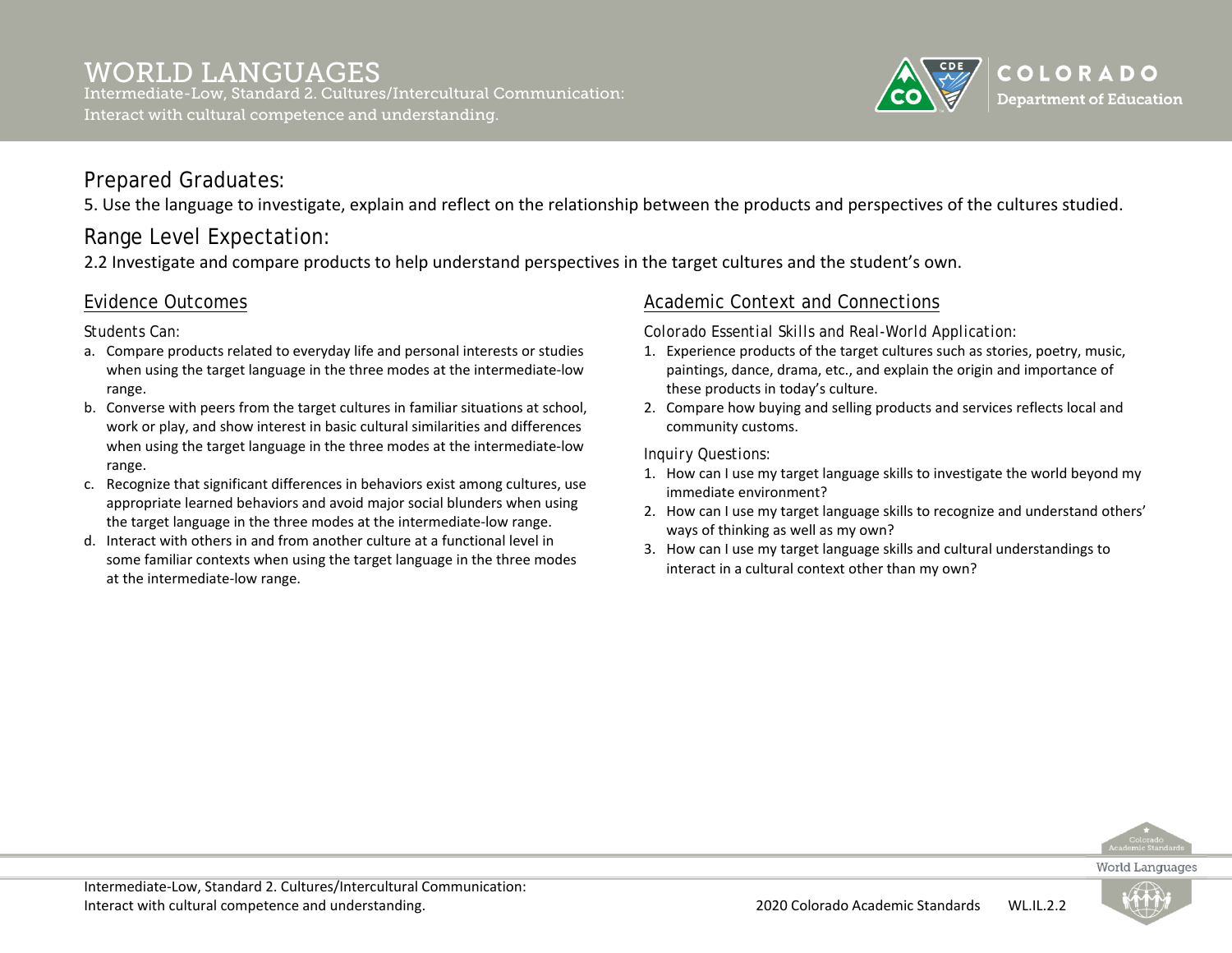Intermediate-Low, Standard 3. Connections: Connect with other disciplines and acquire information and diverse perspectives in order to use the language to function in academic and career-related situations.



## Prepared Graduates:

6. Build, reinforce and expand their knowledge of other disciplines while using the language to develop critical thinking and to solve problems creatively.

# Range Level Expectation:

3.1 Use information gathered from target language resources for application in other content areas.

### Evidence Outcomes

*Students Can:*

- a. Transfer and apply information and skills from other content areas to experiences related to the target language and its culture(s) when using the three modes at the intermediate-low range.
- b. Apply information gathered through target language resources to other content areas in order to supplement learning when using the three modes at the intermediate-low range.

### Academic Context and Connections

*Colorado Essential Skills and Real-World Application:*

- 1. Share information in the target language about topics from other content areas.
- 2. Make oral or written presentations in the target language on topics being studied in other classes.

- 1. How can I connect with other disciplines in order to use the target language to function in academic and career-related situations?
- 2. How can I acquire information and diverse perspectives in order to use the target language to function in academic and career-related situations?



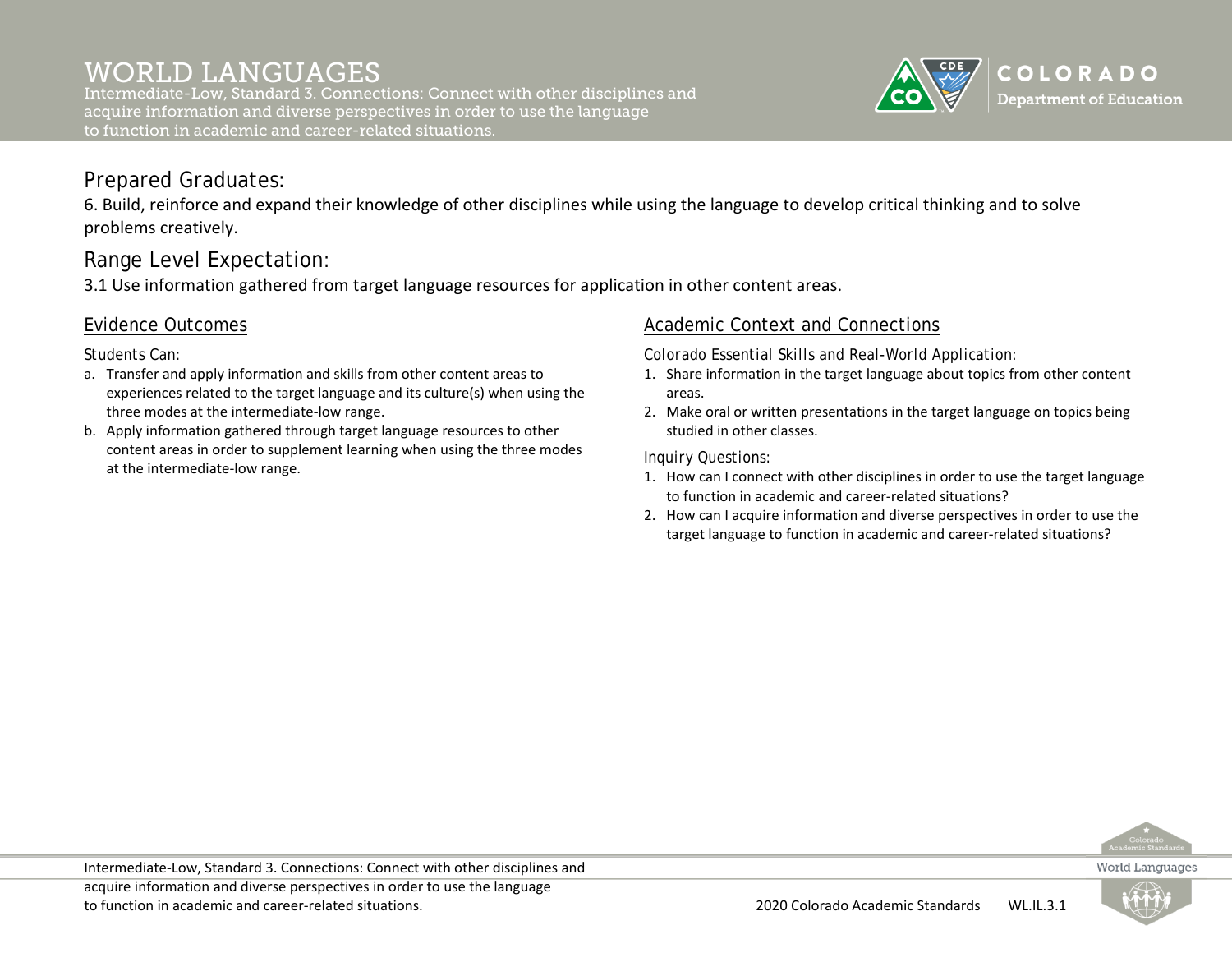Intermediate-Low, Standard 3. Connections: Connect with other disciplines and acquire information and diverse perspectives in order to use the language to function in academic and career-related situations.



# Prepared Graduates:

7. Access and evaluate information and diverse perspectives that are available through the language and its culture(s).

# Range Level Expectation:

3.2 Examine information and viewpoints present in authentic resources.

## Evidence Outcomes

*Students Can:*

- a. Research authentic target language sources, analyze the content, and acquire unique information available only through the target language and its culture(s) when using the three modes at the intermediate-low range.
- b. Use authentic sources to explore the distinctive perspectives of the target language and its cultures in the three modes at the intermediate-low range.

### Academic Context and Connections

*Colorado Essential Skills and Real-World Application:*

- 1. Compare preferences related to daily life of people in the student's community and people in the target cultures.
- 2. Research important figures from history, science or the arts and expand student knowledge.

- 1. How can I connect with other disciplines in order to use the target language to function in academic and career-related situations?
- 2. How can I acquire information and diverse perspectives in order to use the target language to function in academic and career-related situations?



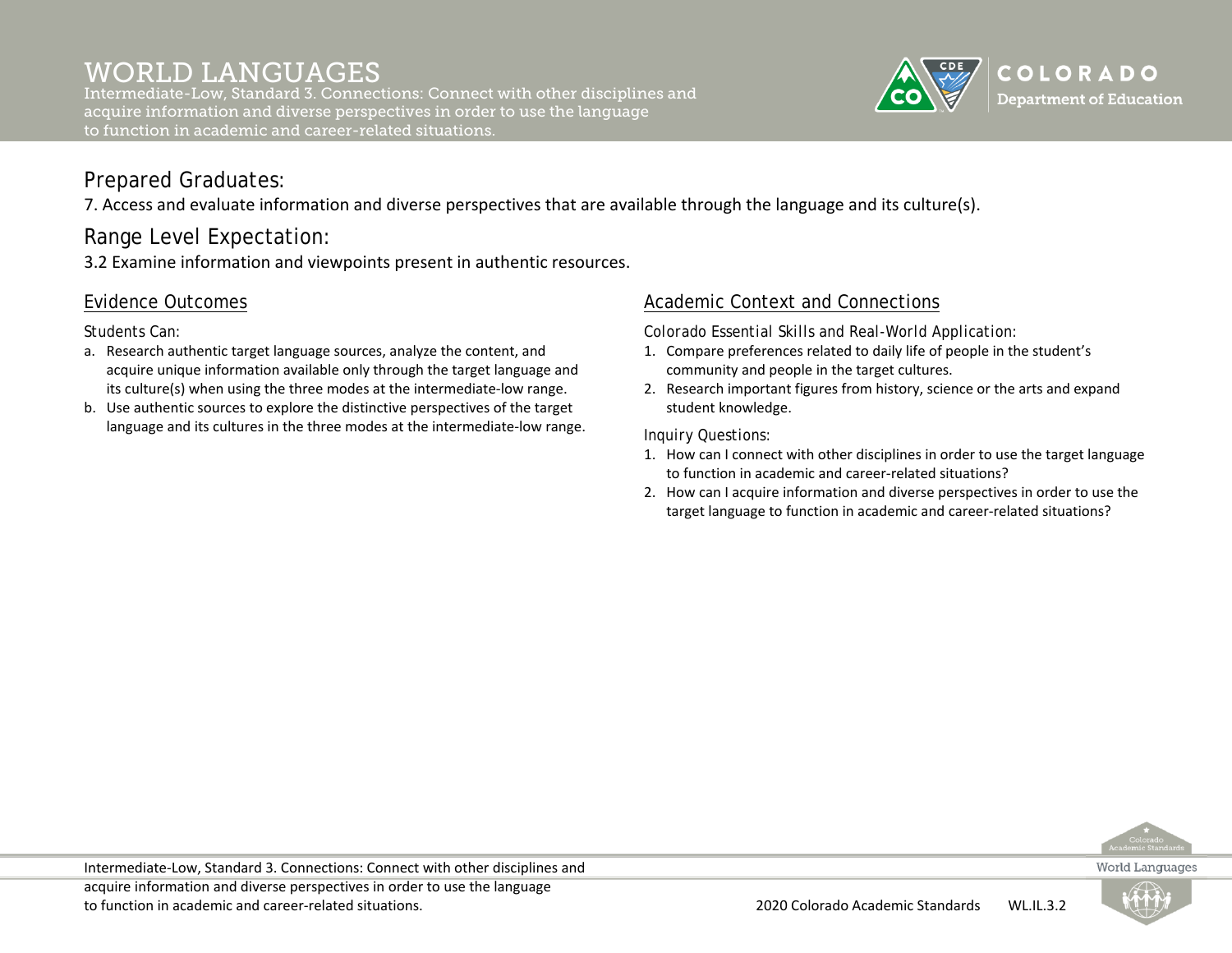Intermediate-Low, Standard 4. Comparisons: Develop insight into the nature of language and culture in order to interact with cultural competence.



## Prepared Graduates:

8. Use the language to investigate, explain and reflect on the nature of language through comparisons of the target language and the student's own language.

# Range Level Expectation:

4.1 Recognize how the significance of the similarities and differences between the target language and the student's own language provides insight into the student's own language.

### Evidence Outcomes

*Students Can:*

- a. Compare similarities and differences in the target language and the student's own language in the three modes at the intermediate-low range.
- b. Use appropriate idiomatic expressions in limited settings in the three modes at the intermediate-low range.
- c. Recognize how different time frames are expressed in the target language in the three modes at the intermediate-low range.
- d. Use knowledge of sound and writing systems in the target language to better understand the student's own language in the three modes at the intermediate-low range.
- e. Compare similarities in formal and informal requirements for language between the target language and their language in the three modes at the intermediate-low range.

### Academic Context and Connections

*Colorado Essential Skills and Real-World Application:*

- 1. Compare word order in the target language to student's own language.
- 2. Notice how different time frames (e.g., present, past, future) are expressed in the target language.
- 3. Identify words in the target language that have no translation in English and vice versa.

- 1. How do I develop insight into the nature of language in order to interact with cultural competence?
- 2. How do I develop insight into the concept of culture in order to interact with cultural competence?



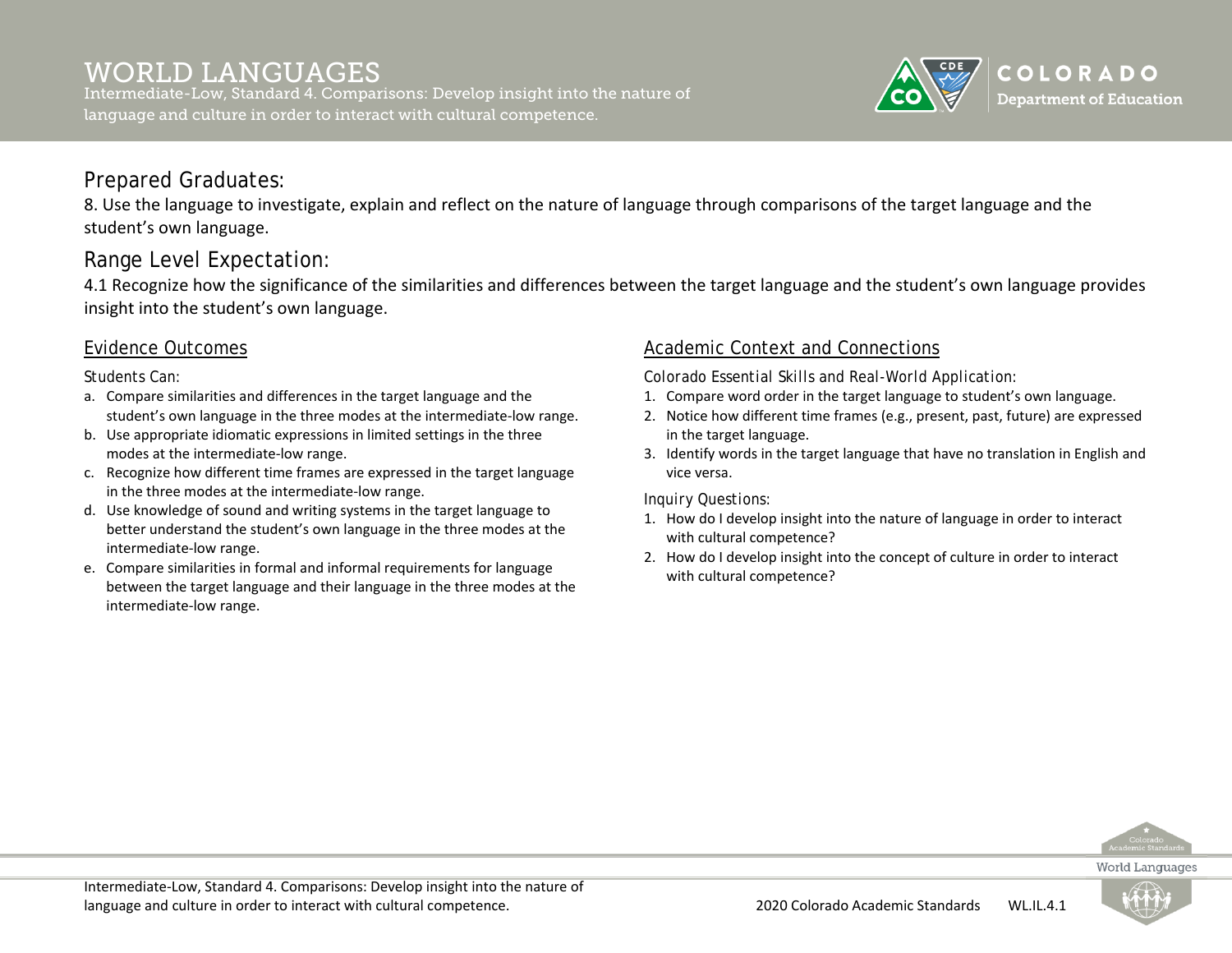Intermediate-Low, Standard 4. Comparisons: Develop insight into the nature of language and culture in order to interact with cultural competence.



# Prepared Graduates:

9. Use the language to investigate, explain and reflect on the concept of culture through comparisons of the culture(s) and the student's own culture.

# Range Level Expectation:

4.2 Compare the similarities and differences between the target culture(s) and the student's own culture.

### Evidence Outcomes

*Students Can:*

- a. Examine cross-cultural similarities and differences in the practices to understand perspectives of the target culture(s) in the three modes at the intermediate-low range.
- b. Examine cross-cultural similarities and differences in the products to understand perspectives of the target culture(s) in the three modes at the intermediate-low range.

### Academic Context and Connections

*Colorado Essential Skills and Real-World Application:*

- 1. Compare and contrast practices relating to everyday life in the target culture(s) to the student's own.
- 2. Identify, investigate, compare and contrast the function of everyday objects (e.g., household items, tools, foods, clothing) produced in the target culture(s) and the student's own.
- 3. Compare and contrast the role of technology in the target culture(s) and the student's own.

*Inquiry Questions:*

- 1. How do I develop insight into the nature of language in order to interact with cultural competence?
- 2. How do I develop insight into the concept of culture in order to interact with cultural competence?



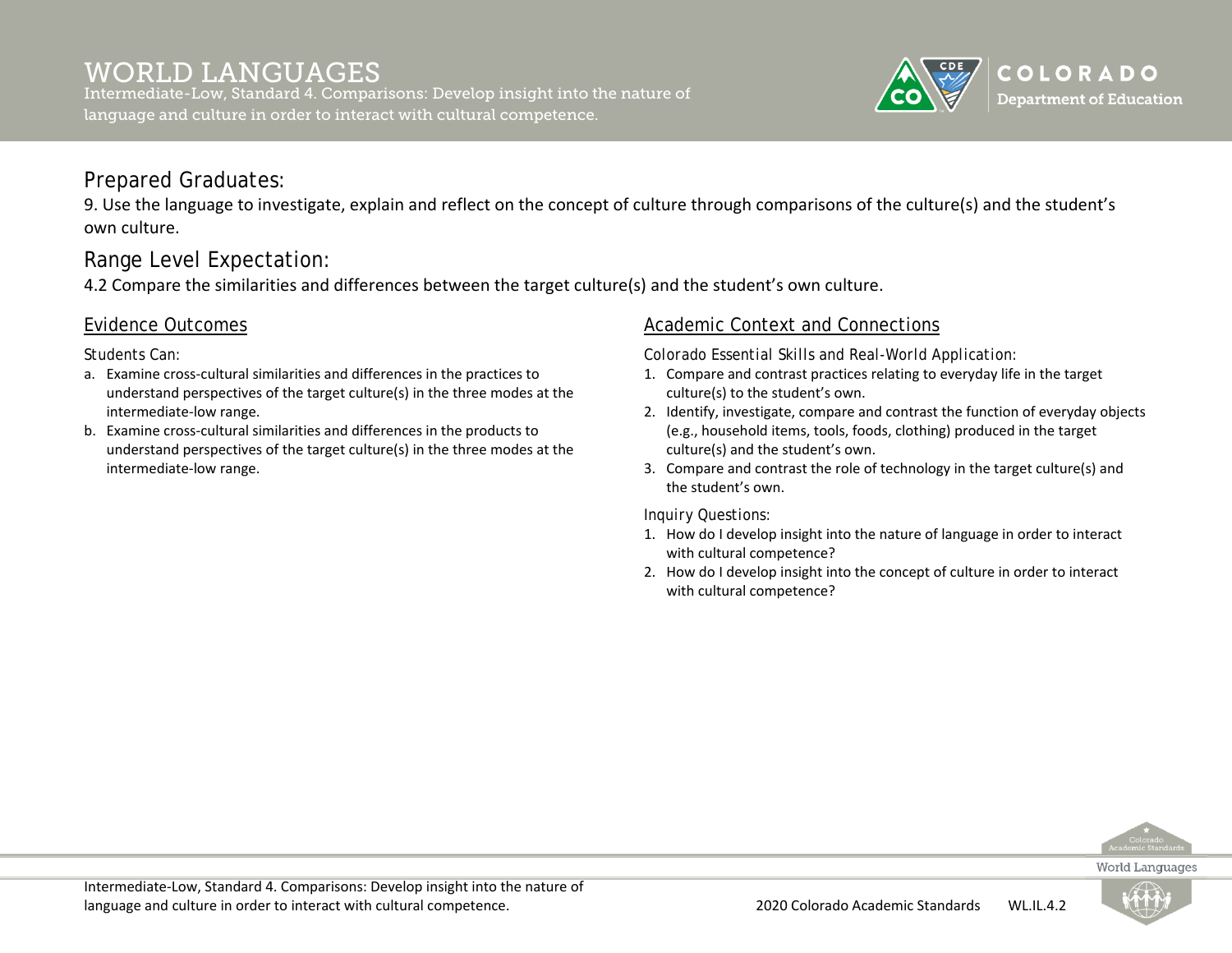Intermediate-Mid, Standard 1. Communication: Communicate effectively in more than one language in order to function in a variety of situations and for multiple purposes.



## Prepared Graduates:

1. Interact and negotiate meaning in spoken, signed, or written conversations to share information, reactions, feelings and opinions (interpersonal mode).

# Range Level Expectation:

1.1 Participate in spontaneous spoken, written or signed conversations on familiar topics, creating sentences and some series of connected sentences to ask and answer a variety of questions (interpersonal mode).

### Evidence Outcomes

#### *Students Can:*

- a. Exchange information in conversations on familiar topics and some researched topics, creating sentences and series of sentences and asking a variety of follow-up questions.
- b. Interact with others to meet personal needs in a variety of familiar situations creating sentences and series of sentences and asking a variety of follow-up questions.
- c. Exchange preferences, feelings or opinions and provide basic advice on a variety of familiar topics, creating sentences and series of sentences and asking a variety of follow-up questions.

### Academic Context and Connections

*Colorado Essential Skills and Real-World Application:*

- 1. Start, maintain and end a conversation on a variety of familiar topics.
- 2. Talk about daily activities and personal preferences.
- 3. Use language to handle tasks related to personal needs.
- 4. Exchange information about subjects of special interest.

- 1. How can I exchange information and ideas in conversations?
- 2. How can I meet my needs or address situations in conversations?
- 3. How can I express, react to and support preferences and opinions in conversations?



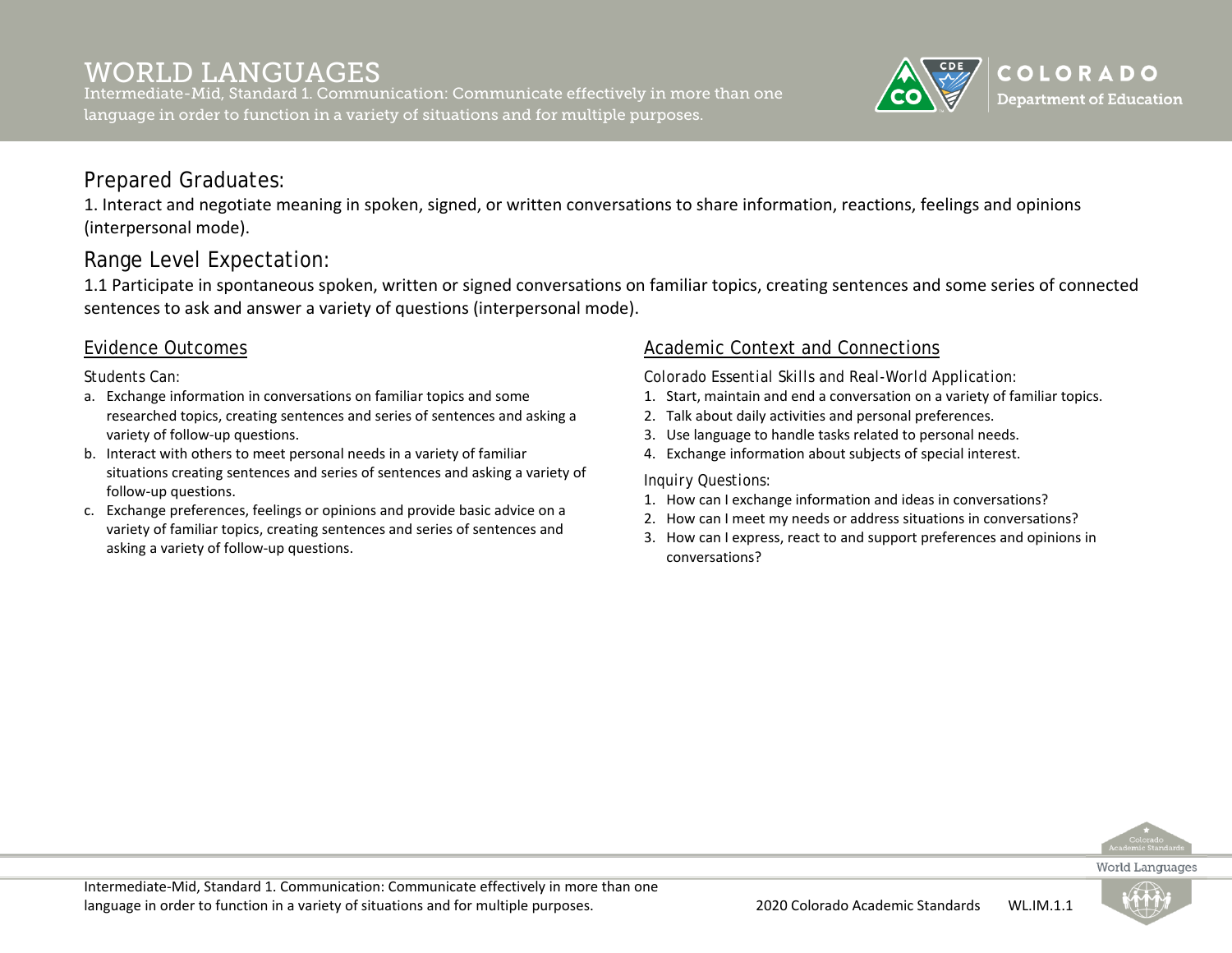Intermediate-Mid, Standard 1. Communication: Communicate effectively in more than one language in order to function in a variety of situations and for multiple purposes.



# Prepared Graduates:

2. Understand, interpret and analyze what is heard, read or viewed on a variety of topics (interpretive mode).

# Range Level Expectation:

1.2 Understand the main idea and key information from sentences and some series of connected sentences within texts that are spoken, written or signed on familiar topics (interpretive mode).

### Evidence Outcomes

*Students Can:*

- a. Understand the main idea and key information in short, straightforward informational texts.
- b. Understand the main idea and key information in short, straightforward fictional texts.
- c. Identify the main idea and key information in short, straightforward conversations, discussions and other sources.

### Academic Context and Connections

*Colorado Essential Skills and Real-World Application:*

- 1. Understand basic information in ads, announcements and other simple recordings and texts.
- 2. Understand the main idea of what is listened to, signed or read for personal enjoyment.
- 3. Understand messages related to everyday life.
- 4. Understand simple personal questions.
- 5. Read simple written exchanges between people.

- 1. What can I understand, interpret or analyze in authentic informational texts?
- 2. What can I understand, interpret or analyze in authentic fictional texts?
- 3. What can I understand, interpret or analyze in conversations, discussions and other sources?



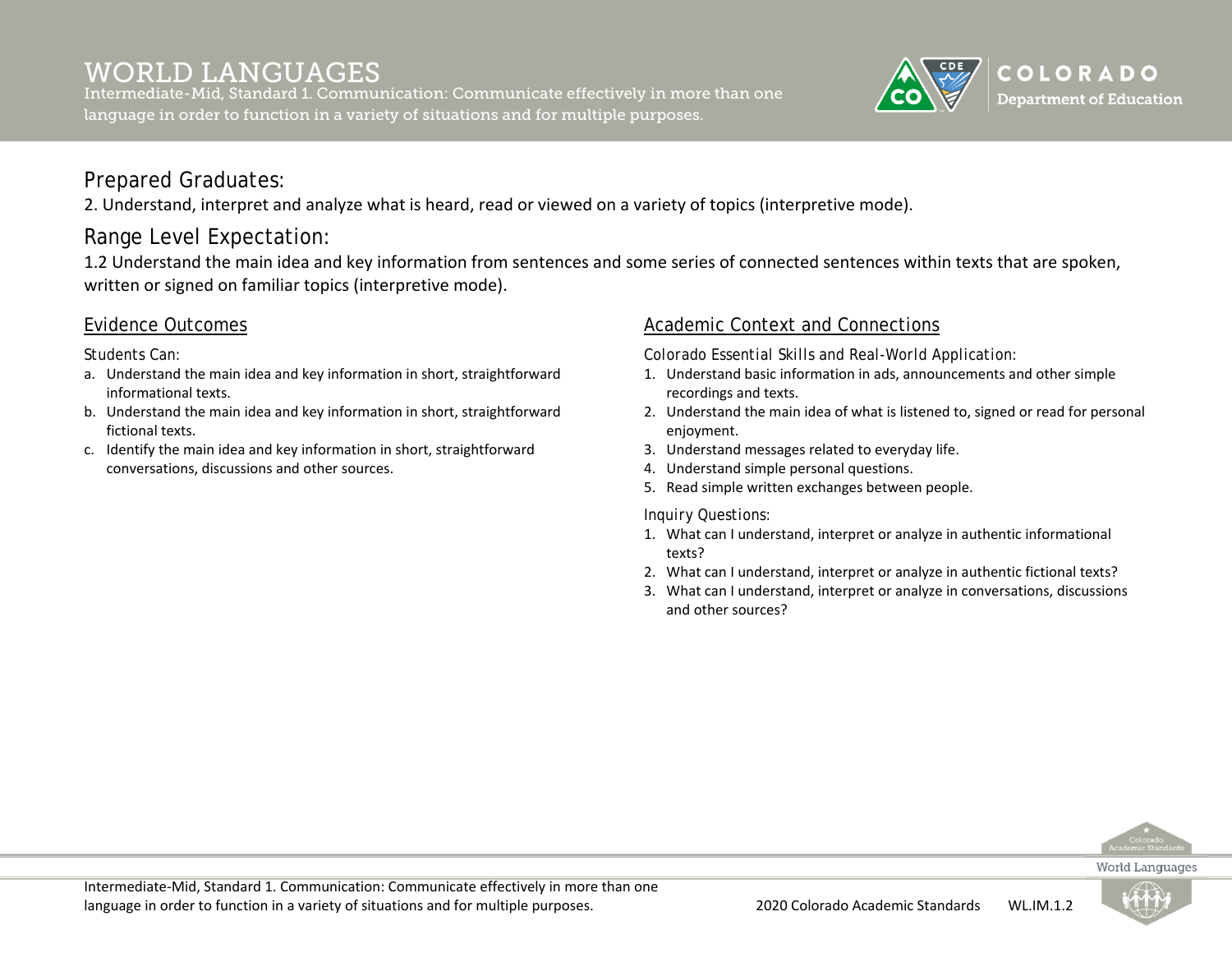Intermediate-Mid, Standard 1. Communication: Communicate effectively in more than one language in order to function in a variety of situations and for multiple purposes.



## Prepared Graduates:

3. Present information, concepts and ideas to inform, explain, persuade and narrate on a variety of topics using appropriate media and adapting to various audiences of listeners, readers, or viewers (presentational mode).

# Range Level Expectation:

1.3 Communicate information, make presentations and express thoughts about familiar topics, using sentences and some series of connected sentences through spoken, written or signed language (presentational mode).

### Evidence Outcomes

*Students Can:*

- a. Tell a story about life, activities, events and other social experiences, using sentences and series of connected sentences.
- b. State viewpoints about familiar topics and give some reasons to support them, using sentences and series of connected sentences.
- c. Give straightforward presentations on a variety of familiar topics and some concrete researched topics, using sentences and series of connected sentences.

### Academic Context and Connections

*Colorado Essential Skills and Real-World Application:*

- 1. Present about personal and social experiences.
- 2. Write short reports and present on something learned or researched.
- 3. Present about common interests and issues and state viewpoints.
- 4. Write messages and announcements.
- 5. Compose communications for public distribution.

*Inquiry Questions:*

- 1. How can I present information to narrate about my life, experiences and events?
- 2. How can I present information to give a preference, opinion or persuasive argument?
- 3. How can I present information to inform, describe or explain?



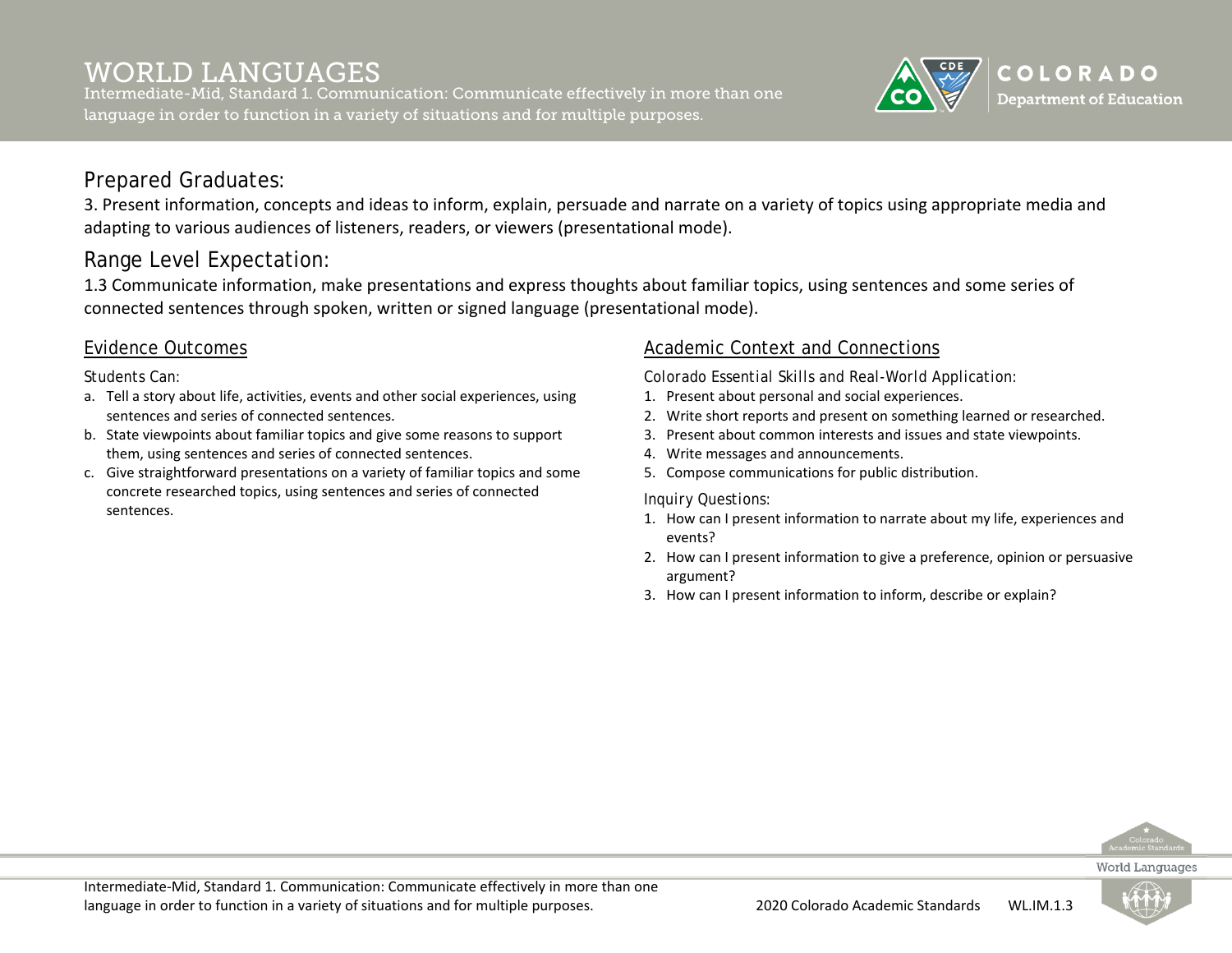

# Prepared Graduates:

4. Use the language to investigate, explain and reflect on the relationship between the practices and perspectives of the cultures studied.

# Range Level Expectation:

2.1 Examine and compare practices to help understand perspectives in the target cultures and the student's own.

## Evidence Outcomes

*Students Can:*

- a. Compare practices related to everyday life and personal interests or studies when using the target language in the three modes at the intermediate-mid range.
- b. Converse with peers from the target cultures in familiar situations at school, work or play, and show interest in basic cultural similarities and differences when using the target language in the three modes at the intermediate-mid range.
- c. Recognize that significant differences in behaviors exist among cultures, use appropriate learned behaviors and avoid major social blunders when using the target language in the three modes at the intermediate-mid range.
- d. Interact with others in and from another culture at a functional level in some familiar contexts when using the target language in the three modes at the intermediate-mid range.

### Academic Context and Connections

*Colorado Essential Skills and Real-World Application:*

- 1. Exchange information on patterns of behavior typical of one's peer group in the culture to reflect on the relationships between people in the target culture.
- 2. Compare how traditions and events influence music, art, sports, science, business, etc.
- 3. Use linguistic skills and multiple cultural viewpoints in order to contribute to a mutual understanding, a sense of global citizenship and a sense of personal fulfillment.

*Inquiry Questions:*

- 1. How can I use my target language skills to investigate the world beyond my immediate environment?
- 2. How can I use my target language skills to recognize and understand others' ways of thinking as well as my own?
- 3. How can I use my target language skills and cultural understandings to interact in a cultural context other than my own?



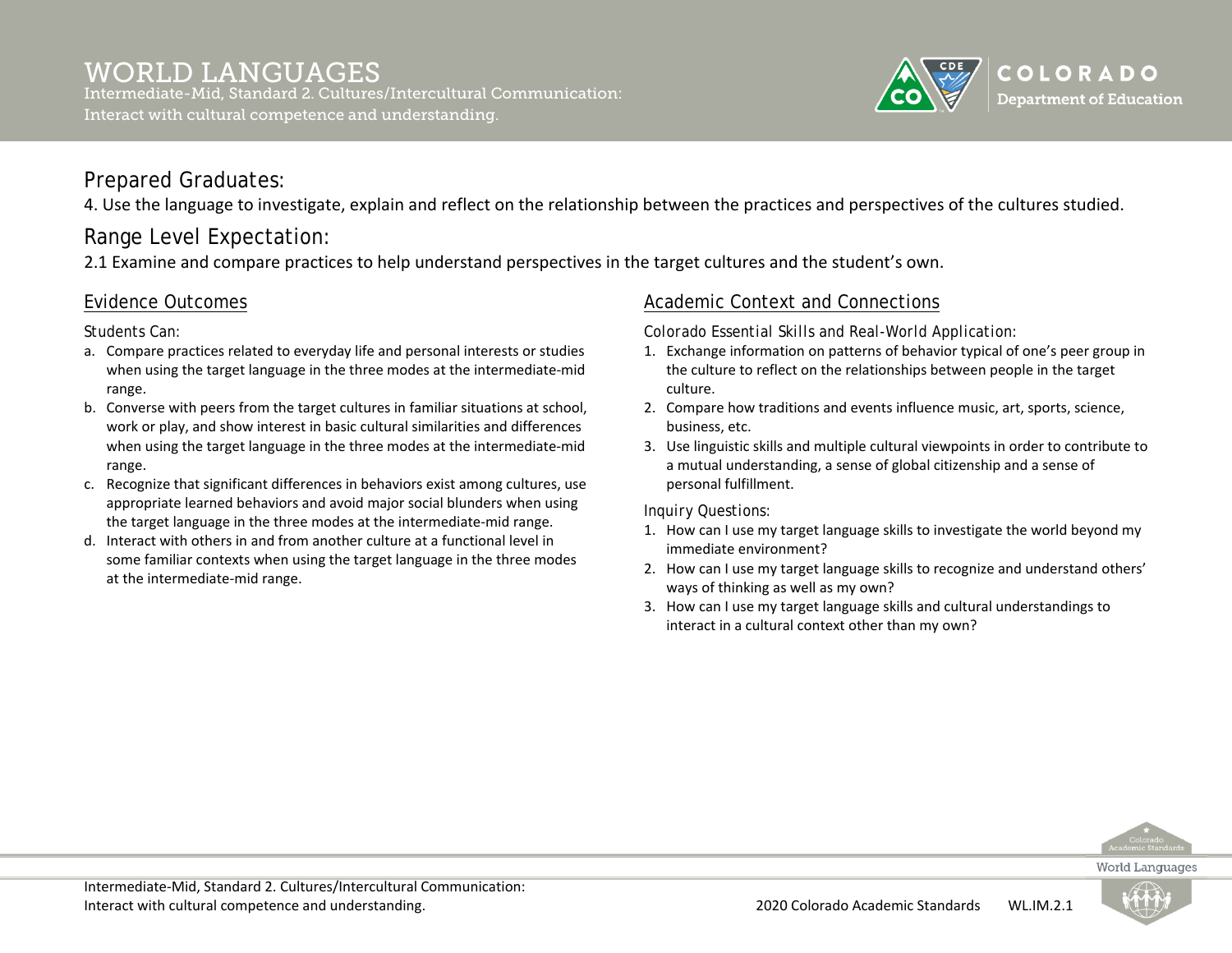

# Prepared Graduates:

5. Use the language to investigate, explain and reflect on the relationship between the products and perspectives of the cultures studied.

# Range Level Expectation:

2.2 Examine and compare products to help understand perspectives in the target cultures and the student's own.

## Evidence Outcomes

*Students Can:*

- a. Compare products related to everyday life and personal interests or studies when using the target language in the three modes at the intermediate-mid range.
- b. Converse with peers from the target cultures in familiar situations at school, work or play, and show interest in basic cultural similarities and differences when using the target language in the three modes at the intermediate-mid range.
- c. Recognize that significant differences in behaviors exist among cultures, use appropriate learned behaviors and avoid major social blunders when using the target language in the three modes at the intermediate-mid range.
- d. Interact with others in and from another culture at a functional level in some familiar contexts when using the target language in the three modes at the intermediate-mid range.

### Academic Context and Connections

*Colorado Essential Skills and Real-World Application:*

- 1. Compare how food is organized on a nation's food plate/pyramid, based on factors such as geography, economy, or attitudes toward health.
- 2. Explain how stereotypes influence a country's products or marketing strategies.

- 1. How can I use my target language skills to investigate the world beyond my immediate environment?
- 2. How can I use my target language skills to recognize and understand others' ways of thinking as well as my own?
- 3. How can I use my target language skills and cultural understandings to interact in a cultural context other than my own?



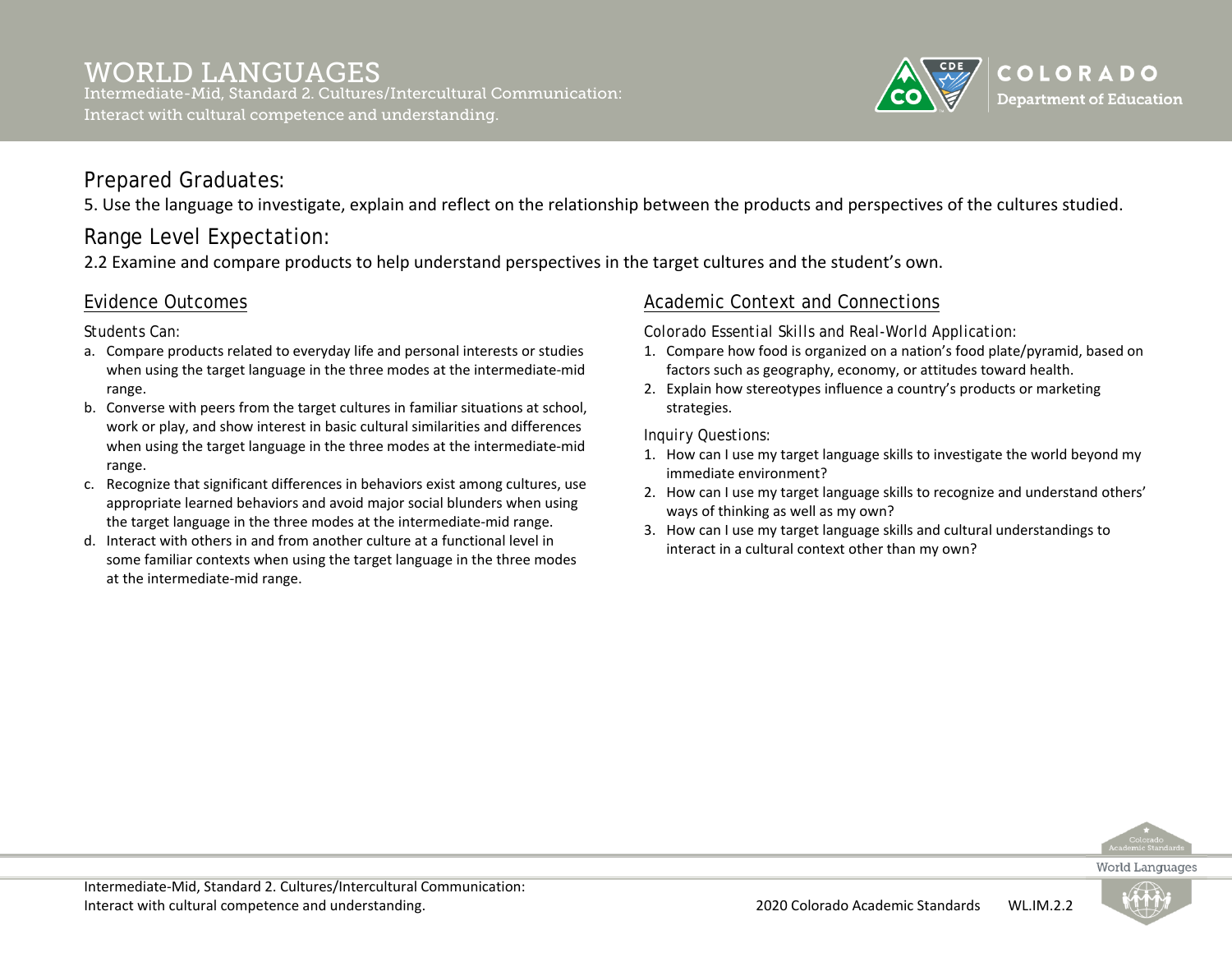Intermediate-Mid, Standard 3. Connections: Connect with other disciplines and acquire information and diverse perspectives in order to use the language to function in academic and career-related situations.



## Prepared Graduates:

6. Build, reinforce and expand their knowledge of other disciplines while using the language to develop critical thinking and to solve problems creatively.

# Range Level Expectation:

3.1 Analyze information gathered from target language resources connected to other content areas.

### Evidence Outcomes

*Students Can:*

- a. Transfer and apply information and skills from other content areas to experiences related to the target language and cultures when using the three modes at the intermediate-mid range.
- b. Apply information gathered through target language resources to other content areas in order to supplement learning when using the three modes at the intermediate-mid range.

### Academic Context and Connections

*Colorado Essential Skills and Real-World Application:*

- 1. Draw on knowledge gained in other content areas to discuss topics in the target language.
- 2. Report on and evaluate information that comes from other content areas in a variety of formats.

- 1. How can I connect with other disciplines in order to use the target language to function in academic and career-related situations?
- 2. How can I acquire information and diverse perspectives in order to use the target language to function in academic and career-related situations?



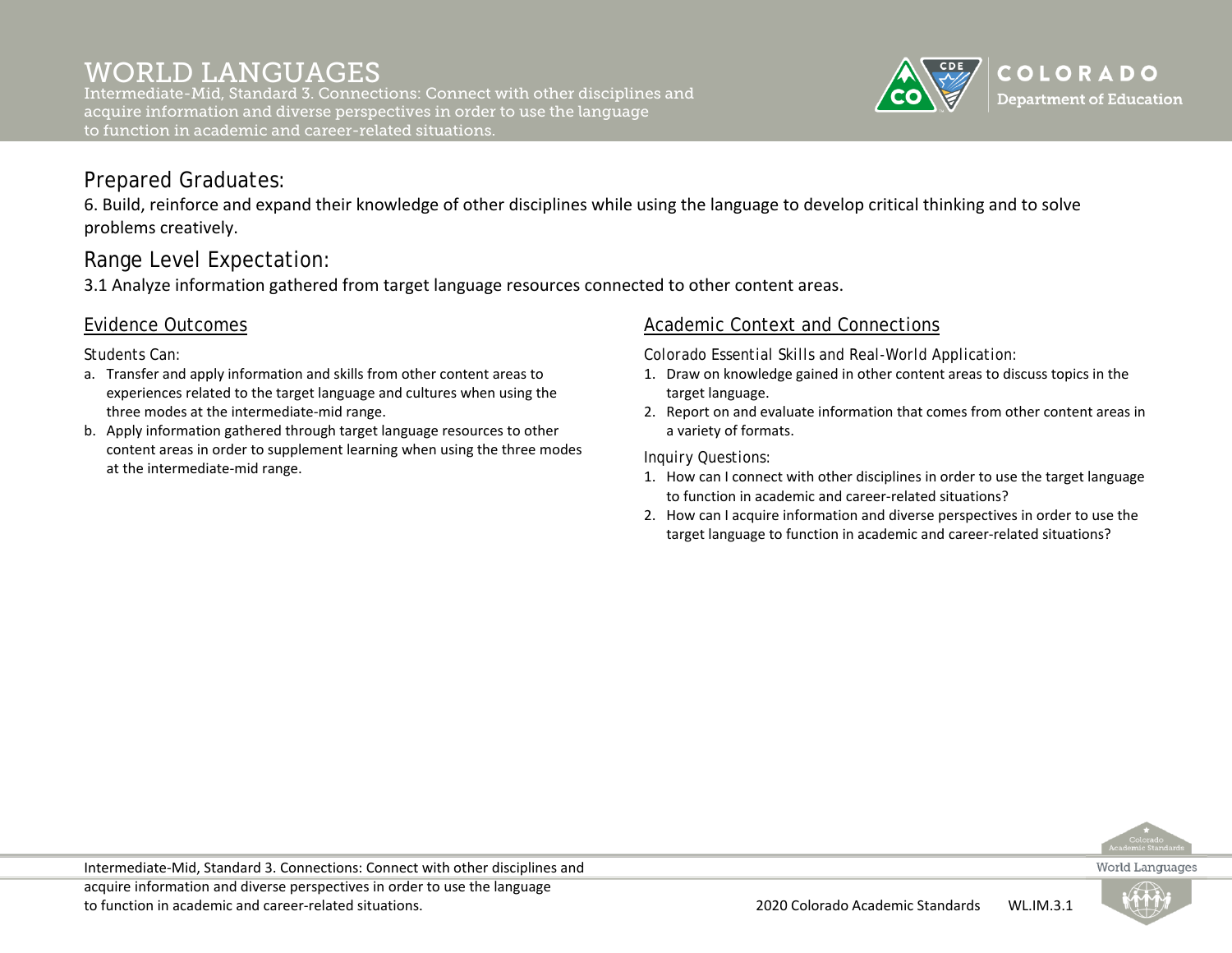Intermediate-Mid, Standard 3. Connections: Connect with other disciplines and acquire information and diverse perspectives in order to use the language to function in academic and career-related situations.



# Prepared Graduates:

7. Access and evaluate information and diverse perspectives that are available through the language and its culture(s).

# Range Level Expectation:

3.2 Analyze information and viewpoints present in authentic resources.

## Evidence Outcomes

*Students Can:*

- a. Research authentic target language sources, analyze the content, and acquire unique information available only through the target language and its cultures when using the three modes at the intermediate-low range.
- b. Use authentic sources to explore the distinctive perspectives of the target language and its cultures in the three modes at the intermediate-mid range.

### Academic Context and Connections

*Colorado Essential Skills and Real-World Application:*

- 1. Compare and contrast news articles in the media from the target cultures.
- 2. Compare and contrast publicity for products advertised in the United States with those of the target cultures.

- 1. How can I connect with other disciplines in order to use the target language to function in academic and career-related situations?
- 2. How can I acquire information and diverse perspectives in order to use the target language to function in academic and career-related situations?



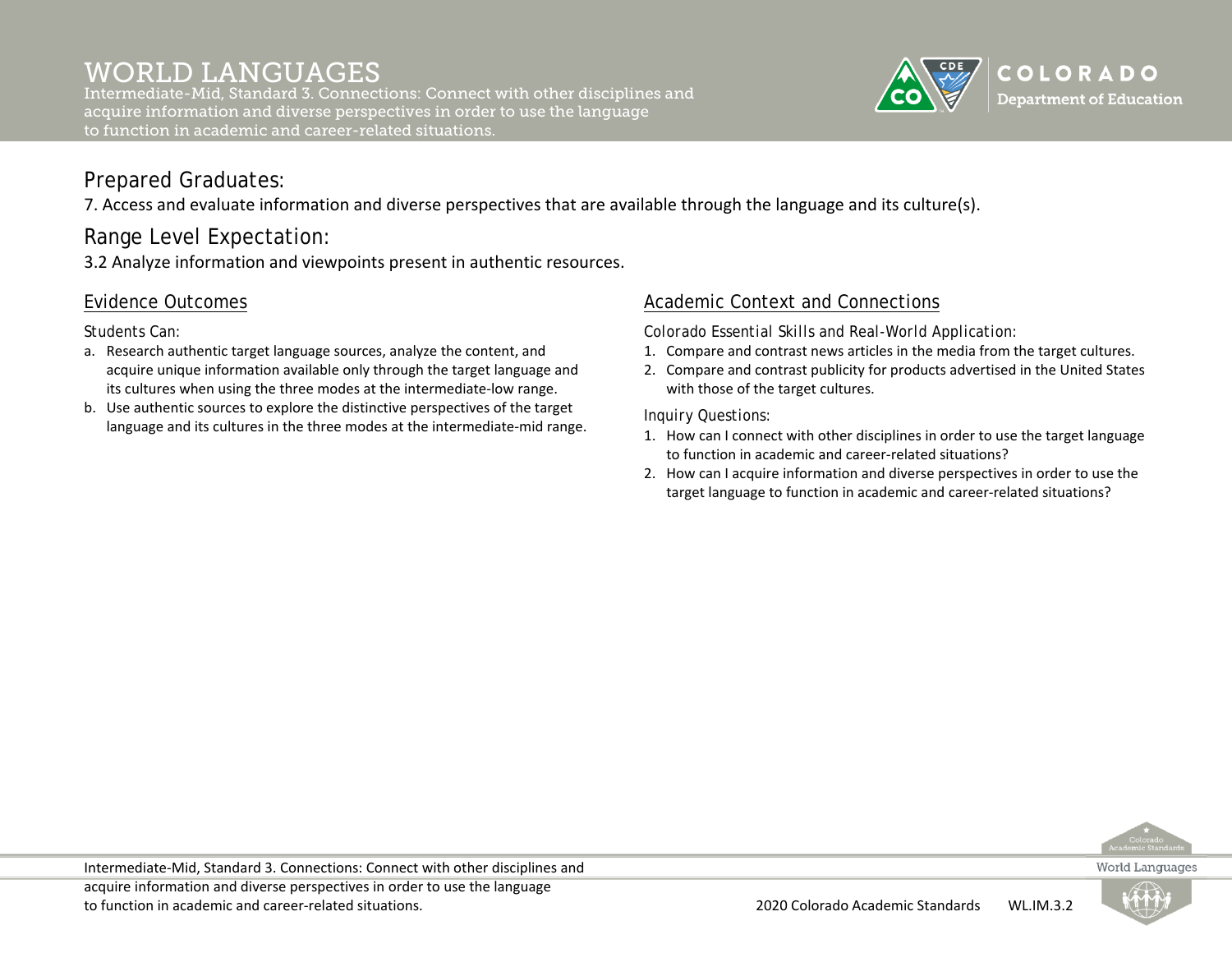Intermediate-Mid, Standard 4. Comparisons: Develop insight into the nature of language and culture in order to interact with cultural competence.



## Prepared Graduates:

8. Use the language to investigate, explain and reflect on the nature of language through comparisons of the target language and the student's own language.

# Range Level Expectation:

4.1 Examine the significance of the similarities and differences between the target language and the student's own language.

### Evidence Outcomes

*Students Can:*

- a. Compare similarities and differences in the target language and the student's own language in the three modes at the intermediate-mid range.
- b. Use appropriate idiomatic expressions in limited settings in the three modes at the intermediate-mid range.
- c. Recognize how different time frames are expressed in the target language in the three modes at the intermediate-mid range.
- d. Use knowledge of sound and writing systems in the target language to better understand the student's own language in the three modes at the intermediate-mid range.
- e. Compare similarities in formal and informal requirements for language between the target language and their language in the three modes at the intermediate-mid range.

### Academic Context and Connections

*Colorado Essential Skills and Real-World Application:*

- 1. Hypothesize about the similarities of languages based on their awareness of cognates and similar idioms.
- 2. Compare how different time frames are expressed in the target language and the student's own.
- 3. Identify and use borrowed words and cognates in the target language and the student's own.

- 1. How do I develop insight into the nature of language in order to interact with cultural competence?
- 2. How do I develop insight into the concept of culture in order to interact with cultural competence?



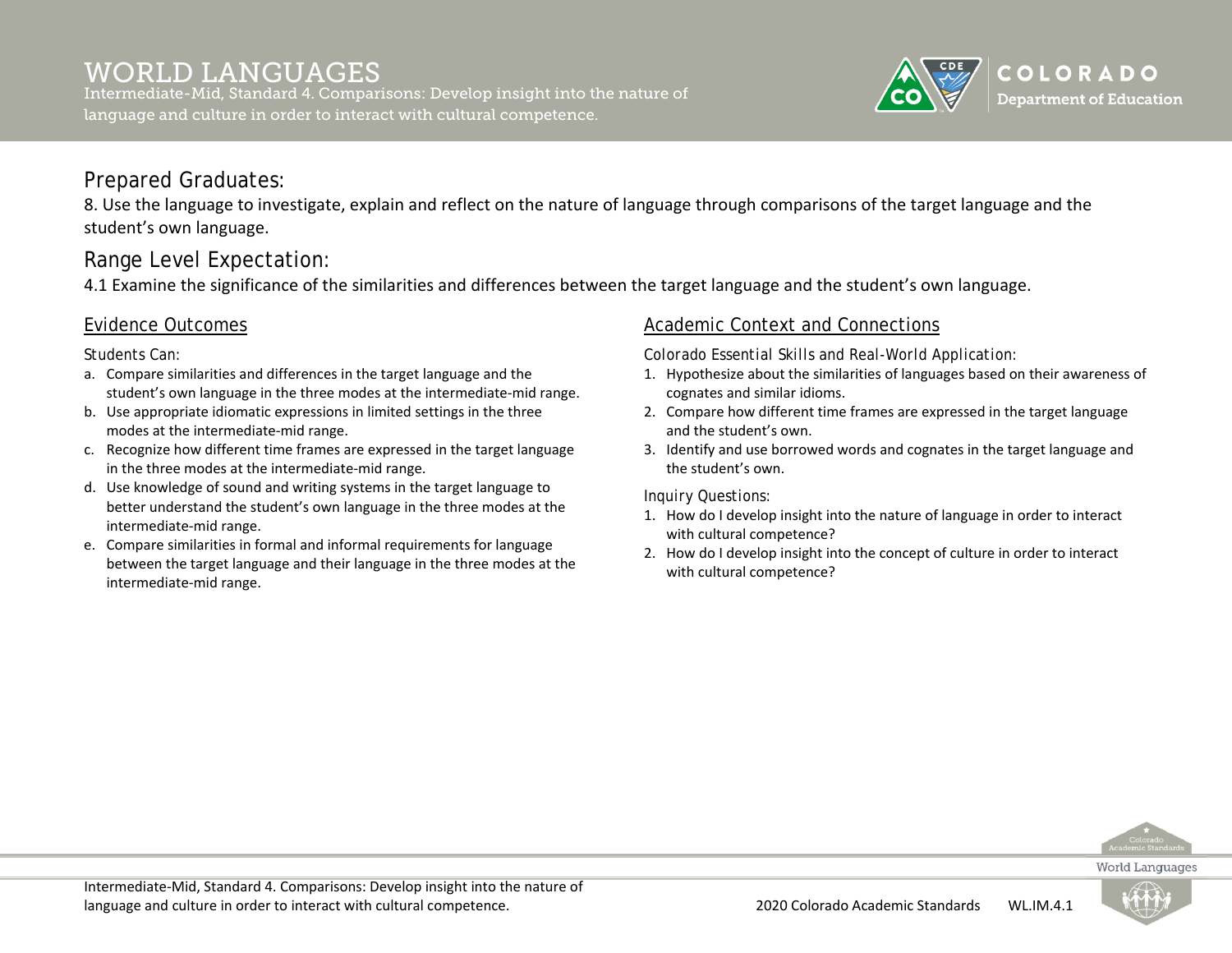Intermediate-Mid, Standard 4. Comparisons: Develop insight into the nature of language and culture in order to interact with cultural competence.



## Prepared Graduates:

9. Use the language to investigate, explain and reflect on the concept of culture through comparisons of the culture(s) and the student's own culture.

# Range Level Expectation:

4.2 Examine the significance of the similarities and differences between the target culture(s) and the student's own culture.

### Evidence Outcomes

*Students Can:*

- a. Examine cross-cultural similarities and differences in the practices to understand perspectives of the target culture(s) in the three modes at the intermediate-mid range.
- b. Examine cross-cultural similarities and differences in the products to understand perspectives of the target culture(s) in the three modes at the intermediate-mid range.

### Academic Context and Connections

*Colorado Essential Skills and Real-World Application:*

- 1. Speculate on why certain products originate in and/or are important to particular cultures by analyzing selected products from the target culture(s) and the student's own.
- 2. Hypothesize about the relationship between cultural perspectives and practices (e.g., holidays, celebrations, work habits, play) by analyzing selected practices from the target culture(s) and the student's own.

- 1. How do I develop insight into the nature of language in order to interact with cultural competence?
- 2. How do I develop insight into the concept of culture in order to interact with cultural competence?



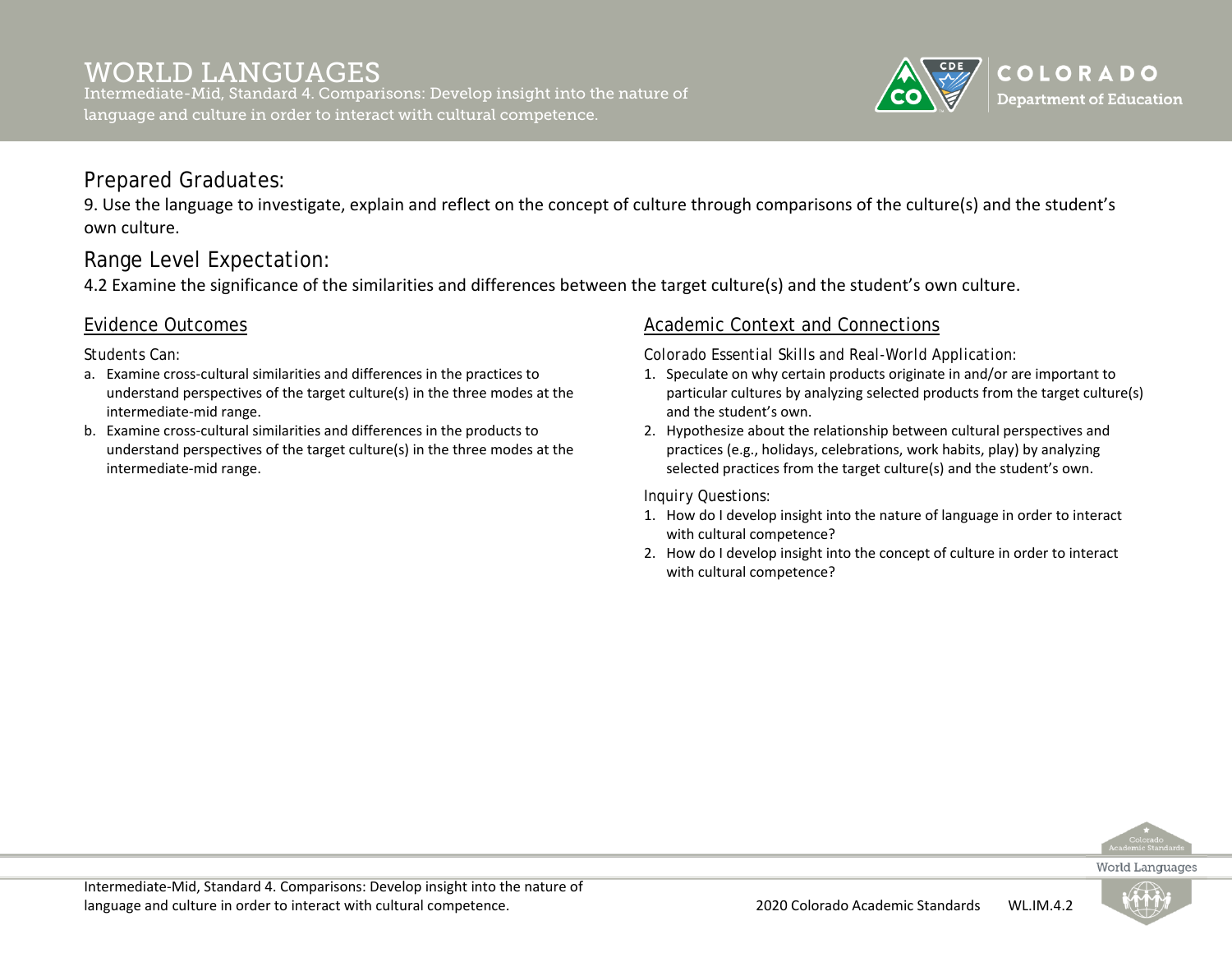Intermediate-High, Standard 1. Communication: Communicate effectively in more than one language in order to function in a variety of situations and for multiple purposes.



## Prepared Graduates:

1. Interact and negotiate meaning in spoken, signed, or written conversations to share information, reactions, feelings and opinions (interpersonal mode).

# Range Level Expectation:

1.1 Participate in spontaneous spoken, written or signed conversations on familiar topics, creating sentences and series of sentences to ask and answer a variety of questions (interpersonal mode).

### Evidence Outcomes

*Students Can:*

- a. Exchange information in conversations and some discussions on a variety of familiar and some concrete topics that have been researched, using connected sentences that may combine to form paragraphs and asking a variety of questions, often across various time frames.
- b. Interact with others to meet needs in a variety of situations, sometimes involving a complication, using connected sentences that may combine to form paragraphs and asking a variety of questions, often across various time frames.
- c. Explain preferences, opinions and emotions and provide advice on a variety of familiar and some concrete researched topics, using connected sentences that may combine to form paragraphs and asking a variety of questions, often across various time frames.

### Academic Context and Connections

*Colorado Essential Skills and Real-World Application:*

- 1. Exchange information related to areas of mutual interest.
- 2. Use language to do a task that requires multiple steps.
- 3. Use language to handle a situation that may have a complication.

- 1. How can I exchange information and ideas in conversations?
- 2. How can I meet my needs or address situations in conversations?
- 3. How can I express, react to and support preferences and opinions in conversations?



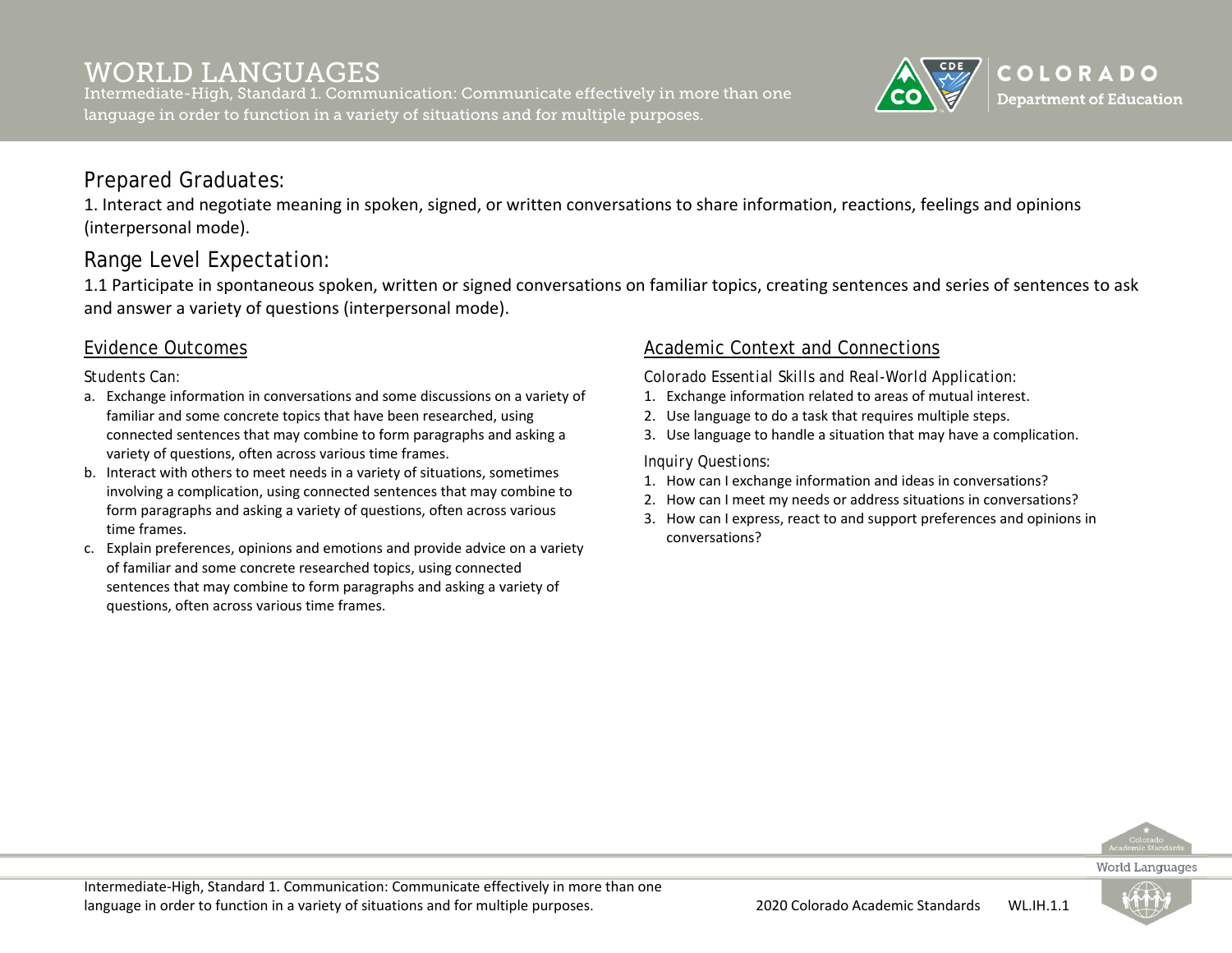Intermediate-High, Standard 1. Communication: Communicate effectively in more than one language in order to function in a variety of situations and for multiple purposes.



# Prepared Graduates:

2. Understand, interpret and analyze what is heard, read or viewed on a variety of topics (interpretive mode).

# Range Level Expectation:

1.2 Understand the main idea and some pieces of information on familiar topics from sentences and series of connected sentences within texts that are spoken, written or signed (interpretive mode).

### Evidence Outcomes

#### *Students Can:*

- a. Usually follow the main message in various time frames in straightforward and sometimes descriptive, paragraph-length informational texts.
- b. Usually follow the main story and actions expressed in various time frames in paragraph-length fictional texts.
- c. Usually understand the main idea and flow of events expressed in various time frames in conversations, discussions and other sources.

### Academic Context and Connections

*Colorado Essential Skills and Real-World Application:*

- 1. Understand accounts of personal events or experiences.
- 2. Follow short, written instructions.
- 3. Understand the main ideas of and a few supporting facts in informational and fictional texts.
- 4. Easily understand straightforward information or interactions.
- 5. Understand details in ads, announcements and other simple recordings.
- 6. Understand situations with complicating factors.

- 1. What can I understand, interpret or analyze in authentic informational texts?
- 2. What can I understand, interpret or analyze in authentic fictional texts?
- 3. What can I understand, interpret or analyze in conversations, discussions and other sources?



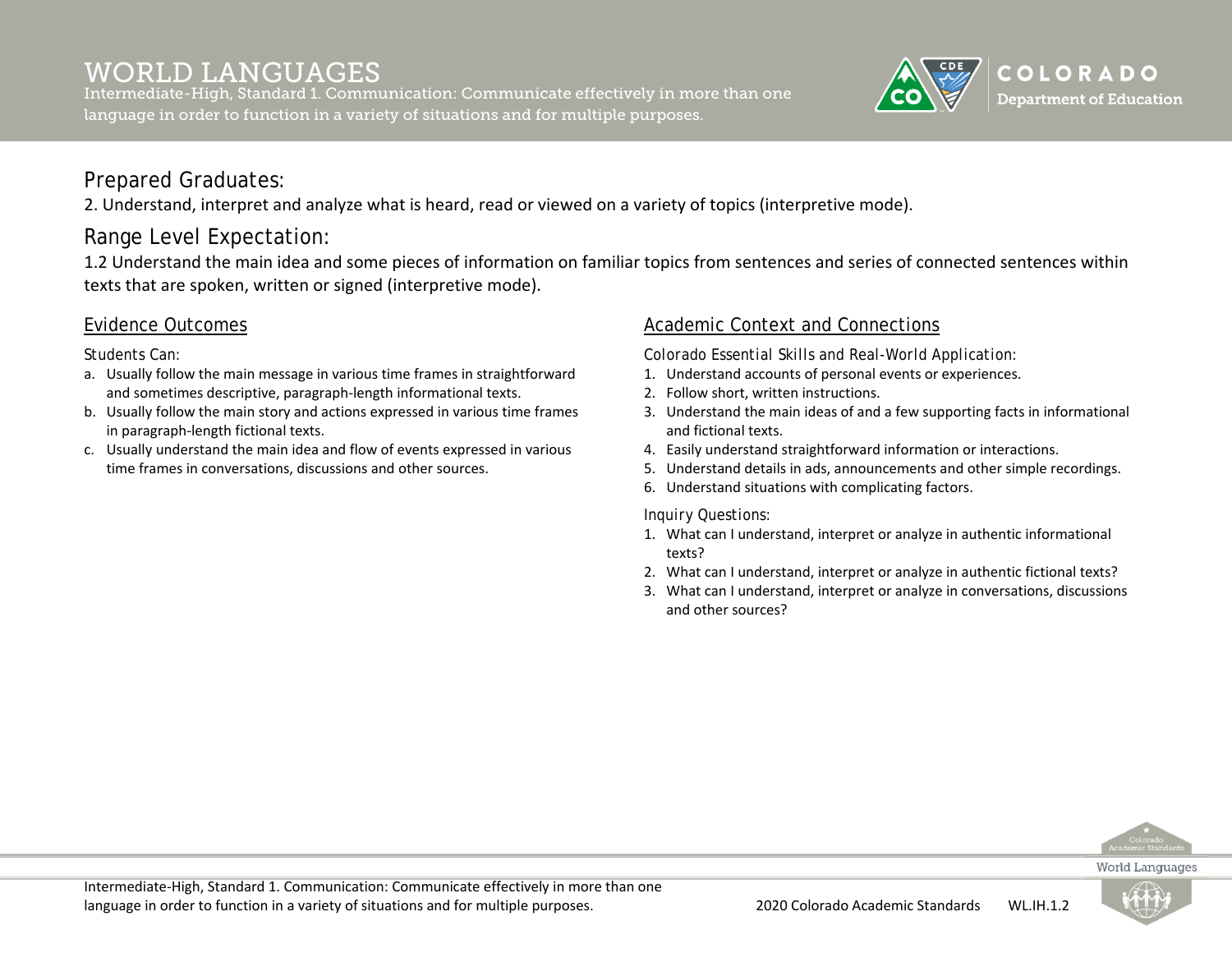Intermediate-High, Standard 1. Communication: Communicate effectively in more than one language in order to function in a variety of situations and for multiple purposes.



## Prepared Graduates:

3. Present information, concepts and ideas to inform, explain, persuade and narrate on a variety of topics using appropriate media and adapting to various audiences of listeners, readers, or viewers (presentational mode).

# Range Level Expectation:

1.3 Communicate information, make presentations and express thoughts about familiar topics, using sentences and series of connected sentences through spoken, written or signed language (presentational mode).

### Evidence Outcomes

*Students Can:*

- a. Tell stories about school and community events and personal experiences, using a few short paragraphs, often across various time frames.
- b. State viewpoints on familiar or researched topics and provide reasons to support them, using a few short paragraphs, often across various time frames
- c. Give detailed presentations on a variety of familiar topics and some concrete researched topics, using a few short paragraphs, often across various time frames.

### Academic Context and Connections

*Colorado Essential Skills and Real-World Application:*

- 1. Present information on academic and work topics.
- 2. Present about events, activities and topics of particular interest.
- 3. Present points of view and provide reasons to support them.

#### *Inquiry Questions:*

- 1. How can I present information to narrate about my life, experiences and events?
- 2. How can I present information to give a preference, opinion or persuasive argument?
- 3. How can I present information to inform, describe or explain?



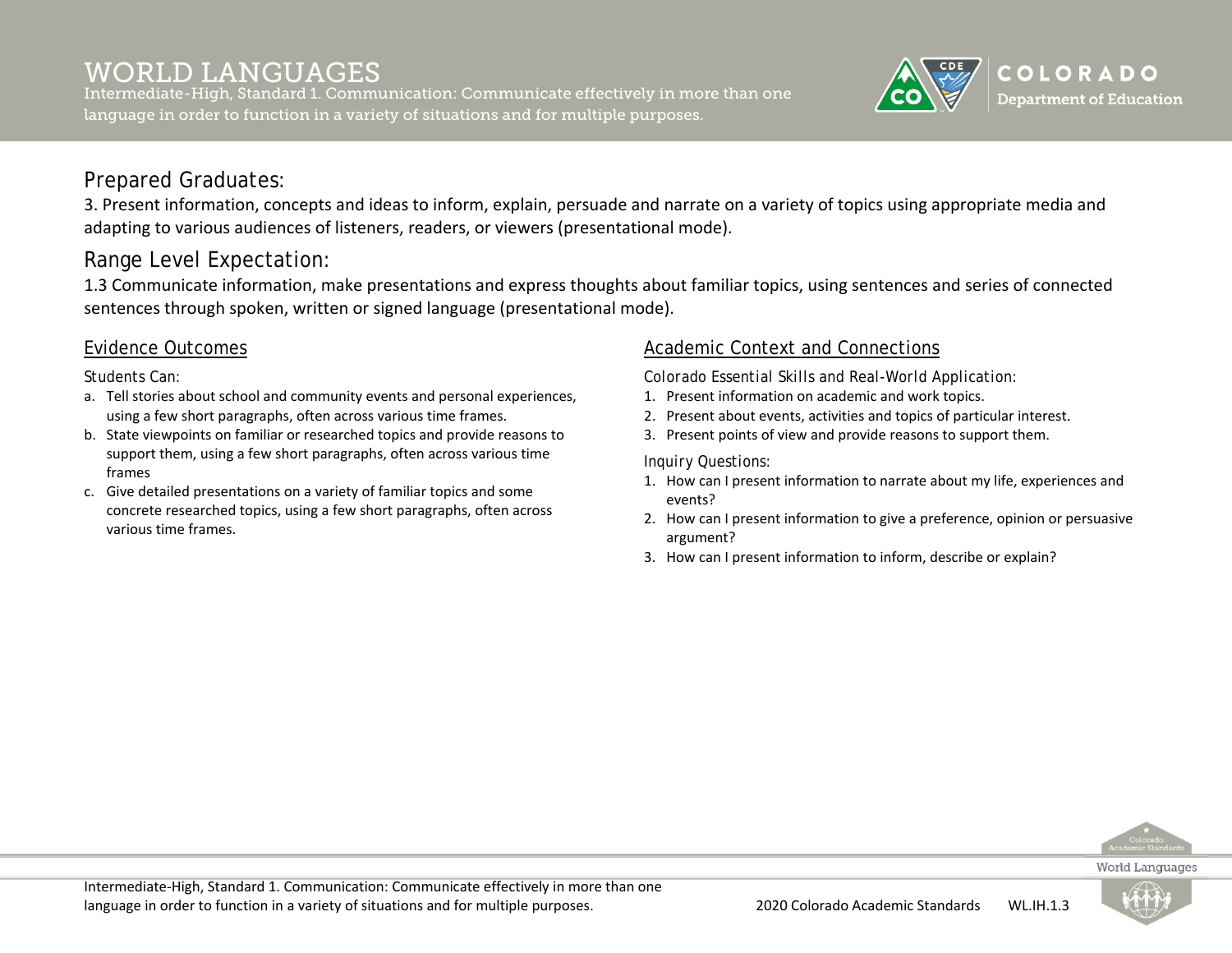

# Prepared Graduates:

4. Use the language to investigate, explain and reflect on the relationship between the practices and perspectives of the cultures studied.

# Range Level Expectation:

2.1 Interpret and compare practices to help understand perspectives in the target cultures and the student's own.

### Evidence Outcomes

*Students Can:*

- a. Compare practices related to everyday life and personal interests or studies when using the target language in the three modes at the intermediatehigh range.
- b. Converse with peers from the target cultures in familiar situations at school, work or play, and show interest in basic cultural similarities and differences when using the target language in the three modes at the intermediatehigh range.
- c. Recognize that significant differences in behaviors exist among cultures, use appropriate learned behaviors and avoid major social blunders when using the target language in the three modes at the intermediate-high range.
- d. Interact with others in and from another culture at a functional level in some familiar contexts when using the target language in the three modes at the intermediate-high range.

### Academic Context and Connections

*Colorado Essential Skills and Real-World Application:*

- 1. Analyze patterns of behavior typical of one's peer group in the culture to reflect on the relationships between people in the target culture.
- 2. Recognize that learning about cultural perspectives contributes to a mutual understanding, a sense of global citizenship and a sense of personal fulfillment.
- 3. Understand that heritage communities are supported when their languages and cultures are valued.
- 4. Compare attitudes and beliefs as an individual to others.

- 1. How can I use my target language skills to investigate the world beyond my immediate environment?
- 2. How can I use my target language skills to recognize and understand others' ways of thinking as well as my own?
- 3. How can I use my target language skills and cultural understandings to interact in a cultural context other than my own?



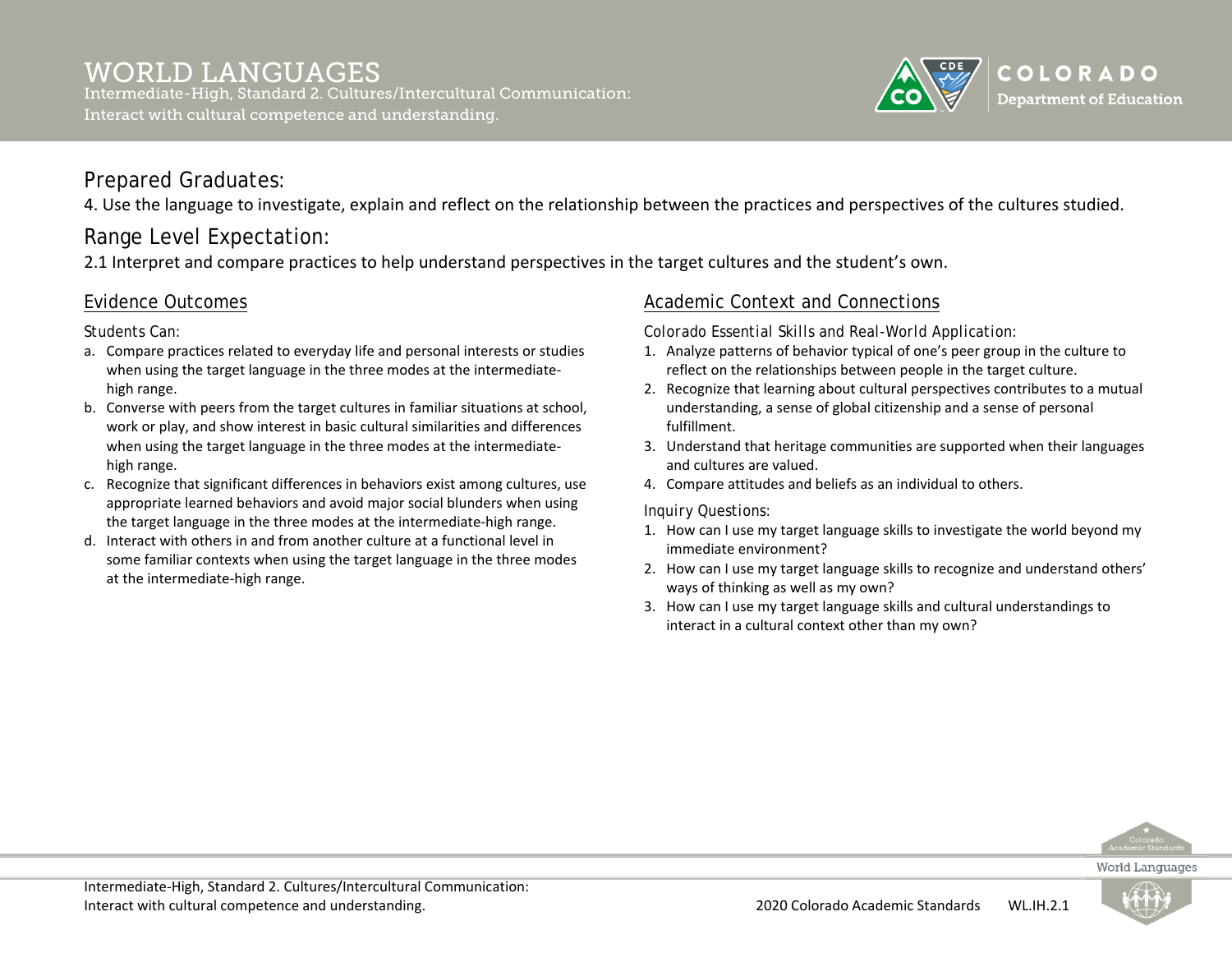

## Prepared Graduates:

5. Use the language to investigate, explain and reflect on the relationship between the products and perspectives of the cultures studied.

# Range Level Expectation:

2.2 Interpret and compare products to help understand perspectives in the target cultures and the student's own.

### Evidence Outcomes

*Students Can:*

- a. Compare products related to everyday life and personal interests or studies when using the target language in the three modes at the intermediatehigh range.
- b. Converse with peers from the target cultures in familiar situations at school, work, or play and show interest in basic cultural similarities and differences when using the target language in the three modes at the intermediatehigh range.
- c. Recognize that significant differences in behaviors exist among cultures, use appropriate learned behaviors and avoid major social blunders when using the target language in the three modes at the intermediate-high range.
- d. Interact with others in and from another culture at a functional level in some familiar contexts when using the target language in the three modes at the intermediate-high range.

### Academic Context and Connections

*Colorado Essential Skills and Real-World Application:*

- 1. Identify and compare the values that promote globalized products such as efficiency and comfort.
- 2. Identify globalized products that impact society and individual lifestyles.

- 1. How can I use my target language skills to investigate the world beyond my immediate environment?
- 2. How can I use my target language skills to recognize and understand others' ways of thinking as well as my own?
- 3. How can I use my target language skills and cultural understandings to interact in a cultural context other than my own?



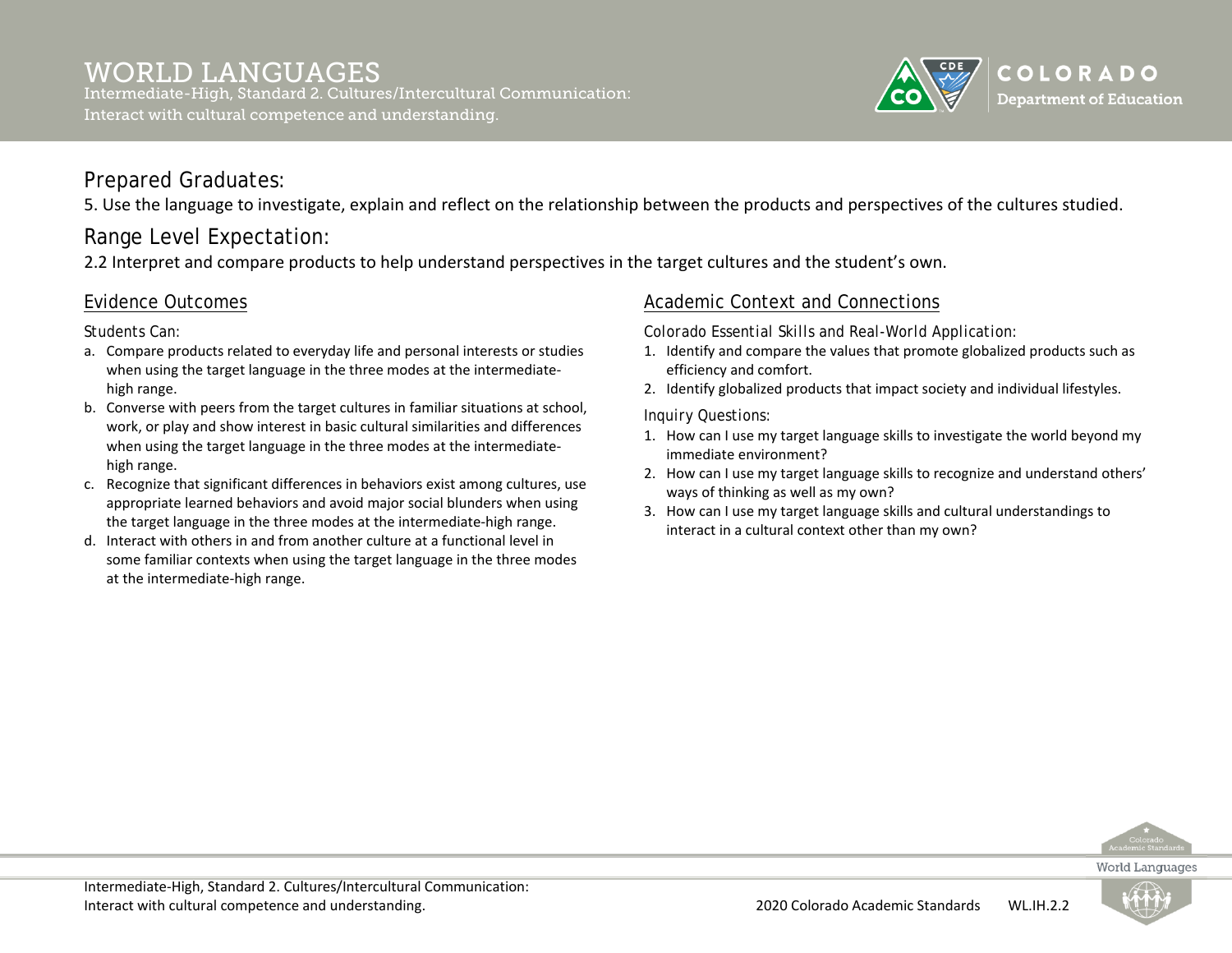Intermediate-High, Standard 3. Connections: Connect with other disciplines and acquire information and diverse perspectives in order to use the language to function in academic and career-related situations.



### Prepared Graduates:

6. Build, reinforce and expand their knowledge of other disciplines while using the language to develop critical thinking and to solve problems creatively.

## Range Level Expectation:

3.1 Make inferences using information gathered from target language resources connected to other content areas.

### Evidence Outcomes

*Students Can:*

- a. Transfer and apply information and skills from other content areas to experiences related to the target language and its cultures in the three modes at the intermediate-high range.
- b. Apply information gathered through target language resources to other content areas in order to supplement learning in the three modes at the intermediate-high range.

### Academic Context and Connections

*Colorado Essential Skills and Real-World Application:*

- 1. Create a review of a movie from the target cultures.
- 2. Design an innovation/invention to improve the quality of life of people around the world.

- 1. How do I connect with other disciplines in order to use the language to function in academic and career-related situations?
- 2. How do I acquire information and diverse perspectives in order to use the language to function in academic and career-related situations?



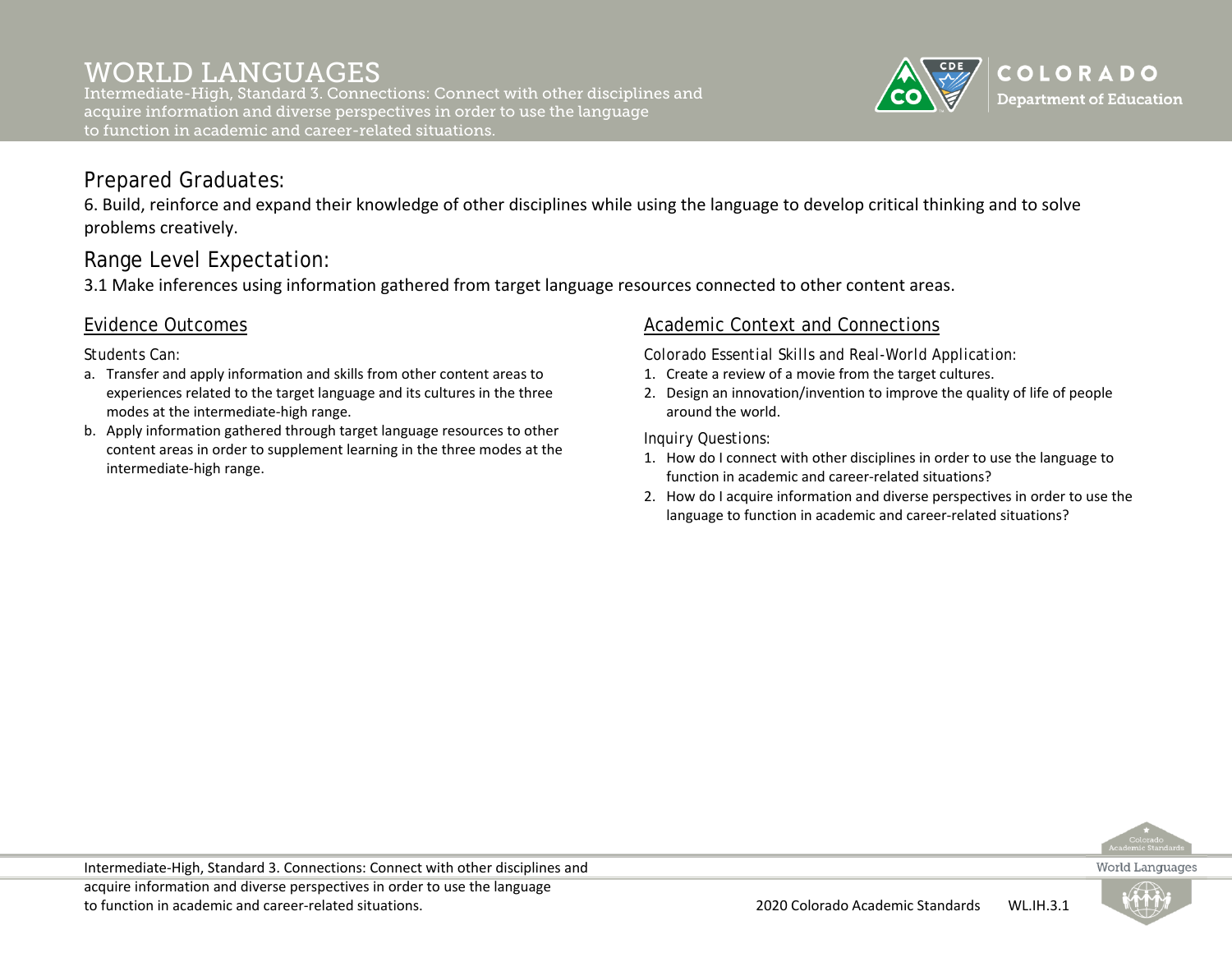Intermediate-High, Standard 3. Connections: Connect with other disciplines and acquire information and diverse perspectives in order to use the language to function in academic and career-related situations.



# Prepared Graduates:

7. Access and evaluate information and diverse perspectives that are available through the language and its culture(s).

# Range Level Expectation:

3.2 Make inferences using information and viewpoints present in authentic resources.

### Evidence Outcomes

*Students Can:*

- a. Research authentic target language sources, analyze the content, and acquire unique information available only through the target language and its cultures when using the three modes at the intermediate-high range.
- b. Use authentic sources to explore the distinctive perspectives of the target language and its cultures in the three modes at the intermediate-high range.

### Academic Context and Connections

*Colorado Essential Skills and Real-World Application:*

- 1. Analyze instructional websites and authentic resources and compare them to instructional resources in the United States.
- 2. Find, compare and discuss coverage of current events in the target cultures and in the United States.
- 3. Present on an internationally known person from history, science or the arts using target language resources.

- 1. How do I connect with other disciplines in order to use the language to function in academic and career-related situations?
- 2. How do I acquire information and diverse perspectives in order to use the language to function in academic and career-related situations?



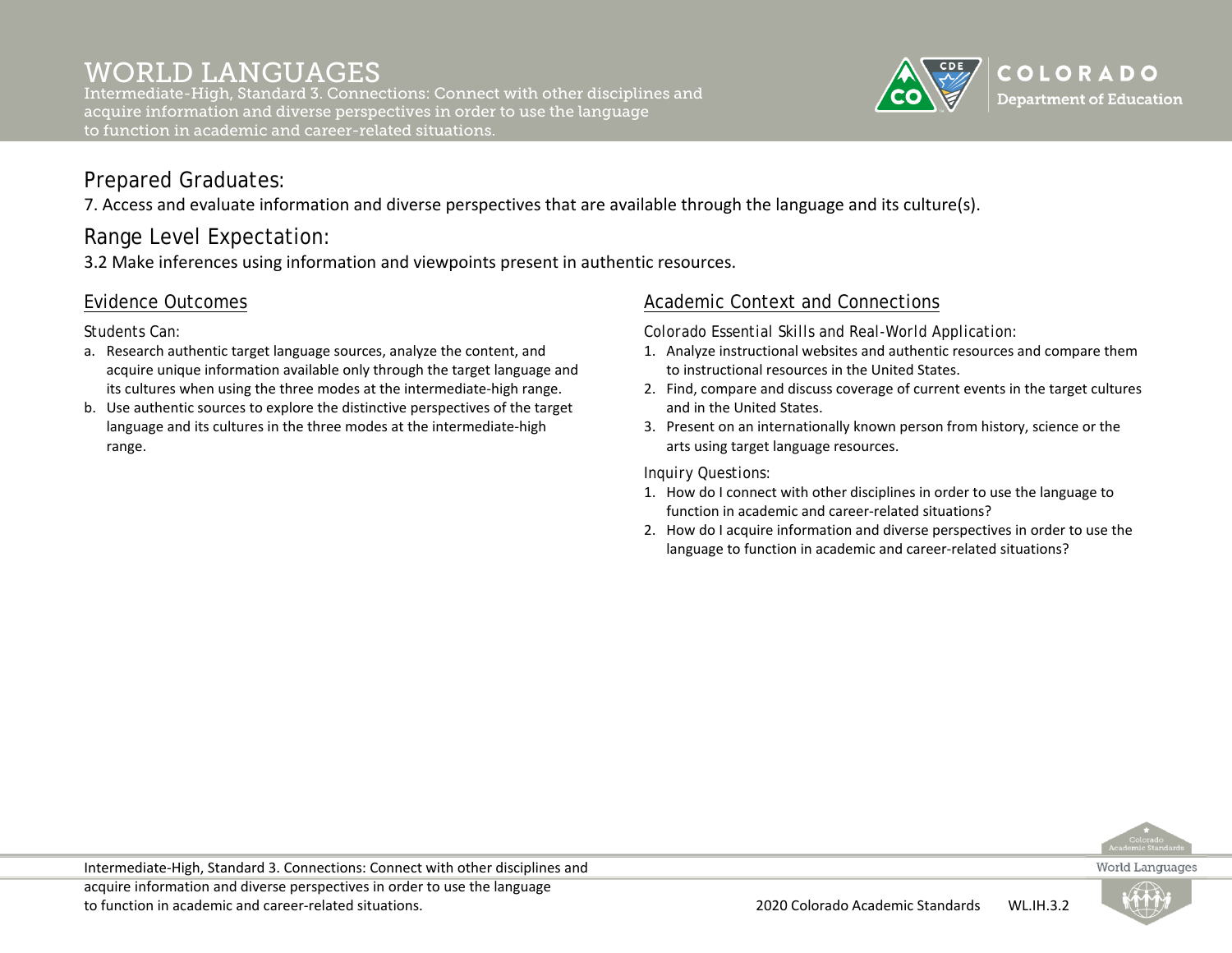Intermediate-High, Standard 4. Comparisons: Develop insight into the nature of language and culture in order to interact with cultural competence.

# COLORADO **Department of Education**

## Prepared Graduates:

8. Use the language to investigate, explain and reflect on the nature of language through comparisons of the target language and the student's own language.

# Range Level Expectation:

4.1 Analyze the significance of the similarities and differences between the target language and the student's own language.

### Evidence Outcomes

*Students Can:*

- a. Compare similarities and differences in the target language and the student's own language in the three modes at the intermediate-high range.
- b. Use appropriate idiomatic expressions in limited settings in the three modes at the intermediate-high range.
- c. Recognize how different time frames are expressed in the target language in the three modes at the intermediate-high range.
- d. Use knowledge of sound and writing systems in the target language to better understand their own language in the three modes at the intermediate-high range.
- e. Compare differences in formal and informal requirements for language between the target language and their language in the three modes at the intermediate-high range.

### Academic Context and Connections

*Colorado Essential Skills and Real-World Application:*

- 1. Compare and analyze idiomatic expressions in the target language and the student's own and hypothesize about their origin.
- 2. Identify and compare language appropriate to specific social groups and situations in the target language and the student's own.
- 3. Identify patterns and explain discrepancies between the sound and writing systems in the target language and the student's own.
- 4. Compare syntax functions (e.g., word order and inflections) to express meaning in the target language and the student's own.

- 1. How do I develop insight into the nature of language in order to interact with cultural competence?
- 2. How do I develop insight into the concept of culture in order to interact with cultural competence?



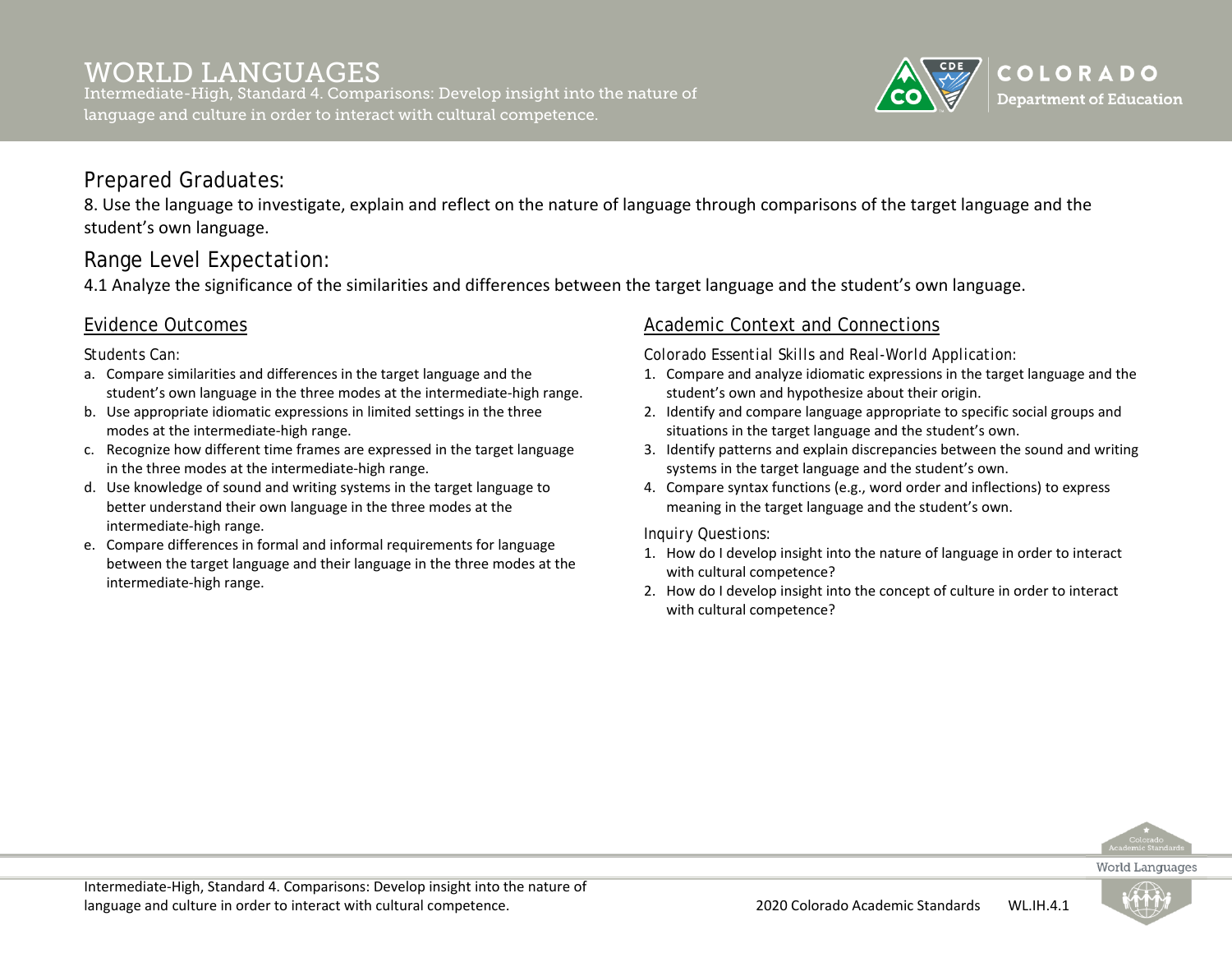Intermediate-High, Standard 4. Comparisons: Develop insight into the nature of language and culture in order to interact with cultural competence.

# COLORADO **Department of Education**

# Prepared Graduates:

9. Use the language to investigate, explain and reflect on the concept of culture through comparisons of the culture(s) and the student's own culture.

# Range Level Expectation:

4.2 Analyze the significance of the similarities and differences between the target culture(s) and the student's own culture.

### Evidence Outcomes

*Students Can:*

- a. Examine cross-cultural similarities and differences in the practices to understand perspectives of the target culture(s) in the three modes at the intermediate-high range.
- b. Examine cross-cultural similarities and differences in the products to understand perspectives of the target culture(s) in the three modes at the intermediate-high range.

### Academic Context and Connections

*Colorado Essential Skills and Real-World Application:*

- 1. Document and contrast verbal and nonverbal behavior in daily activities among peers or mixed groups in the target culture(s) and the student's own.
- 2. Compare and contrast authentic materials (e.g., creative works, news, social media) from the target culture(s) and their own to identify and analyze practices and perspectives of the target culture(s) and the student's own.
- 3. Hypothesize about the relationship between cultural perspectives and expressive products (e.g., music, visual arts, forms of literature) by analyzing selected products from the target culture(s) and the student's own.

- 1. How do I develop insight into the nature of language in order to interact with cultural competence?
- 2. How do I develop insight into the concept of culture in order to interact with cultural competence?



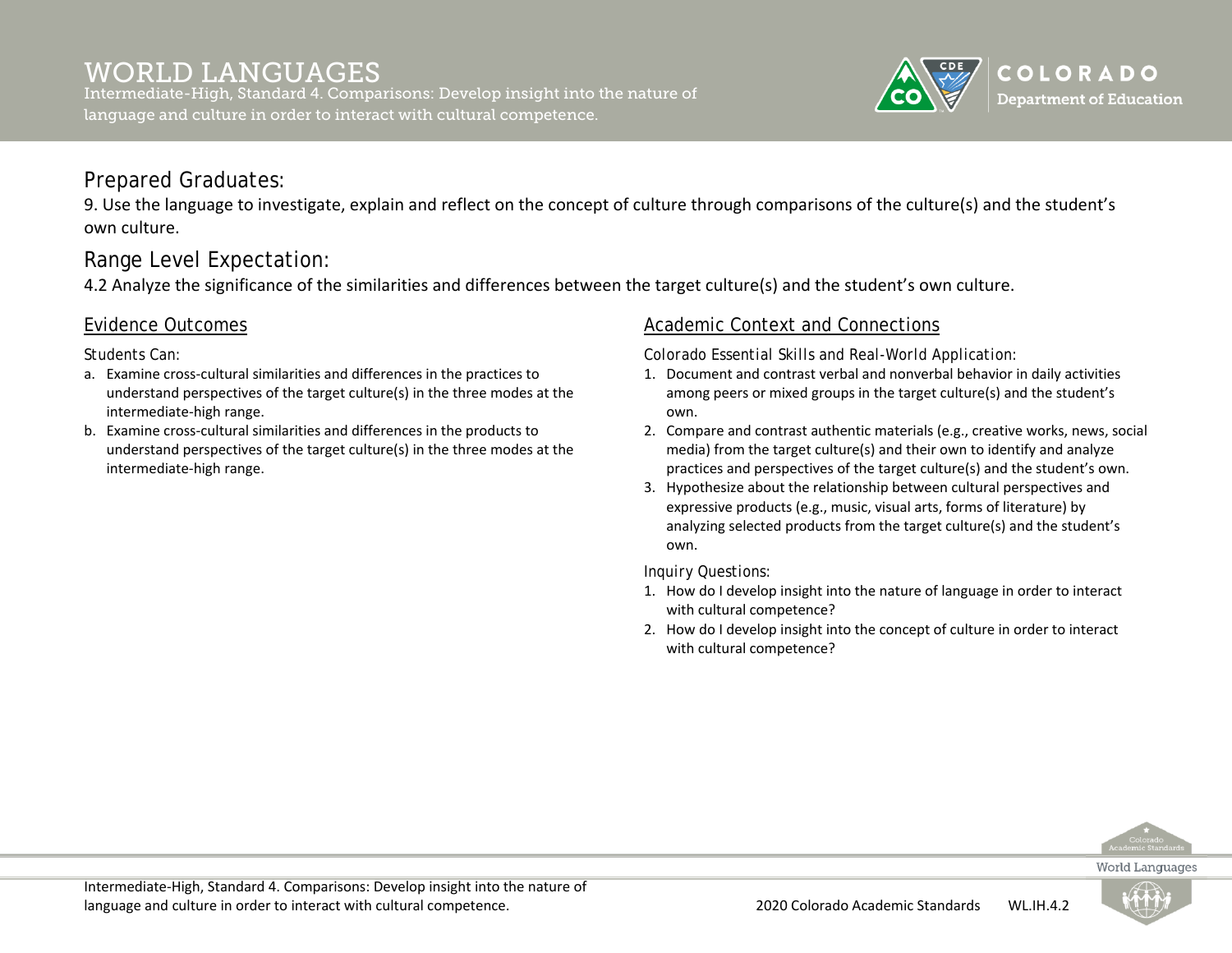Advanced-Low, Standard 1. Communication: Communicate effectively in more than one language in order to function in a variety of situations and for multiple purposes.

### Prepared Graduates:

1. Interact and negotiate meaning in spoken, signed, or written conversations to share information, reactions, feelings and opinions (interpersonal mode).

## Range Level Expectation:

1.1 Maintain spontaneous spoken, written or signed conversations and discussions across various time frames on familiar, as well as unfamiliar, concrete topics, using series of connected sentences and probing questions (interpersonal mode).

#### Evidence Outcomes

*Students Can:*

- a. Exchange information and ideas on a variety of familiar and concrete academic and social topics, using a few simple paragraphs across major time frames.
- b. Interact and negotiate to resolve an unexpected complication that arises in a familiar situation, using a few simple paragraphs across major time frames.
- c. Maintain conversations by providing explanations and comparisons of preferences, opinions, and advice on familiar and concrete academic and social topics using a few simple paragraphs across major time frames.

#### Academic Context and Connections

*Colorado Essential Skills and Real-World Application:*

- 1. Participate in conversations on a wide variety of topics that go beyond everyday life.
- 2. Compare and contrast life in different locations and in different times.
- 3. Resolve an unexpected complication that arises in a familiar situation.
- 4. Conduct or participate in interviews.

*Inquiry Questions:*

- 1. How can I exchange information and ideas in conversations?
- 2. How can I meet my needs or address situations in conversations?
- 3. How can I express, react to, and support preferences and opinions in conversations?



COLORADO **Department of Education** 

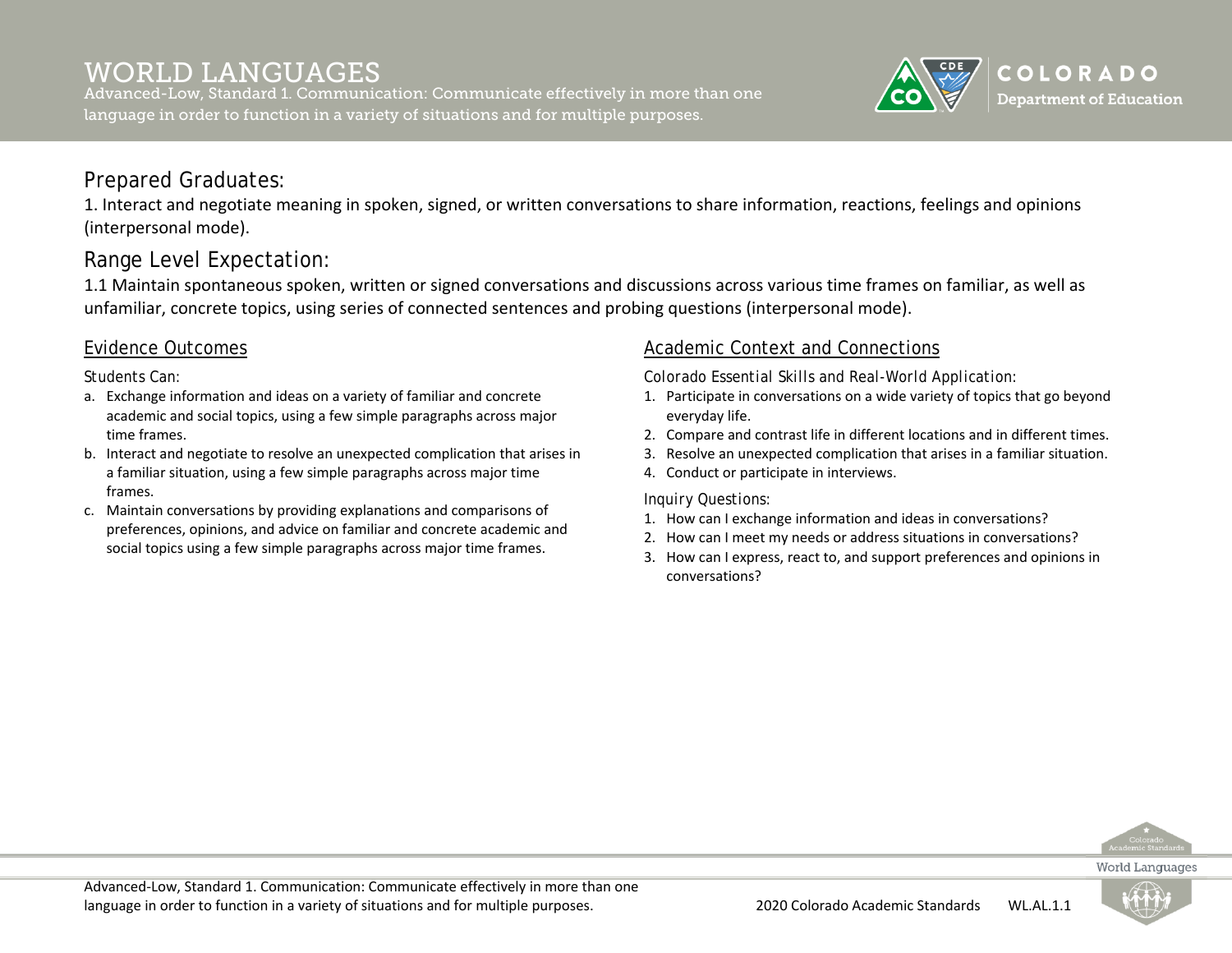Advanced-Low, Standard 1. Communication: Communicate effectively in more than one language in order to function in a variety of situations and for multiple purposes.



# Prepared Graduates:

2. Understand, interpret and analyze what is heard, read or viewed on a variety of topics (interpretive mode).

# Range Level Expectation:

1.2 Understand the main message and supporting details on a wide variety of familiar and general interest topics across various time frames from complex, organized texts that are spoken, written or signed (interpretive mode).

### Evidence Outcomes

*Students Can:*

- a. Identify the underlying message and some supporting details in descriptive informational texts across time frames.
- b. Identify the underlying message and some supporting details in fictional texts across time frames.
- c. Identify the underlying message and some supporting details in conversations and discussions across time frames.

### Academic Context and Connections

*Colorado Essential Skills and Real-World Application:*

- 1. Find and use information for practical purposes.
- 2. Read texts that compare and contrast information.
- 3. Understand descriptions and stories of events that have happened or will happen.
- 4. Understand the main idea of popular genres.

- 1. What can I understand, interpret or analyze in authentic informational texts?
- 2. What can I understand, interpret or analyze in authentic fictional texts?
- 3. What can I understand, interpret or analyze in conversations and discussions?



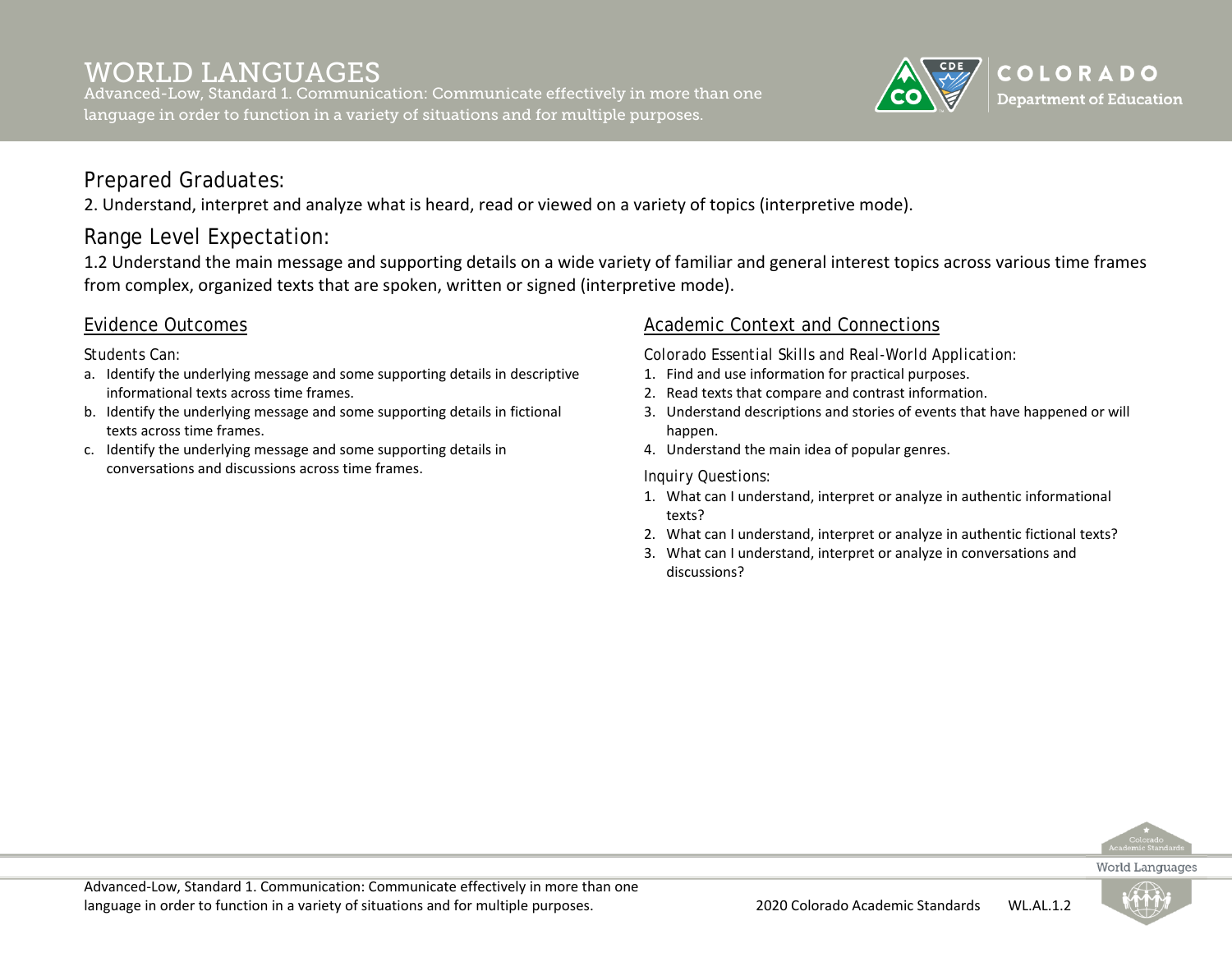Advanced-Low, Standard 1. Communication: Communicate effectively in more than one language in order to function in a variety of situations and for multiple purposes.



# Prepared Graduates:

3. Present information, concepts and ideas to inform, explain, persuade and narrate on a variety of topics using appropriate media and adapting to various audiences of listeners, readers, or viewers (presentational mode).

# Range Level Expectation:

1.3 Deliver detailed and organized presentations on familiar as well as unfamiliar concrete topics, in paragraphs and using various time frames through spoken, written or signed language (presentational mode).

### Evidence Outcomes

*Students Can:*

- a. Tell stories about school and community events and personal experiences, using paragraphs across major time frames.
- b. State a viewpoint with supporting evidence on some concrete academic, social and professional topics of interest, using paragraphs across major time frames.
- c. Deliver presentations on some concrete academic, social and professional topics of interest, using paragraphs across major time frames.

### Academic Context and Connections

*Colorado Essential Skills and Real-World Application:*

- 1. Present on a variety of academic and workplace topics.
- 2. Present on a variety of social and cultural topics.
- 3. Explain issues of public and community interest, including different viewpoints.
- 4. Present to a specific audience.

*Inquiry Questions:*

- 1. How can I present information to narrate about my life, experiences and events?
- 2. How can I present information to give a preference, opinion or persuasive argument?
- 3. How can I present information to inform, describe or explain?



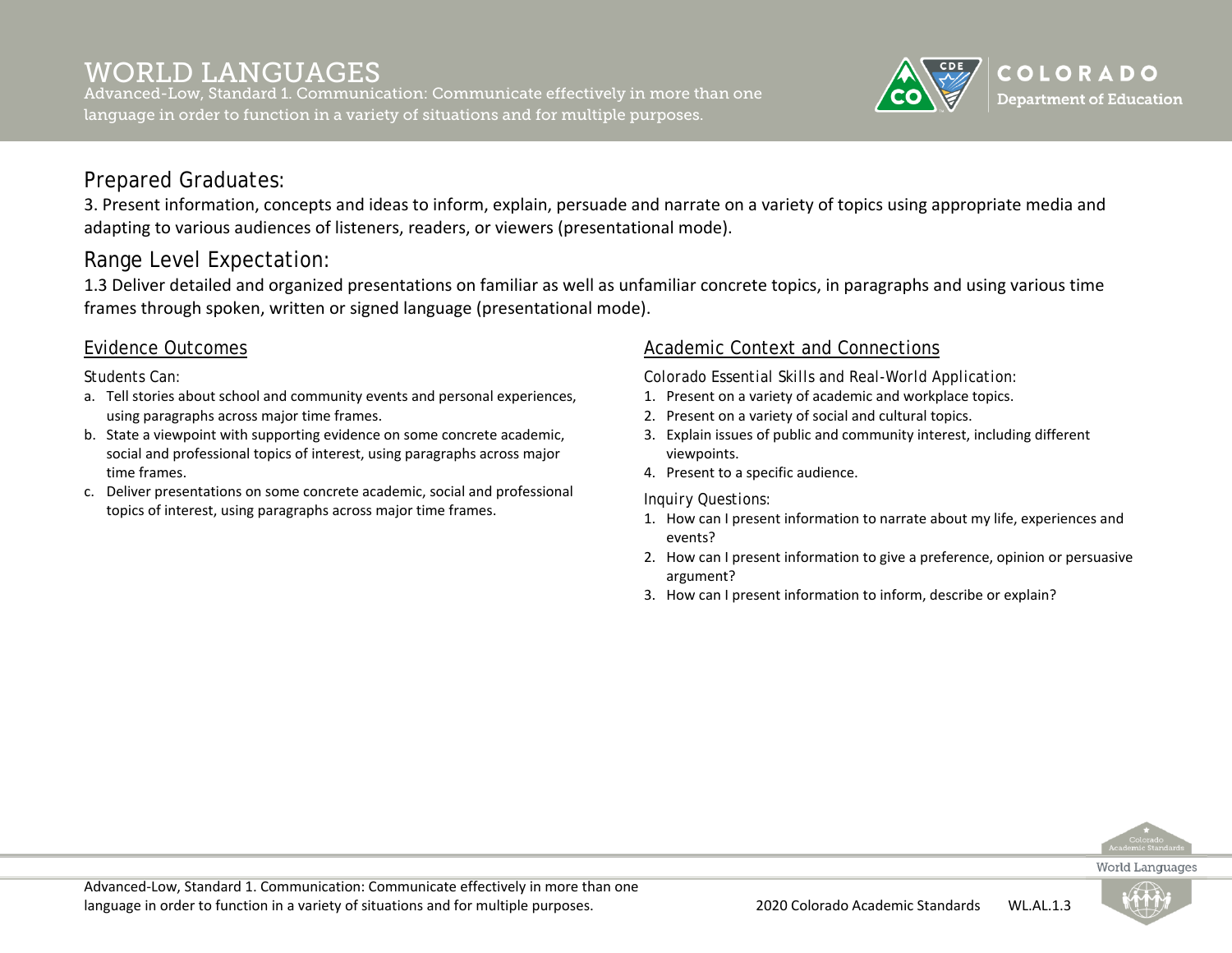

# Prepared Graduates:

4. Use the language to investigate, explain and reflect on the relationship between the practices and perspectives of the cultures studied.

# Range Level Expectation:

2.1 Explain some diversity among practices and how it relates to perspectives in the target cultures and the student's own.

### Evidence Outcomes

*Students Can:*

- a. Explain how a variety of practices within familiar and social situations are related to perspectives when using the target language in the three modes at the advanced-low range.
- b. Converse comfortably with others from the target culture in familiar and some unfamiliar situations and show some understanding of cultural differences when using the target language in the three modes at the advanced-low range.
- c. Demonstrate awareness of subtle differences among cultural behaviors and adjust the student's behavior accordingly in familiar and some unfamiliar situations when using the target language in the three modes at the advanced-low range.
- d. Interact at a competent level in familiar and some unfamiliar cultural contexts when using the target language in the three modes at the advanced-low range.

## Academic Context and Connections

*Colorado Essential Skills and Real-World Application:*

- 1. Investigate opportunities to explore the world in order to expand linguistic proficiency and cultural understanding (such as study abroad, gap year experiences, immersion camps, etc.).
- 2. Adjust language, behaviors and messages to acknowledge audiences with different cultural backgrounds.

*Inquiry Questions:*

- 1. How can I use my target language skills to investigate the world beyond my immediate environment?
- 2. How can I use my target language skills to recognize and understand others' ways of thinking as well as my own?
- 3. How can I use my target language skills and cultural understandings to interact in a cultural context other than my own?



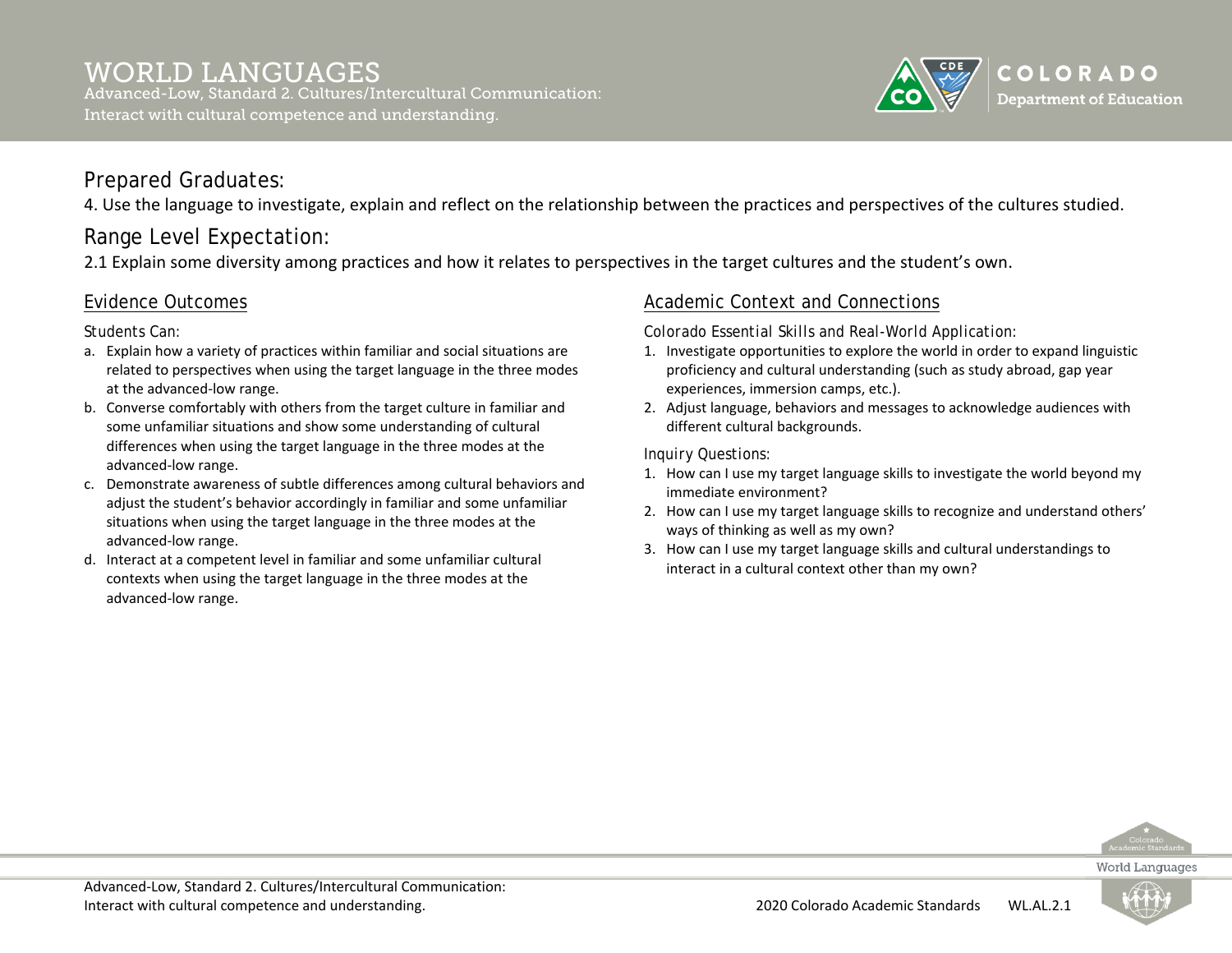#### WORLD LANGUAGES Advanced-Low, Standard 2. Cultures/Intercultural Communication: Interact with cultural competence and understanding.



# Prepared Graduates:

5. Use the language to investigate, explain and reflect on the relationship between the products and perspectives of the cultures studied.

# Range Level Expectation:

2.2 Explain some diversity among products and how it relates to perspectives in the target cultures and the student's own.

### Evidence Outcomes

*Students Can:*

- a. Explain how a variety of products of public and personal interest are related to perspectives when using the target language in the three modes at the advanced-low range.
- b. Converse comfortably with others from the target culture, in familiar and some unfamiliar situations and show some understanding of cultural differences when using the target language in the three modes at the advanced-low range.
- c. Demonstrate awareness of subtle differences among cultural behaviors and adjust the student's behavior accordingly, in familiar and some unfamiliar situations when using the target language in the three modes at the advanced-low range.
- d. Interact at a competent level in familiar and some unfamiliar cultural contexts when using the target language in the three modes at the advanced-low range.

### Academic Context and Connections

*Colorado Essential Skills and Real-World Application:*

- 1. Explain how globalized products impact society and individual lifestyles.
- 2. Research in detail the role and importance of products from the target cultures.
- 3. Recognize the contributions of other cultures to the world and the possible solutions to common global challenges.

- 1. How can I use my target language skills to investigate the world beyond my immediate environment?
- 2. How can I use my target language skills to recognize and understand others' ways of thinking as well as my own?
- 3. How can I use my target language skills and cultural understandings to interact in a cultural context other than my own?



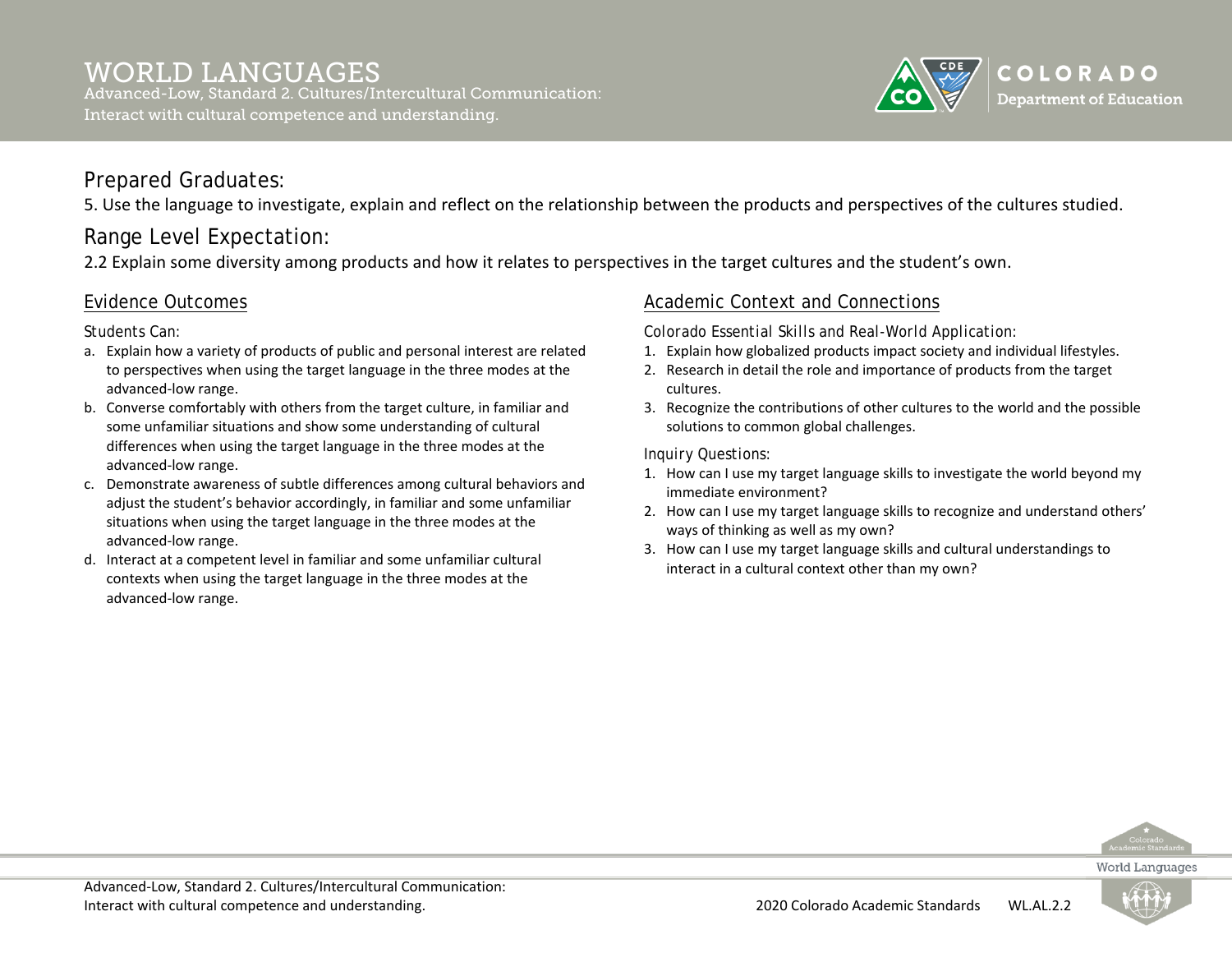Advanced-Low, Standard 3. Connections: Connect with other disciplines and acquire information and diverse perspectives in order to use the language to function in academic and career-related situations.

# Prepared Graduates:

6. Build, reinforce and expand their knowledge of other disciplines while using the language to develop critical thinking and to solve problems creatively.

# Range Level Expectation:

3.1 Evaluate information gathered from target language resources connected to other content areas.

### Evidence Outcomes

*Students Can:*

- a. Interpret information and apply skills from other content areas to experiences related to the target language and its cultures when using the three modes at the advanced-low range.
- b. Research target language resources in order to analyze and synthesize information acquired from authentic target language sources for use in other content areas when using the three modes at the advanced-low range.

### Academic Context and Connections

*Colorado Essential Skills and Real-World Application:*

- 1. Explore, discuss and debate topics from other content areas (e.g., political and historical concepts, worldwide health issues, and environmental concerns).
- 2. Identify and analyze characteristics of different text types and genres.

#### *Inquiry Questions:*

- 1. How can I connect with other disciplines in order to use the target language to function in academic and career-related situations?
- 2. How can I acquire information and diverse perspectives in order to use the target language to function in academic and career-related situations?



COLORADO **Department of Education** 



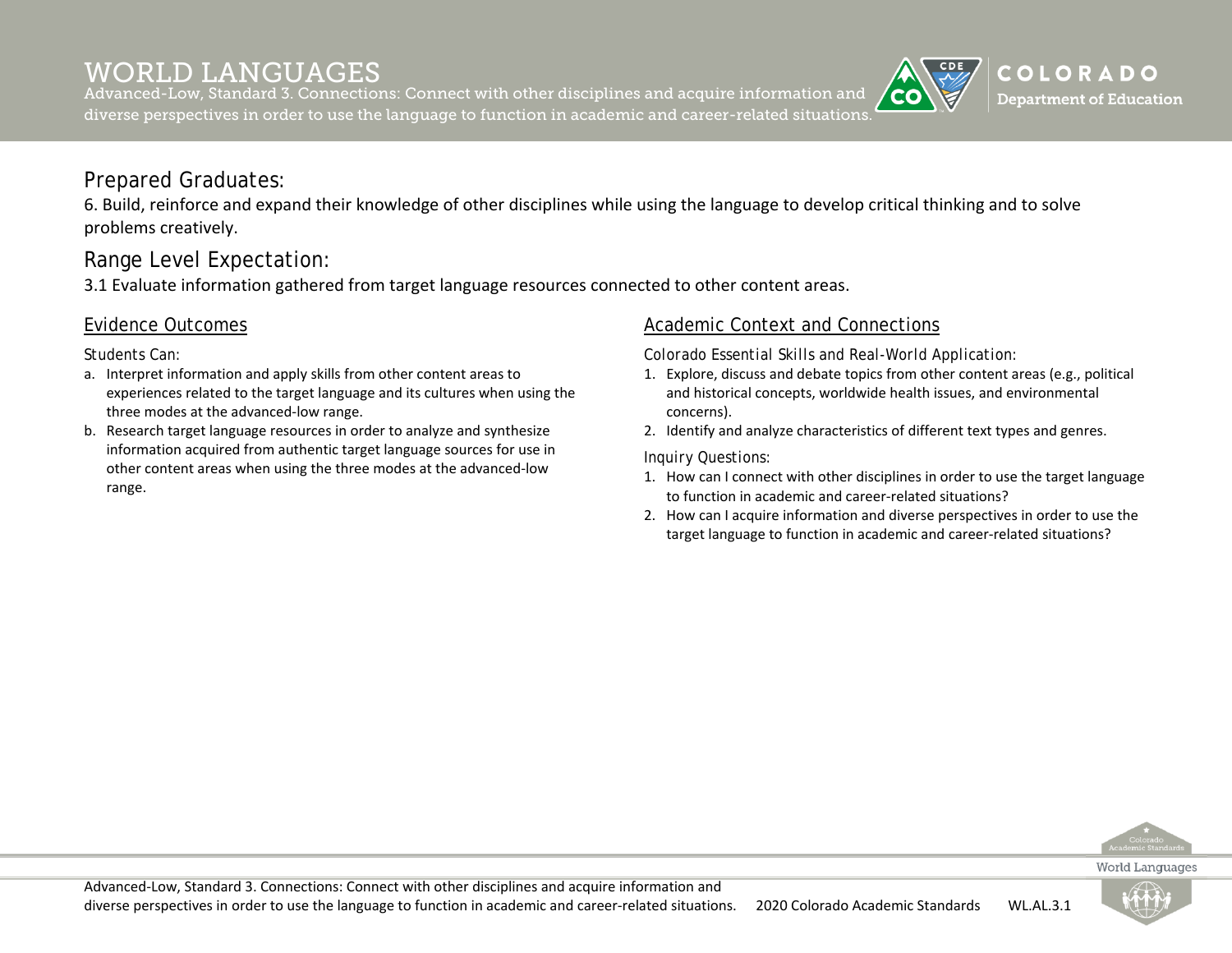Advanced-Low, Standard 3. Connections: Connect with other disciplines and acquire information and diverse perspectives in order to use the language to function in academic and career-related situations.

# Prepared Graduates:

7. Access and evaluate information and diverse perspectives that are available through the language and its culture(s).

# Range Level Expectation:

3.2 Evaluate information and viewpoints present in authentic resources.

### Evidence Outcomes

*Students Can:*

- a. Research authentic target language resources, analyze the content, and acquire unique information available only through the target language and its cultures when using the three modes at the advanced-low range.
- b. Use authentic sources to analyze the distinctive perspectives of the target language and its cultures when using the three modes at the advanced-low range.

### Academic Context and Connections

*Colorado Essential Skills and Real-World Application:*

- 1. Research an issue of global importance in order to provide insights from the perspective of the target cultures.
- 2. Read a piece of literature in the target language and analyze the universality of the message.

*Inquiry Questions:*

- 1. How can I connect with other disciplines in order to use the target language to function in academic and career-related situations?
- 2. How can I acquire information and diverse perspectives in order to use the target language to function in academic and career-related situations?



COLORADO **Department of Education** 

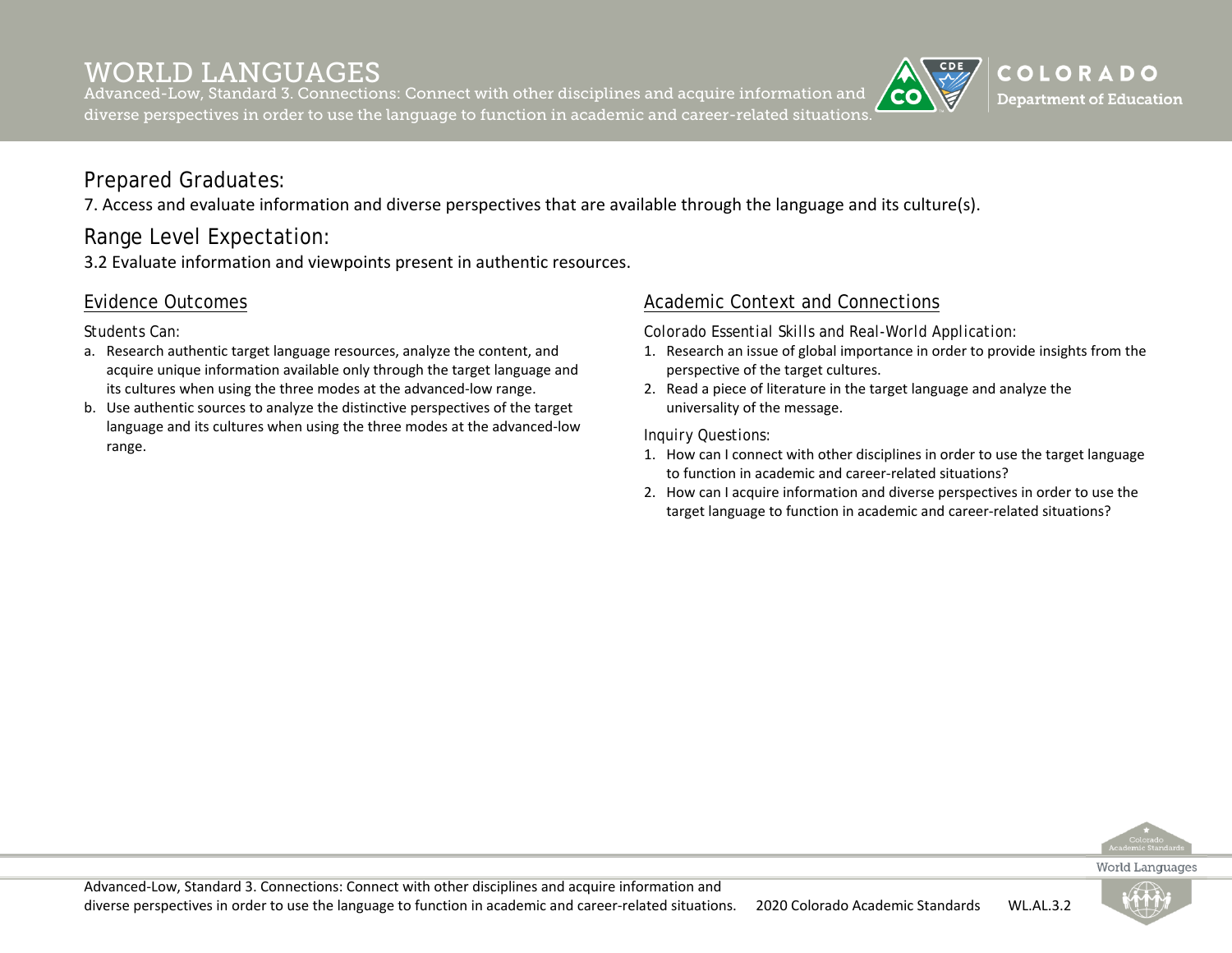# WORLD LANGUAGES

Advanced-Low, Standard 4. Comparisons: Develop insight into the nature of language and culture in order to interact with cultural competence.

# Prepared Graduates:

8. Use the language to investigate, explain and reflect on the nature of language through comparisons of the target language and the student's own language.

# Range Level Expectation:

4.1 Reflect on the significance of the similarities and differences between the target language and the student's own language.

## Evidence Outcomes

*Students Can:*

- a. Analyze similarities and differences in the target language and the student's own language in the three modes at the advanced-low range.
- b. Use appropriate idiomatic expressions in a variety of settings in the three modes at the advanced-low range.
- c. Compare differences in formal and informal requirements for language between the target language and their language in the three modes at the advanced-low range.
- d. Recognize how different time frames are expressed in the target language in the three modes at the advanced-low range.
- e. Use knowledge of sound and writing systems in the target language to better understand the student's own language in the three modes at the advanced-low range.

## Academic Context and Connections

*Colorado Essential Skills and Real-World Application:*

- 1. Recognize that cognates have the same as well as different meanings among languages.
- 2. Analyze elements of the target language, such as time and tense, and comparable linguistic elements in English.
- 3. Report on the relationship between word order and meaning and hypothesize on how this may or may not reflect the ways in which cultures organize information and view the world.
- 4. Identify and analyze lexical and grammatical changes in the language they are learning and the student's own.

### *Inquiry Questions:*

- 1. How do I develop insight into the nature of language in order to interact with cultural competence?
- 2. How do I develop insight into the concept of culture in order to interact with cultural competence?